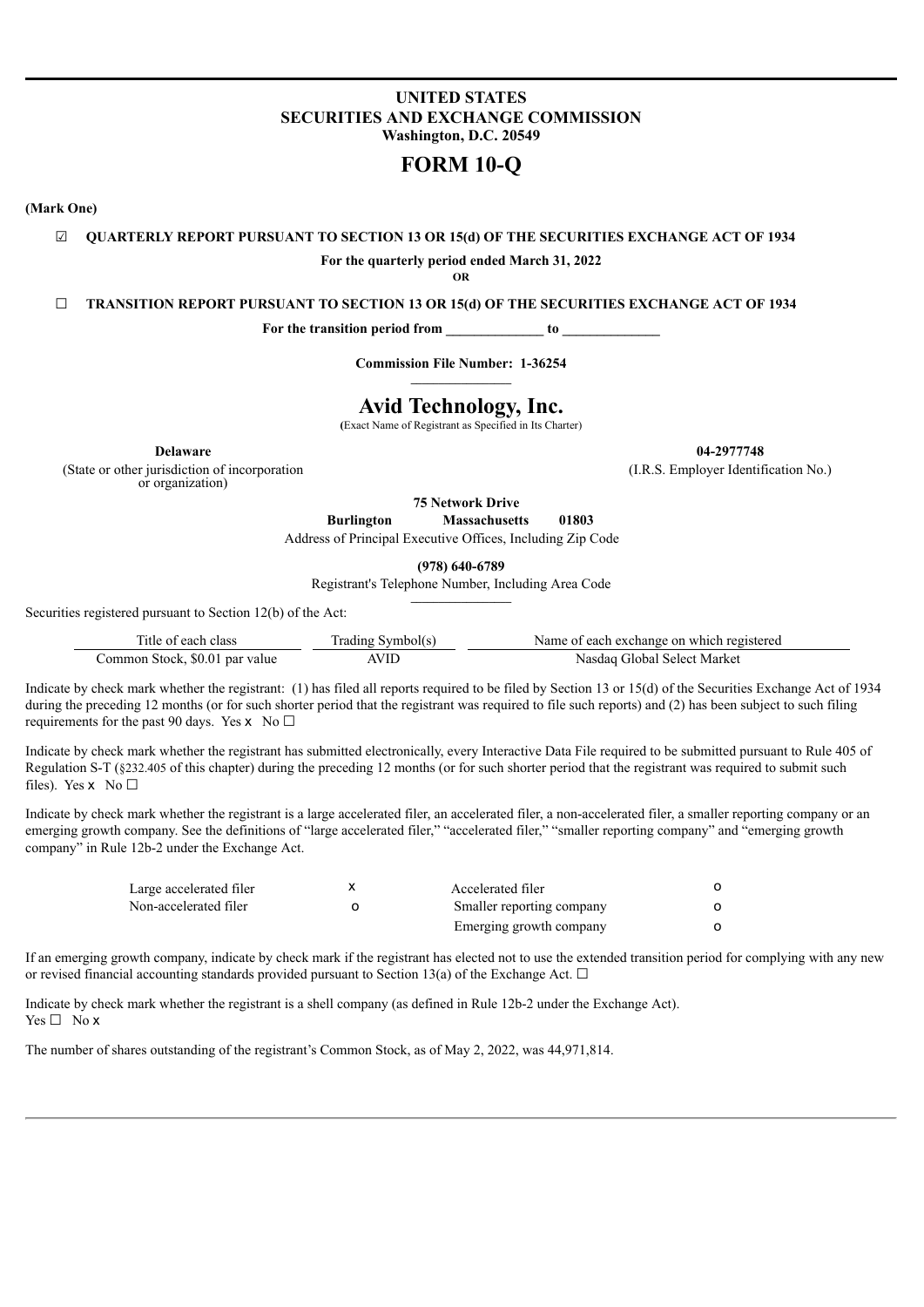### **AVID TECHNOLOGY, INC. FORM 10-Q FOR THE QUARTERLY PERIOD ENDED MARCH 31, 2022**

## **TABLE OF CONTENTS**

## **[PART](#page-3-0) I. FINANCIAL [INFORMATION](#page-3-0)**

| ITEM 1.                  | <b>UNAUDITED FINANCIAL STATEMENTS</b>                                                                                    |    |
|--------------------------|--------------------------------------------------------------------------------------------------------------------------|----|
|                          | <u>Condensed Consolidated Statements of Operations for the three months ended March 31, 2022 and 2021</u>                |    |
|                          | Condensed Consolidated Statements of Comprehensive Income for the three months ended March 31, 2022 and 2021             |    |
|                          | Condensed Consolidated Balance Sheets as of March 31, 2022 and December 31, 2021                                         |    |
|                          | Condensed Consolidated Statements of Changes in Stockholders' Deficit for the three months ended March 31, 2022 and 2021 |    |
|                          | Condensed Consolidated Statements of Cash Flows for the three months ended March 31, 2022 and 2021                       |    |
|                          | Notes to Unaudited Condensed Consolidated Financial Statements                                                           | 6  |
| ITEM 2.                  | MANAGEMENT'S DISCUSSION AND ANALYSIS OF FINANCIAL CONDITION AND RESULTS OF OPERATIONS                                    | 18 |
| ITEM 3.                  | <b>OUANTITATIVE AND OUALITATIVE DISCLOSURES ABOUT MARKET RISK</b>                                                        | 27 |
| ITEM 4.                  | <b>CONTROLS AND PROCEDURES</b>                                                                                           | 27 |
|                          |                                                                                                                          |    |
| PART II.                 | <b>OTHER INFORMATION</b>                                                                                                 |    |
|                          |                                                                                                                          |    |
| ITEM 1.                  | <b>LEGAL PROCEEDINGS</b>                                                                                                 | 29 |
| <b>ITEM 1A.</b>          | <b>RISK FACTORS</b>                                                                                                      | 29 |
| ITEM 2.                  | UNREGISTERED SALES OF EQUITY SECURITIES AND USE OF PROCEEDS                                                              | 29 |
| ITEM 6.                  | <b>EXHIBITS</b>                                                                                                          | 29 |
|                          |                                                                                                                          |    |
| <b>INDEX TO EXHIBITS</b> |                                                                                                                          | 30 |
|                          |                                                                                                                          |    |
| SIGNATURE                |                                                                                                                          | 31 |
|                          |                                                                                                                          |    |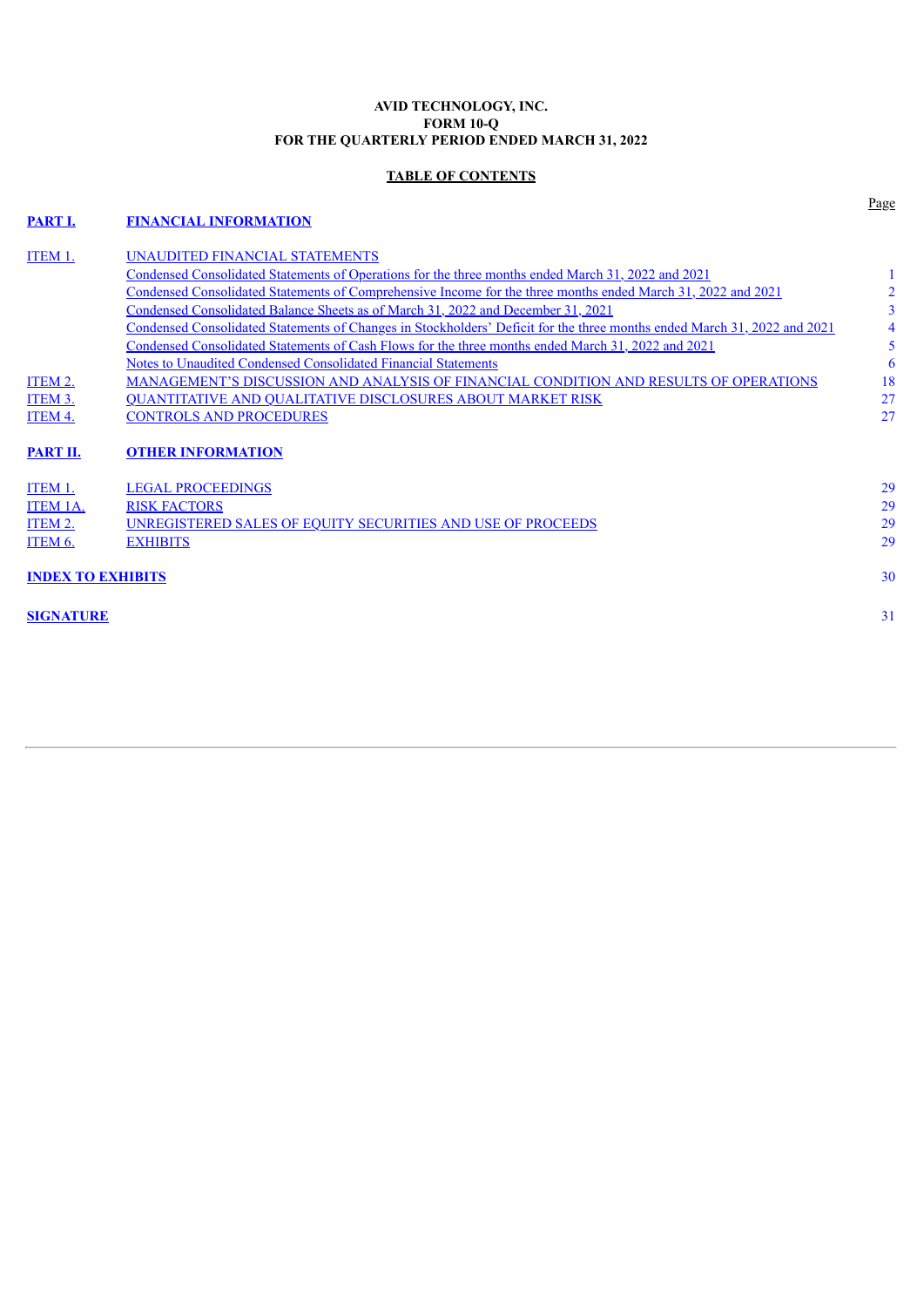### **CAUTIONARY NOTE REGARDING FORWARD-LOOKING STATEMENTS**

This Quarterly Report on Form 10-Q ("Form 10-Q") includes forward-looking statements within the meaning of the Private Securities Litigation Reform Act of 1995. For this purpose, any statements contained in this Form 10-Q that relate to future results or events are forward-looking statements. Forwardlooking statements may be identified by use of forward-looking words, such as "anticipate," "believe," "confidence," "could," "estimate," "expect," "feel," "intend," "may," "plan," "should," "seek," "will," and "would," or similar expressions.

Forward-looking statements may involve subjects relating to, among others, the following:

- the effects that the COVID-19 pandemic, including variants, and its related consequences may have on the national and global economy and on our business and operations, revenues, cash flows and profitability, and capital resources;
- our ability to successfully implement our strategy, including our cost saving measures and other actions implemented in response to the COVID-19 pandemic;
- the anticipated trends and developments in our markets and the success of our products in these markets;
- our ability to develop, market, and sell new products and services;
- our business strategies and market positioning;
- our ability to achieve our goal of expanding our market positions;
- our ability to accelerate growth of our cloud-enabled platform;
- anticipated trends relating to our sales, financial condition or results of operations, including our ongoing shift to a recurring revenue model and complex enterprise sales with long sales cycles;
- the expected timing of recognition of revenue backlog as revenue, and the timing of recognition of revenues from subscription offerings;
- our ability to successfully consummate acquisitions, and investment transactions and to successfully integrate acquired businesses;
- the anticipated performance of our products;
- our ability to maintain adequate supplies of products and components, including through sole-source supply arrangements;
- our plans regarding repatriation of foreign earnings;
- the outcome, impact, costs, and expenses of pending litigation or any new litigation or government inquiries to which we may become subject;
- the effect of the continuing worldwide macroeconomic uncertainty on our business and results of operations, including acts of war, armed conflict, and cyber conflict, such as the Russian invasion of Ukraine, and related international sanctions and reprisals;
- our compliance with covenants contained in the agreements governing our indebtedness;
- our ability to service our debt and meet the obligations thereunder;
- the effect of seasonal changes in demand for our products and services;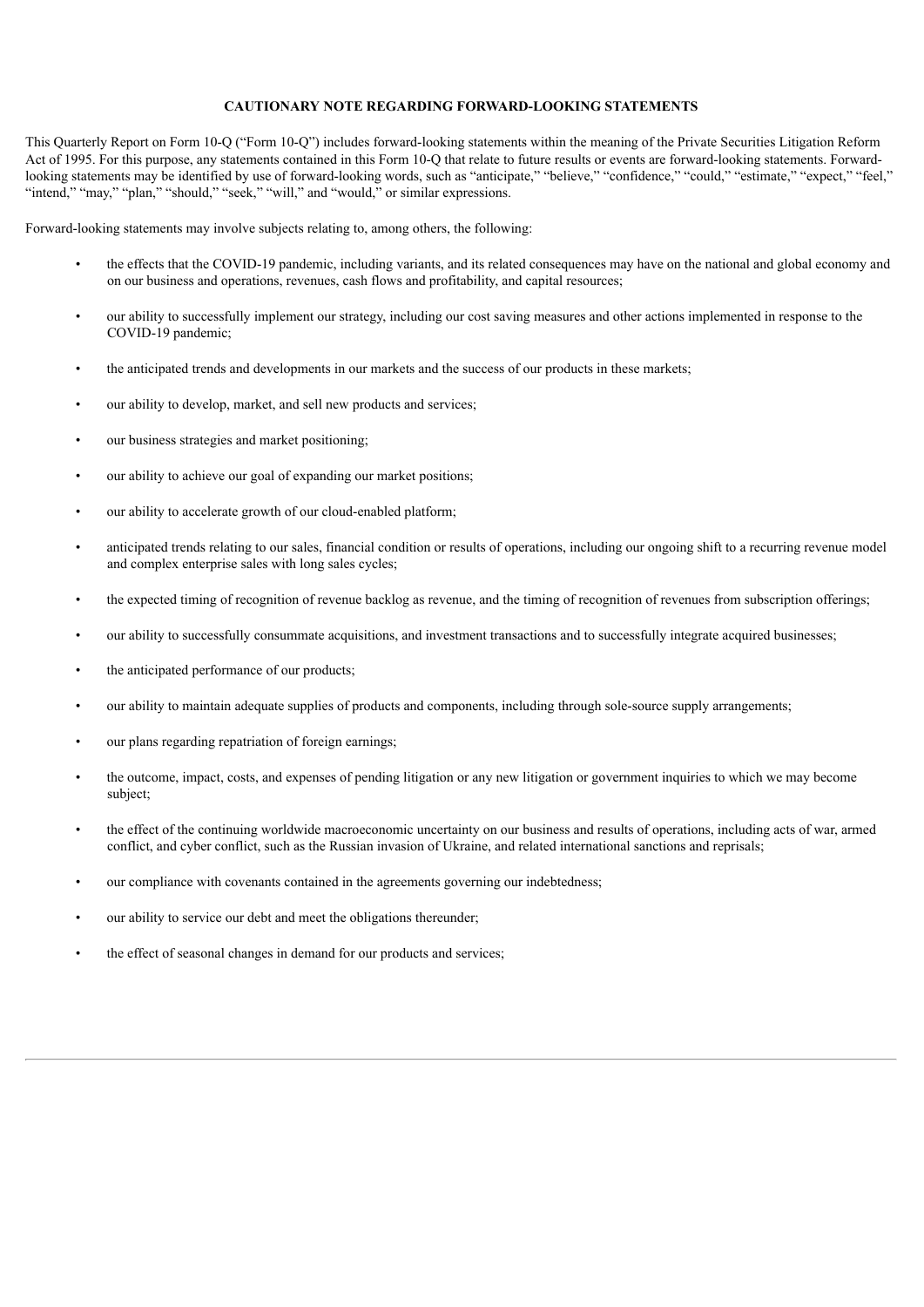- fluctuations in foreign exchange and interest rates;
- estimated asset and liability values;
- our ability to protect and enforce our intellectual property rights; and
- the expected availability of cash to fund our business and our ability to maintain adequate liquidity and capital resources, generally and in the wake of the COVID-19 pandemic

Actual results and events in future periods may differ materially from those expressed or implied by forward-looking statements in this Form 10-Q. There are a number of factors that could cause actual events or results to differ materially from those indicated or implied by forward-looking statements, many of which are beyond our control, including the risk factors discussed herein and in Part I, Item 1A of our Annual Report on Form 10-K for the year ended December 31, 2021, in Part II, Item 1A of this Quarterly Report on Form 10-Q, and in other documents we file from time to time with the U.S. Securities and Exchange Commission ("SEC"). In addition, the forward-looking statements contained in this Form 10-Q represent our estimates only as of the date of this filing and should not be relied upon as representing our estimates as of any subsequent date. While we may elect to update these forward-looking statements in the future, we specifically disclaim any obligation to do so, whether to reflect actual results, changes in assumptions, changes in other factors affecting such forward-looking statements, or otherwise.

<span id="page-3-0"></span>We own or have rights to trademarks and service marks that we use in connection with the operation of our business. "Avid" is a trademark of Avid Technology, Inc. Other trademarks, logos, and slogans registered or used by us and our subsidiaries in the United States and other countries include, but are not limited to, the following: Avid, Avid NEXIS, AirSpeed, FastServe, MediaCentral, Media Composer, Pro Tools, and Sibelius. Other trademarks appearing in this Form 10-Q are the property of their respective owners.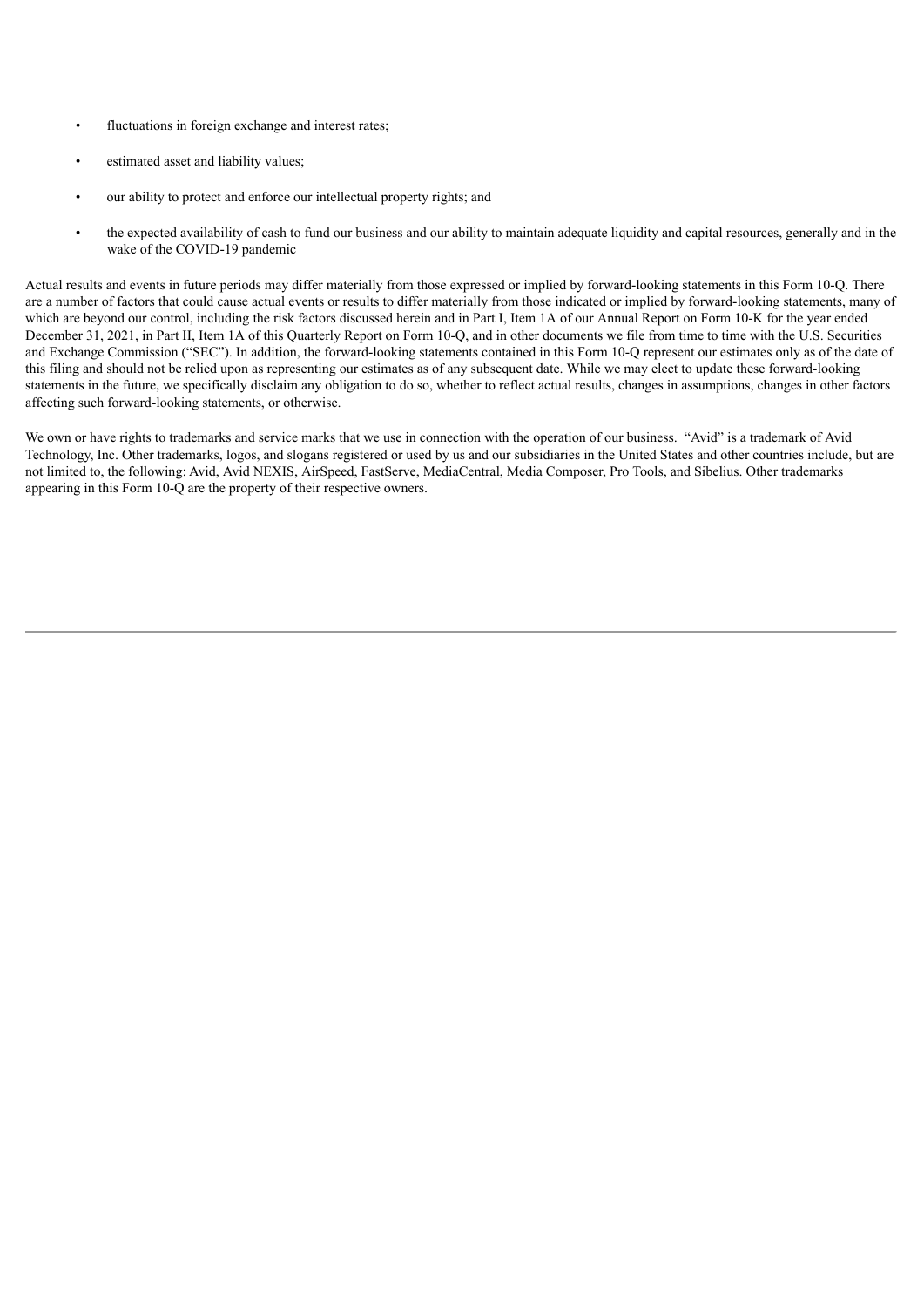## **PART I - FINANCIAL INFORMATION**

## <span id="page-4-1"></span><span id="page-4-0"></span>**ITEM 1. UNAUDITED FINANCIAL STATEMENTS**

## **AVID TECHNOLOGY, INC. CONDENSED CONSOLIDATED STATEMENTS OF OPERATIONS**

(in thousands except per share data, unaudited)

|                                                      | <b>Three Months Ended</b><br>March 31, |                       |
|------------------------------------------------------|----------------------------------------|-----------------------|
|                                                      | 2022                                   | 2021                  |
| Net revenues:                                        |                                        |                       |
| Subscription                                         | \$<br>32,954                           | 24,868                |
| Maintenance                                          | 28,327                                 | 29,852                |
| Integrated solutions & other                         | 39,368                                 | 39,644                |
| <b>Total net revenues</b>                            | 100,649                                | 94,364                |
| <b>Cost of revenues:</b>                             |                                        |                       |
| Subscription                                         | 5,602                                  | 2,615                 |
| Maintenance                                          | 5,277                                  | 5,574                 |
| Integrated solutions & other                         | 23,006                                 | 24,759                |
| Total cost of revenues                               | 33,885                                 | 32,948                |
| Gross profit                                         | 66,764                                 | 61,416                |
| <b>Operating expenses:</b>                           |                                        |                       |
| Research and development                             | 16,736                                 | 15,417                |
| Marketing and selling                                | 21,927                                 | 20,744                |
| General and administrative                           | 14,811                                 | 13,635                |
| Restructuring costs, net                             | 15                                     | 1,074                 |
| <b>Total operating expenses</b>                      | 53,489                                 | 50,870                |
| <b>Operating income</b>                              | 13,275                                 | 10,546                |
| Interest expense, net                                | (1, 476)                               | (2,118)               |
| Other expense, net                                   | (87)                                   | (3,555)               |
| Income before income taxes                           | 11,712                                 | 4,873                 |
| Provision for income taxes                           | 1,126                                  | 482                   |
| Net income                                           | \$<br>10,586                           | $\mathbb{S}$<br>4,391 |
| Net income per common share - basic                  | \$0.24                                 | \$0.10                |
| Net income per common share - diluted                | \$0.23                                 | \$0.10                |
|                                                      |                                        |                       |
| Weighted-average common shares outstanding - basic   | 44,817                                 | 44,559                |
| Weighted-average common shares outstanding - diluted | 45,408                                 | 46,204                |

1

<span id="page-4-2"></span>*The accompanying notes are an integral part of the condensed consolidated financial statements.*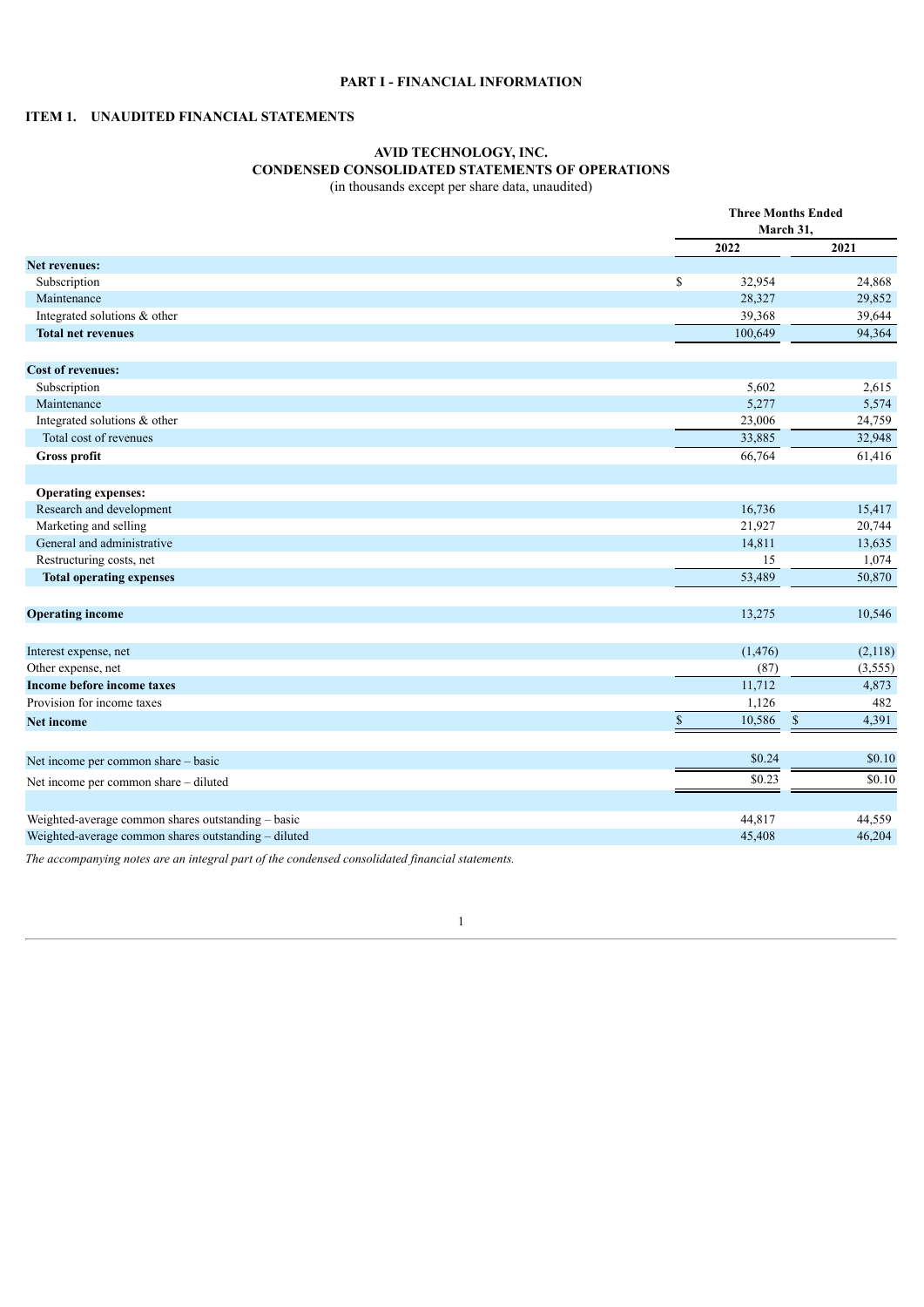#### **AVID TECHNOLOGY, INC. CONDENSED CONSOLIDATED STATEMENTS OF COMPREHENSIVE INCOME**

(in thousands, unaudited)

|                                                                                                | <b>Three Months Ended</b> | March 31, |          |
|------------------------------------------------------------------------------------------------|---------------------------|-----------|----------|
|                                                                                                | 2022                      |           | 2021     |
| <b>Net income</b>                                                                              | 10,586                    |           | 4,391    |
|                                                                                                |                           |           |          |
| Other comprehensive (loss) income:                                                             |                           |           |          |
| Foreign currency translation adjustments                                                       | (201)                     |           | (1, 457) |
|                                                                                                |                           |           |          |
| <b>Comprehensive income</b>                                                                    | 10.385                    | -S        | 2,934    |
| The accompanying notes are an integral part of the condensed consolidated financial statements |                           |           |          |

<span id="page-5-0"></span>*The accompanying notes are an integral part of the condensed consolidated financial statements.*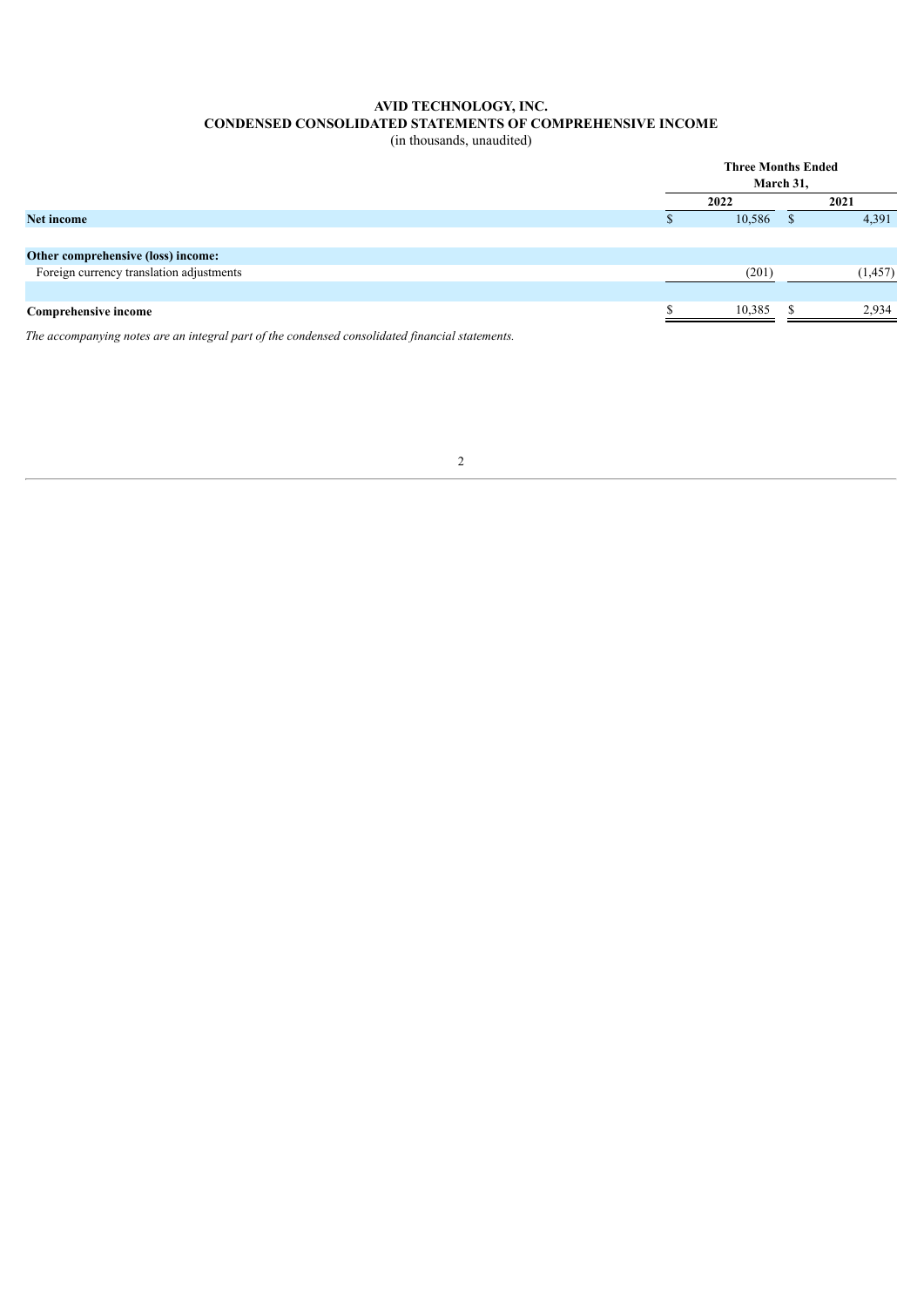# **AVID TECHNOLOGY, INC. CONDENSED CONSOLIDATED BALANCE SHEETS**

(in thousands, unaudited)

|                                                                                                                                                                                                                                    |             | March 31,<br>2022 |               | December 31,<br>2021 |
|------------------------------------------------------------------------------------------------------------------------------------------------------------------------------------------------------------------------------------|-------------|-------------------|---------------|----------------------|
| <b>ASSETS</b>                                                                                                                                                                                                                      |             |                   |               |                      |
| <b>Current assets:</b>                                                                                                                                                                                                             |             |                   |               |                      |
| Cash and cash equivalents                                                                                                                                                                                                          | $\mathbf S$ | 41,245            | $\mathbb{S}$  | 56,818               |
| Restricted cash                                                                                                                                                                                                                    |             | 2,013             |               | 2,416                |
| Accounts receivable, net of allowances of \$1,298 and \$1,456 at March 31, 2022 and December 31, 2021, respectively                                                                                                                |             | 57,410            |               | 77,046               |
| Inventories                                                                                                                                                                                                                        |             | 17,817            |               | 19,922               |
| Prepaid expenses                                                                                                                                                                                                                   |             | 7,137             |               | 5,464                |
| Contract assets                                                                                                                                                                                                                    |             | 25,542            |               | 18,903               |
| Other current assets                                                                                                                                                                                                               |             | 1,896             |               | 1,953                |
| <b>Total current assets</b>                                                                                                                                                                                                        |             | 153,060           |               | 182,522              |
| Property and equipment, net                                                                                                                                                                                                        |             | 17,742            |               | 16,028               |
| Goodwill                                                                                                                                                                                                                           |             | 32,643            |               | 32,643               |
| Right of use assets                                                                                                                                                                                                                |             | 23,242            |               | 24,143               |
| Deferred tax assets, net                                                                                                                                                                                                           |             | 4,155             |               | 5,210                |
| Other long-term assets                                                                                                                                                                                                             |             | 14,265            |               | 13,454               |
| <b>Total assets</b>                                                                                                                                                                                                                | \$          | 245,107 \$        |               | 274,000              |
|                                                                                                                                                                                                                                    |             |                   |               |                      |
| <b>LIABILITIES AND STOCKHOLDERS' DEFICIT</b>                                                                                                                                                                                       |             |                   |               |                      |
| <b>Current liabilities:</b>                                                                                                                                                                                                        |             |                   |               |                      |
| Accounts payable                                                                                                                                                                                                                   | \$          | 21,380            | $\mathcal{S}$ | 26,854               |
| Accrued compensation and benefits                                                                                                                                                                                                  |             | 26.821            |               | 35,458               |
| Accrued expenses and other current liabilities                                                                                                                                                                                     |             | 36,457            |               | 37,552               |
| Income taxes payable                                                                                                                                                                                                               |             | 145               |               | 868                  |
| Short-term debt                                                                                                                                                                                                                    |             | 8,709             |               | 9,158                |
| Deferred revenue                                                                                                                                                                                                                   |             | 80,744            |               | 87,475               |
| <b>Total current liabilities</b>                                                                                                                                                                                                   |             | 174,256           |               | 197,365              |
| Long-term debt                                                                                                                                                                                                                     |             | 160,889           |               | 160,806              |
| Long-term deferred revenue                                                                                                                                                                                                         |             | 11,578            |               | 10,607               |
| Long-term lease liabilities                                                                                                                                                                                                        |             | 22,673            |               | 23,379               |
| Other long-term liabilities                                                                                                                                                                                                        |             | 5,730             |               | 5,917                |
| <b>Total liabilities</b>                                                                                                                                                                                                           |             | 375,126           |               | 398.074              |
|                                                                                                                                                                                                                                    |             |                   |               |                      |
| <b>Commitments and contingencies (Note 7)</b>                                                                                                                                                                                      |             |                   |               |                      |
|                                                                                                                                                                                                                                    |             |                   |               |                      |
| <b>Stockholders' deficit:</b>                                                                                                                                                                                                      |             |                   |               |                      |
| Common stock, par value \$0.01; authorized: 100,000 shares; issued: 46,219 shares at March 31, 2022 and 45,828 shares at<br>December 31, 2021; outstanding: 44,991 shares at March 31, 2022 and 44,954 shares at December 31, 2021 |             | 459               |               | 455                  |
| Treasury stock                                                                                                                                                                                                                     |             | (35,906)          |               | (25,090)             |
| Additional paid-in capital                                                                                                                                                                                                         |             | 1,026,115         |               | 1,031,633            |
| Accumulated deficit                                                                                                                                                                                                                |             | (1, 116, 373)     |               | (1,126,959)          |
| Accumulated other comprehensive loss                                                                                                                                                                                               |             | (4,314)           |               | (4,113)              |
| Total stockholders' deficit                                                                                                                                                                                                        |             | (130, 019)        |               | (124, 074)           |
| Total liabilities and stockholders' deficit                                                                                                                                                                                        | \$          | 245,107           | $\mathbf S$   | 274,000              |

<span id="page-6-0"></span>*The accompanying notes are an integral part of the condensed consolidated financial statements.*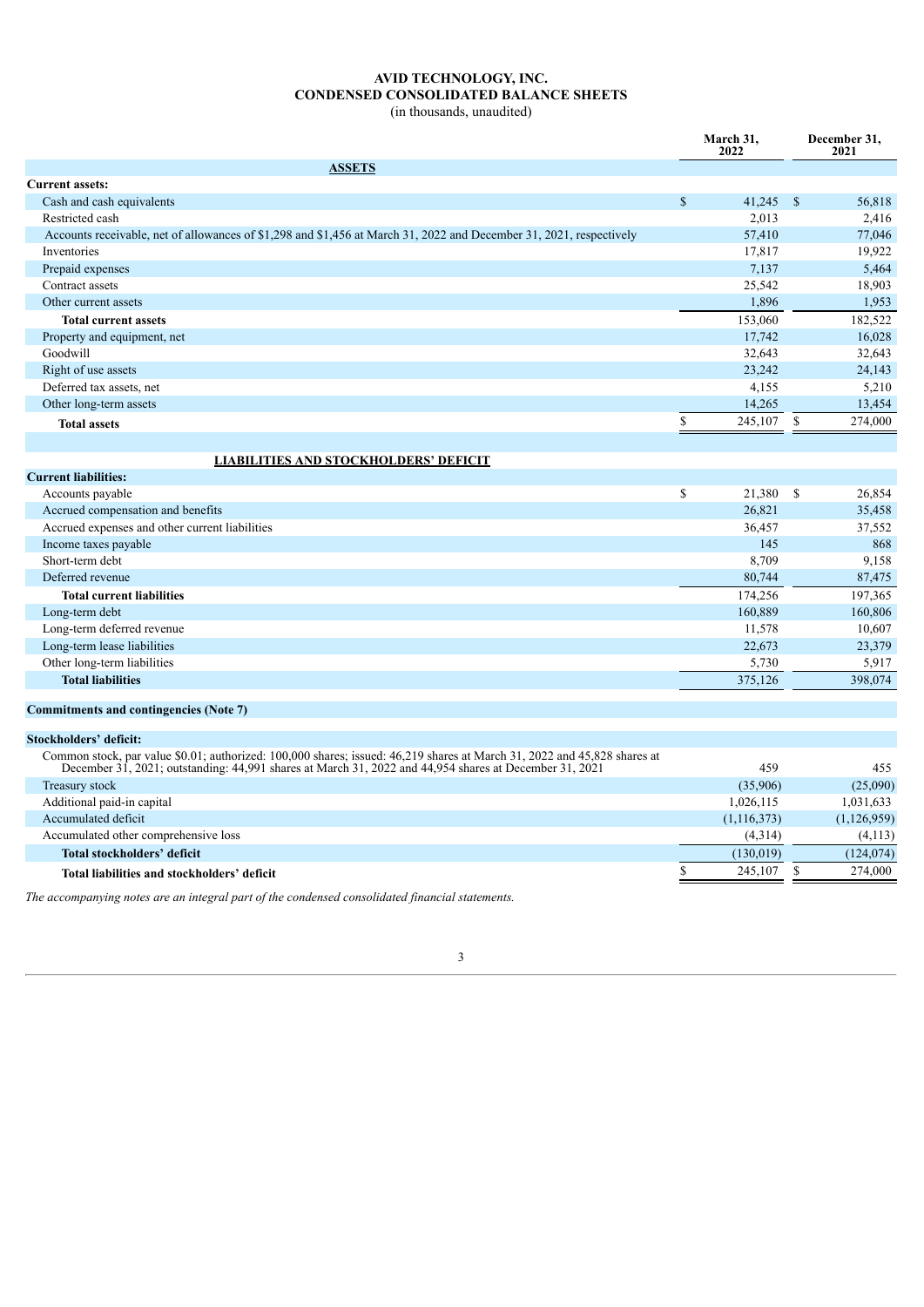## **AVID TECHNOLOGY, INC. CONDENSED CONSOLIDATED STATEMENTS OF CHANGES IN STOCKHOLDERS' DEFICIT**

(in thousands, unaudited)

| Three Months Ended March 31, 2022                                                                     |                                         |                       |                        |                          |                    |                        |                       |                          |  |  |
|-------------------------------------------------------------------------------------------------------|-----------------------------------------|-----------------------|------------------------|--------------------------|--------------------|------------------------|-----------------------|--------------------------|--|--|
|                                                                                                       | <b>Shares</b> of<br><b>Common Stock</b> |                       |                        |                          | <b>Additional</b>  |                        | Accumulated<br>Other  | <b>Total</b>             |  |  |
|                                                                                                       | Issued                                  | In<br><b>Treasury</b> | Common<br><b>Stock</b> | <b>Treasury</b><br>Stock | Paid-in<br>Capital | Accumulated<br>Deficit | Comprehensive<br>Loss | Stockholders'<br>Deficit |  |  |
| Balances at January 1, 2022                                                                           | 45,828                                  | (874)                 | 455                    | (25,090)                 | 1,031,633          | (1,126,959)            | (4,113)               | (124, 074)               |  |  |
|                                                                                                       |                                         |                       |                        |                          |                    |                        |                       |                          |  |  |
| Stock issued pursuant to employee stock plans, net<br>of shares withheld for employee tax obligations | 391                                     |                       | $\overline{4}$         |                          | (8,940)            |                        |                       | (8,936)                  |  |  |
|                                                                                                       |                                         |                       |                        |                          |                    |                        |                       |                          |  |  |
| Repurchase of common stock                                                                            |                                         | (354)                 |                        | (10, 816)                |                    |                        |                       | (10, 816)                |  |  |
|                                                                                                       |                                         |                       |                        |                          |                    |                        |                       |                          |  |  |
| Stock-based compensation                                                                              |                                         |                       |                        |                          | 3,422              |                        |                       | 3,422                    |  |  |
|                                                                                                       |                                         |                       |                        |                          |                    |                        |                       |                          |  |  |
| Net income                                                                                            |                                         |                       |                        |                          |                    | 10,586                 |                       | 10,586                   |  |  |
|                                                                                                       |                                         |                       |                        |                          |                    |                        |                       |                          |  |  |
| Other comprehensive loss                                                                              |                                         |                       |                        |                          |                    |                        | (201)                 | (201)                    |  |  |
|                                                                                                       |                                         |                       |                        |                          |                    |                        |                       |                          |  |  |
| Balances at March 31, 2022                                                                            | 46,219                                  | (1,228)               | 459                    | (35,906)                 | 1,026,115          | (1, 116, 373)          | (4,314)               | (130, 019)               |  |  |

| Three Months Ended March 31, 2021                                                                     |                                         |                       |                        |                    |                        |                       |                          |  |  |
|-------------------------------------------------------------------------------------------------------|-----------------------------------------|-----------------------|------------------------|--------------------|------------------------|-----------------------|--------------------------|--|--|
|                                                                                                       | <b>Shares</b> of<br><b>Common Stock</b> |                       |                        | <b>Additional</b>  |                        | Accumulated<br>Other  | <b>Total</b>             |  |  |
|                                                                                                       | Issued                                  | In<br><b>Treasury</b> | Common<br><b>Stock</b> | Paid-in<br>Capital | Accumulated<br>Deficit | Comprehensive<br>Loss | Stockholders'<br>Deficit |  |  |
| Balances at January 1, 2021                                                                           | 44,420                                  |                       | 442                    | 1,036,658          | (1,168,347)            | (1,677)               | (132, 924)               |  |  |
|                                                                                                       |                                         |                       |                        |                    |                        |                       |                          |  |  |
| Stock issued pursuant to employee stock plans, net<br>of shares withheld for employee tax obligations | 592                                     |                       | 6                      | (7, 712)           |                        |                       | (7,706)                  |  |  |
|                                                                                                       |                                         |                       |                        |                    |                        |                       |                          |  |  |
| Stock-based compensation                                                                              |                                         |                       |                        | 3,122              |                        |                       | 3,122                    |  |  |
|                                                                                                       |                                         |                       |                        |                    |                        |                       |                          |  |  |
| Net income                                                                                            |                                         |                       |                        |                    | 4,391                  |                       | 4,391                    |  |  |
|                                                                                                       |                                         |                       |                        |                    |                        |                       |                          |  |  |
| Other comprehensive loss                                                                              |                                         |                       |                        |                    |                        | (1, 457)              | (1, 457)                 |  |  |
|                                                                                                       |                                         |                       |                        |                    |                        |                       |                          |  |  |
| Balances at March 31, 2021                                                                            | 45,012                                  |                       | 448                    | 1,032,068          | (1,163,956)            | (3, 134)              | (134, 574)               |  |  |

<span id="page-7-0"></span>*The accompanying notes are an integral part of the condensed consolidated financial statements.*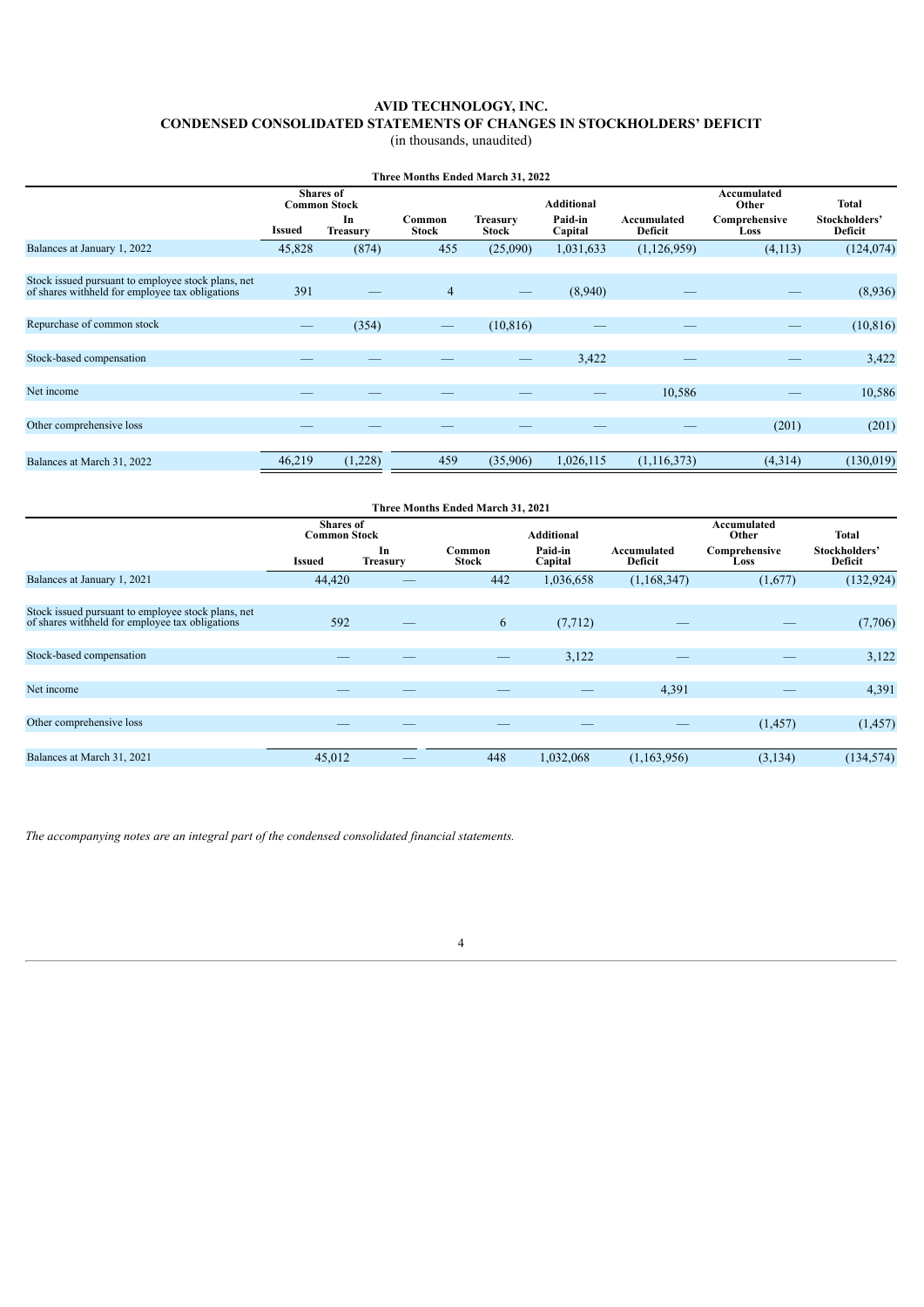## **AVID TECHNOLOGY, INC. CONDENSED CONSOLIDATED STATEMENTS OF CASH FLOWS**

(in thousands, unaudited)

|                                                                                       |             | <b>Three Months Ended</b><br>March 31, |              |            |
|---------------------------------------------------------------------------------------|-------------|----------------------------------------|--------------|------------|
|                                                                                       |             | 2022                                   |              | 2021       |
| Cash flows from operating activities:                                                 |             |                                        |              |            |
| Net income                                                                            | \$          | 10,586                                 | \$           | 4,391      |
| Adjustments to reconcile net income to net cash provided by operating activities:     |             |                                        |              |            |
| Depreciation and amortization                                                         |             | 1,803                                  |              | 2,119      |
| (Recovery) allowance for doubtful accounts                                            |             | (135)                                  |              | 83         |
| Stock-based compensation expense                                                      |             | 3,422                                  |              | 3,122      |
| Non-cash provision for restructuring                                                  |             | 15                                     |              | 912        |
| Non-cash interest expense                                                             |             | 126                                    |              | 129        |
| Loss on extinguishment of debt                                                        |             |                                        |              | 2,579      |
| Loss on disposal of fixed assets                                                      |             | 548                                    |              |            |
| Unrealized foreign currency transaction gains                                         |             | (128)                                  |              | (1, 432)   |
| Benefit from deferred taxes                                                           |             | 1,055                                  |              | 501        |
| Changes in operating assets and liabilities:                                          |             |                                        |              |            |
| Accounts receivable                                                                   |             | 19,770                                 |              | 19,702     |
| Inventories                                                                           |             | 2,105                                  |              | (1,048)    |
| Prepaid expenses and other assets                                                     |             | (2,067)                                |              | (866)      |
| Accounts payable                                                                      |             | (5, 473)                               |              | (2,604)    |
| Accrued expenses, compensation and benefits and other liabilities                     |             | (9,993)                                |              | (9,887)    |
| Income taxes payable                                                                  |             | (723)                                  |              | (259)      |
| Deferred revenue and contract assets                                                  |             | (12,995)                               |              | (5,129)    |
| Net cash provided by operating activities                                             |             | 7,916                                  |              | 12,313     |
|                                                                                       |             |                                        |              |            |
| Cash flows from investing activities:                                                 |             |                                        |              |            |
| Purchases of property and equipment                                                   |             | (3,244)                                |              | (1,254)    |
| Net cash used in investing activities                                                 |             | (3,244)                                |              | (1,254)    |
| Cash flows from financing activities:                                                 |             |                                        |              |            |
| Proceeds from long-term debt                                                          |             |                                        |              | 180,000    |
| Repayment of debt                                                                     |             |                                        |              | (201, 208) |
| Repayment of debt principal                                                           |             | (53)                                   |              | (2, 346)   |
| Payments for repurchase of common stock                                               |             | (10, 562)                              |              |            |
| Common stock repurchases for tax withholdings for net settlement of equity awards     |             | (8,936)                                |              | (7,706)    |
| Prepayment penalty on extinguishment of debt                                          |             |                                        |              | (1,169)    |
| Payments for credit facility issuance costs                                           |             | (440)                                  |              | (2,574)    |
| Net cash used in financing activities                                                 |             | (19,991)                               |              | (35,003)   |
| Effect of exchange rate changes on cash, cash equivalents and restricted cash         |             | (254)                                  |              | (332)      |
| Net decrease in cash, cash equivalents and restricted cash                            |             | (15, 573)                              |              | (24,276)   |
| Cash, cash equivalents and restricted cash at beginning of period                     |             | 60,556                                 |              | 83,638     |
| Cash, cash equivalents and restricted cash at end of period                           | \$          | 44,983                                 | $\mathbb S$  | 59,362     |
| <b>Supplemental information:</b>                                                      |             |                                        |              |            |
| Cash and cash equivalents                                                             | \$          | 41,245                                 | \$           | 55,624     |
| Restricted cash                                                                       |             | 2,013                                  |              | 1,422      |
| Restricted cash included in other long-term assets                                    |             | 1,725                                  |              | 2,316      |
|                                                                                       |             |                                        |              |            |
| Total cash, cash equivalents and restricted cash shown in the statement of cash flows | $\mathbb S$ | 44,983                                 | $\mathbb{S}$ | 59,362     |
| Cash paid for income taxes                                                            | \$          | 851                                    | $\mathbb{S}$ | 281        |
| Cash paid for interest                                                                | \$          | 1,176                                  | \$           | 3,630      |

<span id="page-8-0"></span>*The accompanying notes are an integral part of the condensed consolidated financial statements.*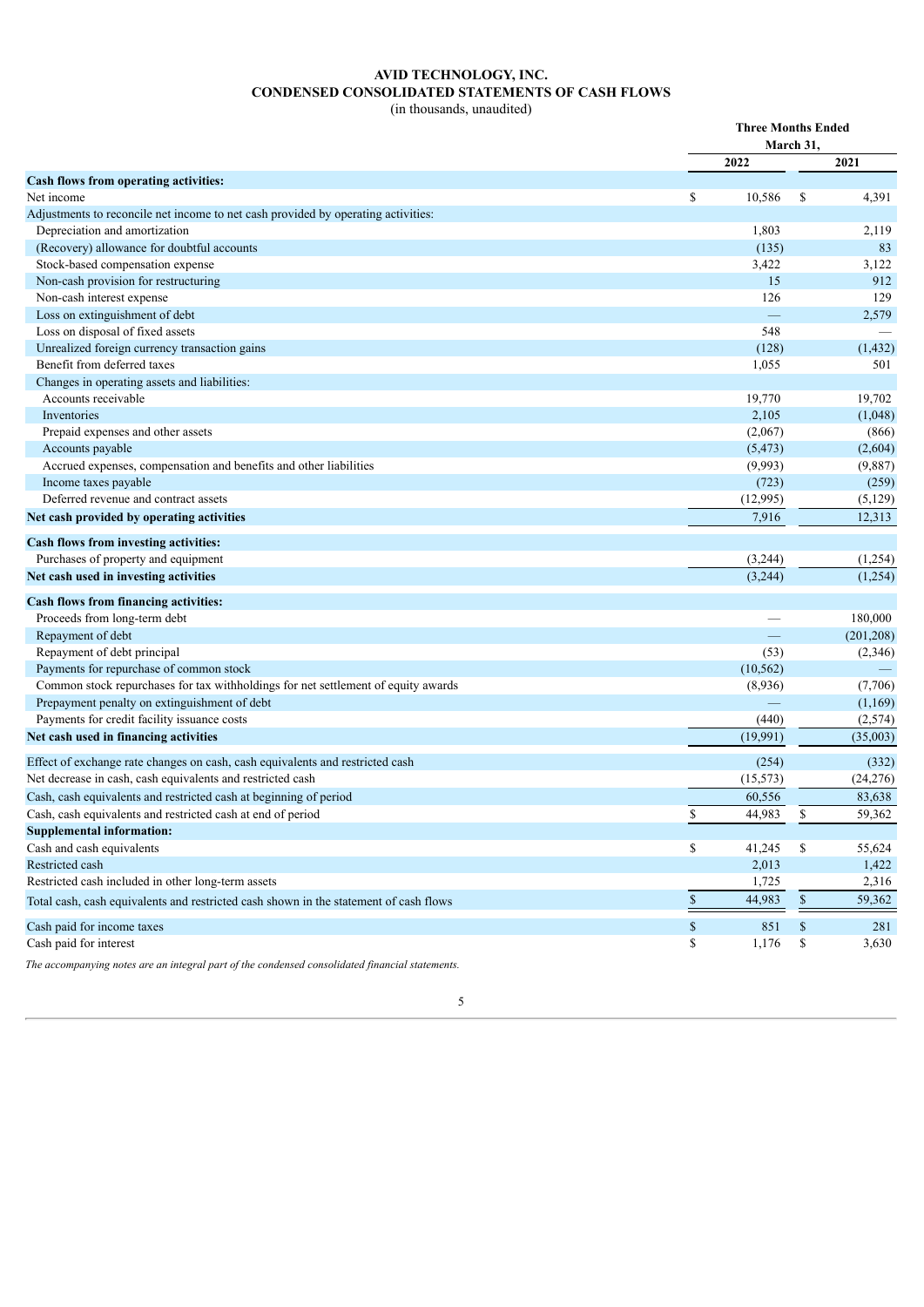#### **AVID TECHNOLOGY, INC. NOTES TO UNAUDITED CONDENSED CONSOLIDATED FINANCIAL STATEMENTS (Unaudited)**

#### **1. FINANCIAL INFORMATION**

The accompanying condensed consolidated financial statements include the accounts of Avid Technology, Inc. and its wholly owned subsidiaries (collectively, "we" or "our"). These financial statements are unaudited. However, in the opinion of management, the condensed consolidated financial statements reflect all normal and recurring adjustments necessary for their fair statement. Interim results are not necessarily indicative of results expected for any other interim period or a full year. We prepared the accompanying unaudited condensed consolidated financial statements in accordance with the instructions for Form 10-Q and, therefore, include all information and footnotes necessary for a complete presentation of operations, comprehensive income, financial position, changes in stockholders' deficit, and cash flows in conformity with accounting principles generally accepted in the United States of America ("U.S. GAAP"). The accompanying condensed consolidated balance sheet as of December 31, 2021 was derived from our audited consolidated financial statements and does not include all disclosures required by U.S. GAAP for annual financial statements. We filed audited consolidated financial statements as of and for the year ended December 31, 2021 in our Annual Report on Form 10-K for the year ended December 31, 2021, which included information and footnotes necessary for such presentation. The financial statements contained in this Form 10-Q should be read in conjunction with the audited consolidated financial statements in our Annual Report on Form 10-K for the year ended December 31, 2021.

The consolidated results of operations for the three months ended March 31, 2022 are not necessarily indicative of the results that may be expected for the fiscal year ending December 31, 2022. The Company's results of operations are affected by economic conditions, including macroeconomic conditions and levels of business and consumer confidence.

The novel coronavirus (COVID-19) pandemic, together with the measures implemented or recommended by governmental authorities and private organizations in response to the pandemic, has had a material adverse impact to the Company's business, operating results and financial condition primarily due to reduced demand for our products and services which has led to lower net revenues.

Through the first quarter of 2022, our results have continued in the same direction as our 2021 results, reflecting a gradual recovery in spending levels with the continuing positive signs of recovery from the impacts of the COVID-19 pandemic driven by vaccination and government stimulus programs, particularly in the United States. At the same time, certain countries continue to face challenges with renewed lockdowns and travel restrictions in response to new variants and there remains uncertainty relating to the ongoing spread and severity of those variants. Although we are encouraged by the trends we saw during 2021 and during the first quarter of 2022, to the extent that the pandemic continues to have negative impacts on economies, our results could be affected and uneven. Consequently, we will continue to evaluate our financial position in light of future developments, particularly those relating to COVID-19.

Our operations, and the operations of our customers, are vulnerable to interruptions, delays, complications, and other impacts from natural disasters and catastrophic events, including pandemics such as the COVID-19 pandemic, as well as political unrest including armed conflicts such as the Russian invasion of Ukraine. Ongoing effects of the COVID-19 pandemic and its subsequent variants continue to complicate supply chain logistics and cause delays, and the Russian invasion of Ukraine may exacerbate supply chain issues further.

Our preparation of condensed consolidated financial statements in conformity with U.S. GAAP requires management to make estimates and assumptions that affect the reported amounts of assets and liabilities and disclosures of contingent assets and liabilities at the dates of the condensed consolidated financial statements and the reported amounts of revenues and expenses during the reported periods. Actual results could differ from our estimates.

#### *Reclassifications*

As our business continues to shift towards a subscription-based model, we have reformatted our income statement presentation to conform with this shift. We have reclassified certain prior period amounts related to revenue and cost of goods sold within our consolidated statements of operations and accompanying notes to conform to our current period presentation. These reclassifications did not affect total revenue or total cost of goods sold.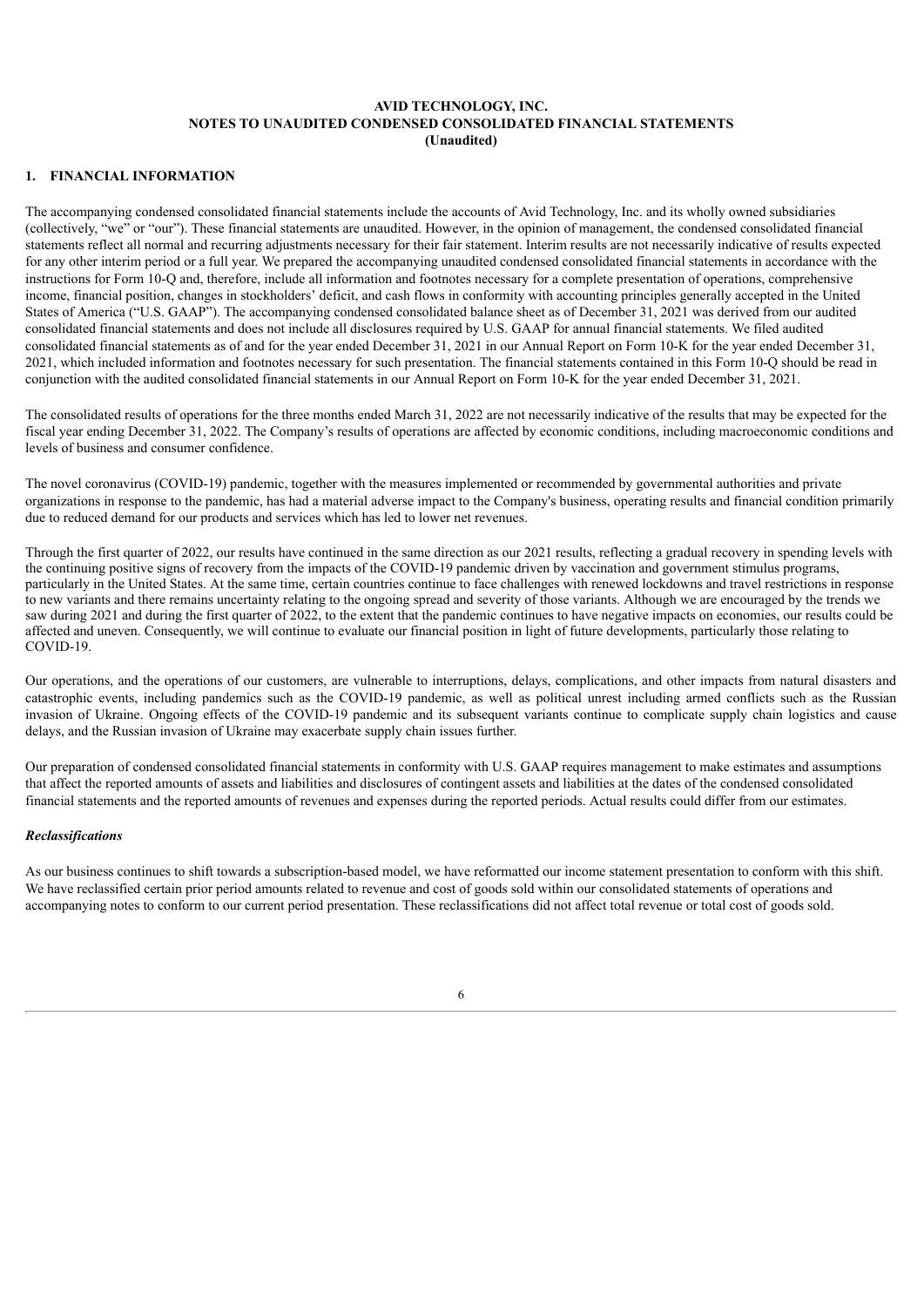#### *Significant Accounting Policies*

There have been no material changes to our significant accounting policies as compared to the significant accounting policies described in our Annual Report.

#### **Recent Accounting Pronouncements**

#### *Recently Adopted Accounting Pronouncements*

In March 2020, the Financial Accounting Standards Board ("FASB") issued ASU 2020-04, *Facilitation of the Ef ects of Reference Rate Reform on Financial Reporting* ("ASU 2020-04"). ASU 2020-04 is intended to provide temporary optional expedients and exceptions to the U.S. GAAP guidance on contract modifications and hedge accounting to ease the financial reporting burdens related to the expected market transition from the London Interbank Offered Rate (LIBOR) and other interbank offered rates to alternative reference rates. This guidance is effective beginning on March 12, 2020, and the Company may elect to apply the amendments prospectively through December 31, 2022. We adopted ASU 2020-04 as of January 1, 2022. The Company has determined the impact of this adoption was not material to our consolidated financial statements and related disclosures.

#### **2. NET INCOME PER SHARE**

Net income per common share is presented for both basic income per share ("Basic EPS") and diluted income per share ("Diluted EPS"). Basic EPS is based on the weighted-average number of common shares outstanding during the period. Diluted EPS is based on the weighted-average number of common shares and common share equivalents outstanding during the period.

The potential common shares that were considered anti-dilutive securities were excluded from the diluted earnings per share calculations for the relevant periods either because the sum of the exercise price per share and the unrecognized compensation cost per share was greater than the average market price of our common stock for the relevant periods, or because they were considered contingently issuable. The contingently issuable potential common shares result from certain stock options and restricted stock units granted to our employees that vest based on performance conditions, market conditions, or a combination of performance and market conditions.

The following table sets forth (in thousands) potential common shares that were considered anti-dilutive securities at March 31, 2022 and 2021:

|                                   | 2022<br>March | 2021<br>March |
|-----------------------------------|---------------|---------------|
| Non-vested restricted stock units | 783           | .040          |

The following table sets forth (in thousands) the basic and diluted weighted common shares outstanding for the three months ended March 31, 2022 and  $2021 -$ 

|                                              | Three months ended    |                       |
|----------------------------------------------|-----------------------|-----------------------|
|                                              | <b>March 31, 2022</b> | <b>March 31, 2021</b> |
| Weighted common shares outstanding - basic   | 44.817                | 44.559                |
| Net effect of common stock equivalents       | 591                   | 1.645                 |
| Weighted common shares outstanding - diluted | 45.408                | 46.204                |

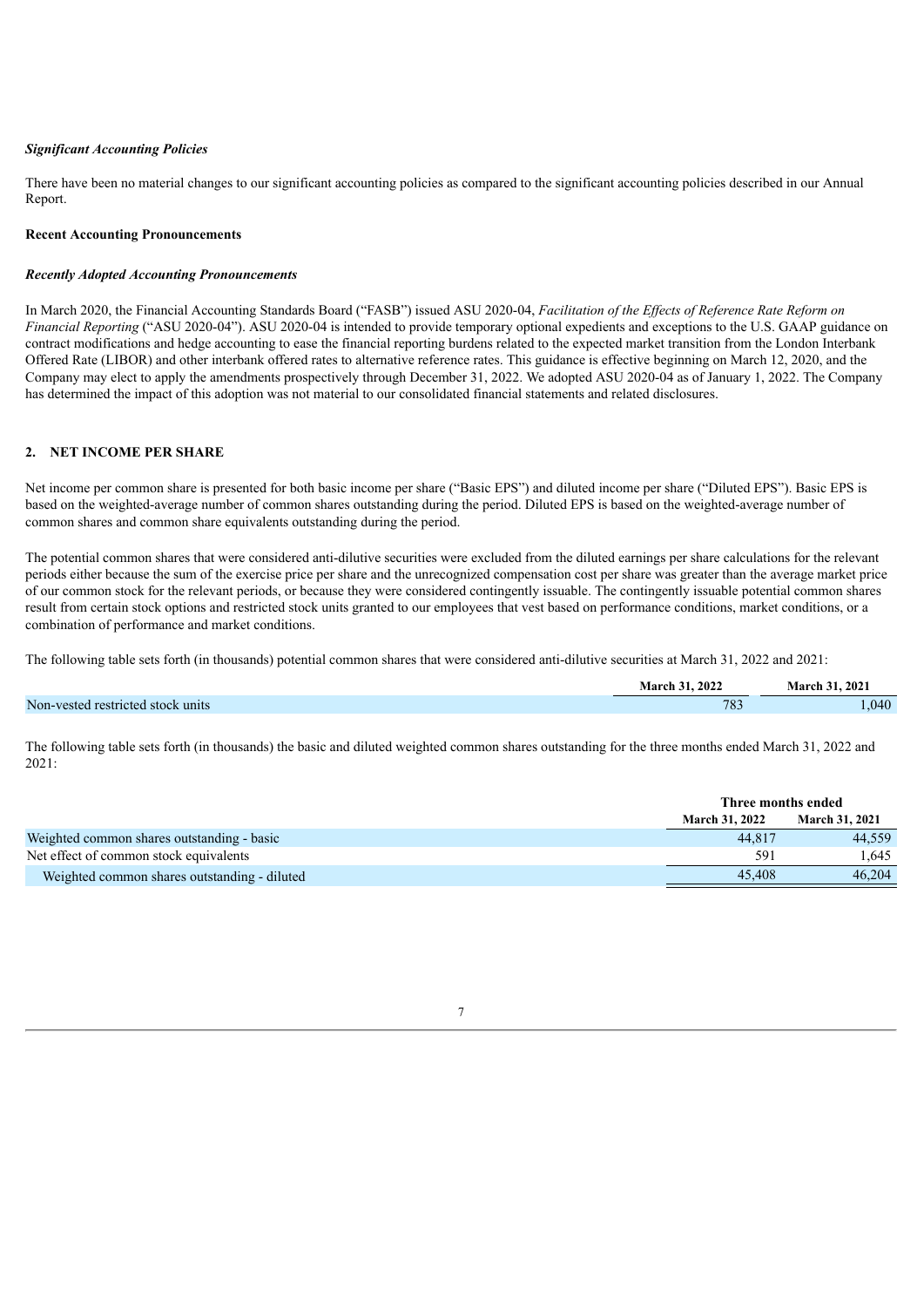## **3. FAIR VALUE MEASUREMENTS**

#### *Assets Measured at Fair Value on a Recurring Basis*

We measure deferred compensation investments on a recurring basis. As of March 31, 2022 and December 31, 2021, our deferred compensation investments were classified as either Level 1 or Level 2 in the fair value hierarchy. Assets valued using quoted market prices in active markets and classified as Level 1 are money market and mutual funds. Assets valued based on other observable inputs and classified as Level 2 are insurance contracts.

The following tables summarize our deferred compensation investments measured at fair value on a recurring basis (in thousands):

|                              | <b>Fair Value Measurements at Reporting Date Using</b> |     |                                                                                                                                                        |                                                                                       |   |                                                                      |                                                    |                                                    |
|------------------------------|--------------------------------------------------------|-----|--------------------------------------------------------------------------------------------------------------------------------------------------------|---------------------------------------------------------------------------------------|---|----------------------------------------------------------------------|----------------------------------------------------|----------------------------------------------------|
|                              | March 31.<br>2022                                      |     |                                                                                                                                                        | <b>Ouoted Prices in</b><br><b>Active Markets</b><br>for Identical<br>Assets (Level 1) |   | <b>Significant</b><br>Other<br><b>Observable</b><br>Inputs (Level 2) |                                                    | Significant<br>Unobservable<br>Inputs<br>(Level 3) |
| Financial assets:            |                                                        |     |                                                                                                                                                        |                                                                                       |   |                                                                      |                                                    |                                                    |
| Deferred compensation assets | \$                                                     | 396 | S                                                                                                                                                      | 93                                                                                    | S | 303                                                                  | S                                                  |                                                    |
|                              |                                                        |     |                                                                                                                                                        |                                                                                       |   | <b>Fair Value Measurements at Reporting Date Using</b>               |                                                    |                                                    |
|                              | December 31, 2021                                      |     | Significant<br><b>Ouoted Prices in</b><br><b>Active Markets</b><br>Other<br>for Identical<br><b>Observable</b><br>Assets (Level 1)<br>Inputs (Level 2) |                                                                                       |   |                                                                      | Significant<br>Unobservable<br>Inputs<br>(Level 3) |                                                    |
| Financial assets:            |                                                        |     |                                                                                                                                                        |                                                                                       |   |                                                                      |                                                    |                                                    |
| Deferred compensation assets | \$                                                     | 408 | S                                                                                                                                                      | 99                                                                                    | S | 309                                                                  | S                                                  |                                                    |

### *Financial Instruments Not Recorded at Fair Value*

The carrying amounts of our other financial assets and liabilities including cash, accounts receivable, accounts payable, and accrued liabilities approximate their respective fair values because of the relatively short period of time between their origination and their expected realization or settlement.

### **4. INVENTORIES**

Inventories consisted of the following (in thousands):

|                 | <b>March 31, 2022</b> |  | December 31, 2021 |
|-----------------|-----------------------|--|-------------------|
| Raw materials   | 7,229                 |  | 8,519             |
| Work in process | 304                   |  | 304               |
| Finished goods  | 10.284                |  | 11,099            |
| Total           | 17.817                |  | 19,922            |

As of March 31, 2022 and December 31, 2021, finished goods inventory included \$1.3 million and \$1.9 million, respectively, associated with products shipped to customers and deferred labor costs for arrangements where revenue recognition had not yet commenced.

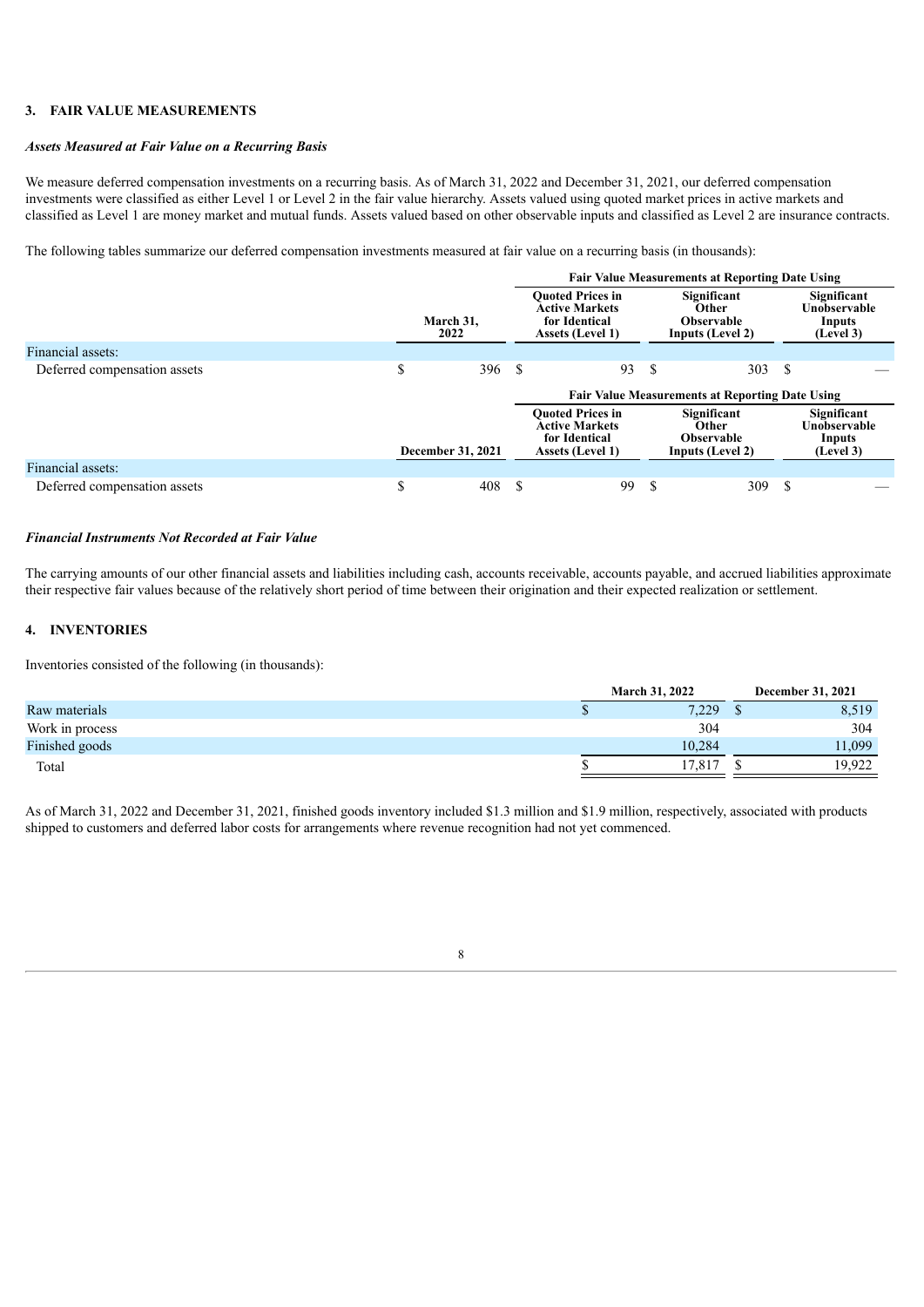## **5. LEASES**

We have entered into a number of facility leases to support our research and development activities, sales operations, and other corporate and administrative functions in North America, Europe, and Asia, which qualify as operating leases under U.S. GAAP. We also have a limited number of equipment leases that qualify as either operating or finance leases. We determine if contracts with vendors represent a lease or have a lease component under U.S. GAAP at contract inception. Our leases have remaining terms ranging from less than one year to six years. Some of our leases include options to extend or terminate the lease prior to the end of the agreed upon lease term. For purposes of calculating lease liabilities, lease terms include options to extend or terminate the lease when it is reasonably certain that we will exercise such options.

Operating lease right of use assets and liabilities are recognized based on the present value of the future minimum lease payments over the lease term at the lease commencement date. As our leases generally do not provide an implicit rate, we use an estimated incremental borrowing rate in determining the present value of future payments. The incremental borrowing rate represents an estimate of the interest rate we would incur at lease commencement to borrow an amount equal to the lease payments on a collateralized basis over the term of a lease within a particular location and currency environment. As of March 31, 2022, the weighted average incremental borrowing rate was 5.9% and the weighted average remaining lease term was 5.7 years.

Finance lease right of use assets and liabilities are recognized based on the present value of the future minimum lease payments over the lease term at the lease commencement date. Each lease agreement provides an implicit discount rate used to determine the present value of future payments. As of March 31, 2022, the weighted-average discount rate was 2.3% and the weighted average remaining lease term was 1.8 years.

Lease costs for minimum lease payments is recognized on a straight-line basis over the lease term. Our total operating lease costs were \$1.5 million and \$1.9 million for the three months ended March 31, 2022 and March 31, 2021, respectively. Related cash payments were \$1.5 million and \$2.1 million for the three months ended March 31, 2022 and March 31, 2021, respectively. Short term lease costs were \$0.6 million and \$0.3 million for the three months ended March 31, 2022 and March 31, 2021, respectively. Operating lease costs are included within research and development, marketing and selling, and general and administrative lines on the condensed consolidated statements of operations, and the related cash payments are included in the operating cash flows on the condensed consolidated statements of cash flows. Finance lease costs, variable lease costs, and sublease income are not material.

The table below reconciles the undiscounted future minimum lease payments for operating and finance leases under non-cancelable leases with terms of more than one year to the total lease liabilities recognized on the condensed consolidated balance sheets as of March 31, 2022 (in thousands):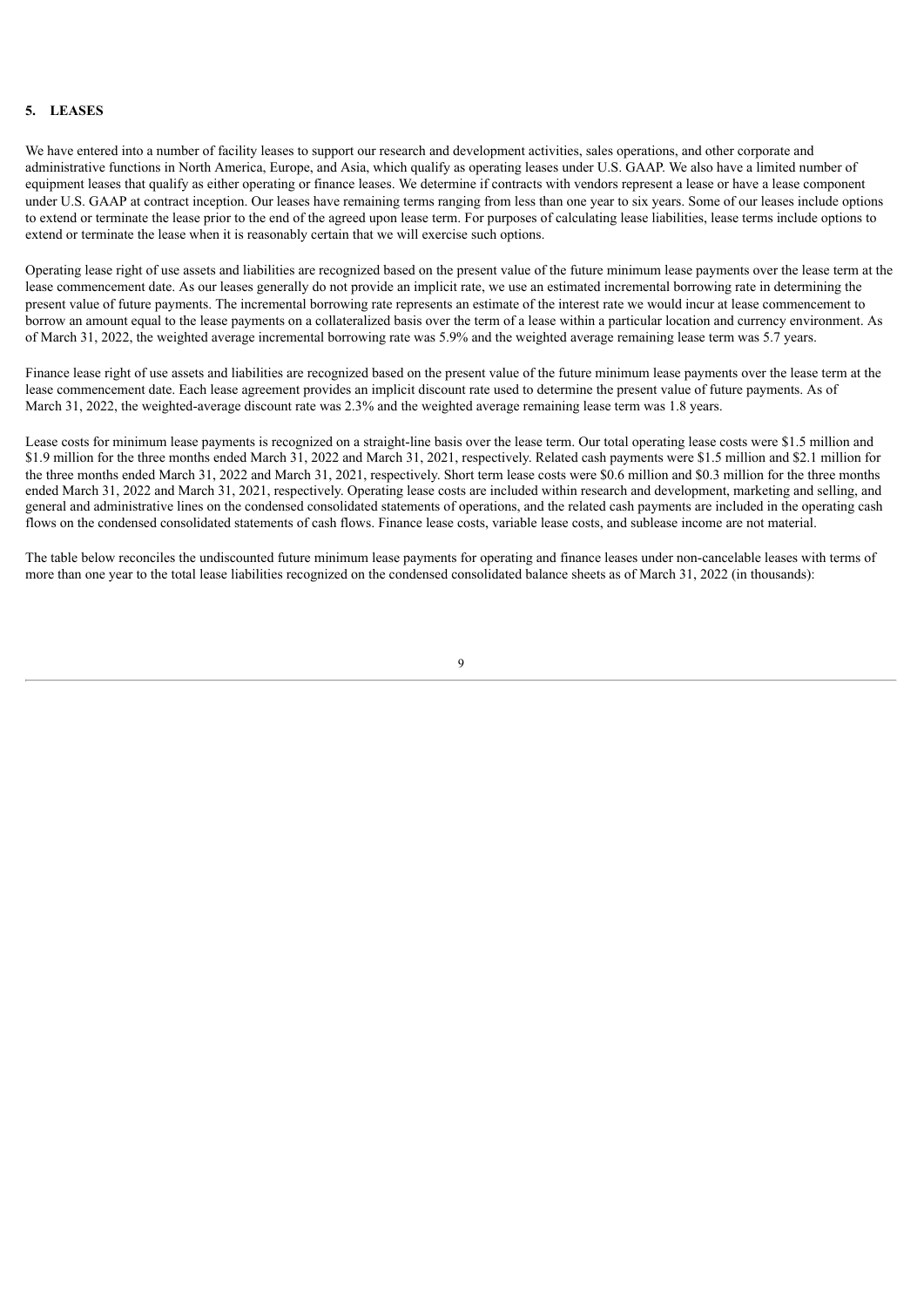| <b>Year Ending December 31,</b>                    | <b>Operating Leases</b> | <b>Finance Leases</b> |
|----------------------------------------------------|-------------------------|-----------------------|
| 2022 (excluding three months ended March 31, 2022) | 4,776 \$                | 188                   |
| 2023                                               | 5,937                   | 219                   |
| 2024                                               | 5,130                   | 72                    |
| 2025                                               | 5,151                   |                       |
| 2026                                               | 5,163                   |                       |
| Thereafter                                         | 6,495                   |                       |
| Total future minimum lease payments                | 32,652 \$               | 479                   |
| Less effects of discounting                        | (5,159)                 | (9)                   |
| Total lease liabilities                            | 27,493 \$               | 470                   |

Supplemental balance sheet information related to leases was as follows (in thousands):

| <b>March 31, 2022</b> |
|-----------------------|
| 23.242                |
|                       |
| (4,820)               |
| (22, 673)             |
| (27, 493)             |
|                       |

| <b>Finance Leases</b>                          | <b>March 31, 2022</b> |       |
|------------------------------------------------|-----------------------|-------|
| Other assets                                   |                       | 438   |
|                                                |                       |       |
| Accrued expenses and other current liabilities |                       | (245) |
| Other long-term liabilities                    |                       | (225) |
| Total lease liabilities                        |                       | (470) |

## **6. OTHER LONG-TERM LIABILITIES**

Other long-term liabilities consisted of the following (in thousands):

|                             | <b>March 31, 2022</b> |       | <b>December 31, 2021</b> |
|-----------------------------|-----------------------|-------|--------------------------|
| Deferred compensation       |                       | 4.875 | 4.981                    |
| Finance lease liabilities   |                       | 225   | 289                      |
| Other long-term liabilities |                       | 630   | 647                      |
| Total                       |                       | 5.730 | 5,917                    |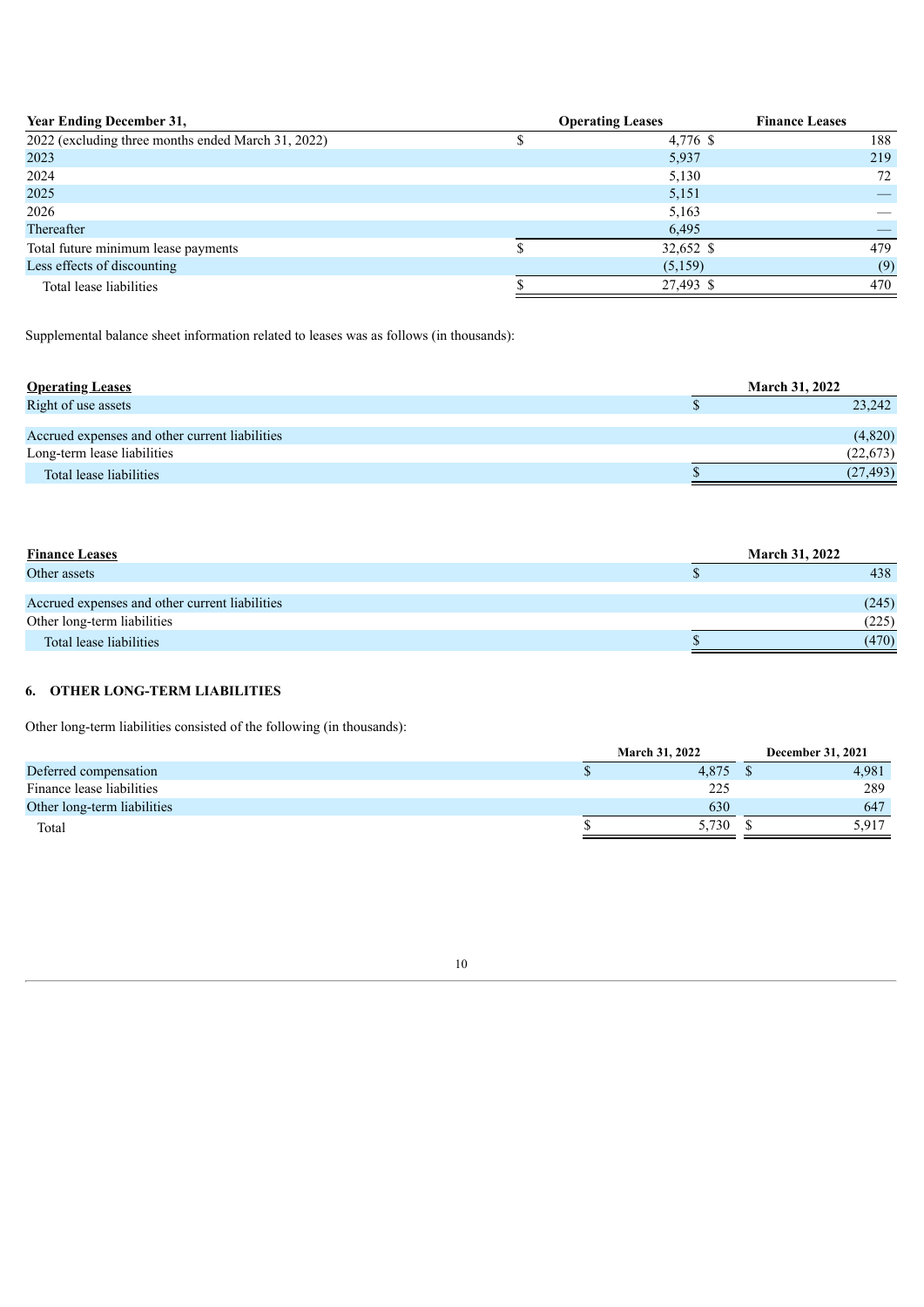## **7. COMMITMENTS AND CONTINGENCIES**

#### *Commitments*

We entered into a long-term agreement to purchase a variety of information technology solutions from a third party in the second quarter of 2020, which included an unconditional commitment to purchase a minimum of \$32.2 million of products and services over the initial five years of the agreement. We have purchased \$13.5 million of products and services pursuant to this agreement as of March 31, 2022.

We have letters of credit that are used as security deposits in connection with our leased Burlington, Massachusetts office space. In the event of default on the underlying leases, the landlords would, at March 31, 2022, be eligible to draw against the letters of credit to a maximum of \$0.7 million.

We also have letters of credit in connection with security deposits for other facility leases totaling \$0.6 million in the aggregate, as well as letters of credit totaling \$1.9 million that otherwise support our ongoing operations. These letters of credit have various terms and expire during 2022 and beyond, while some of the letters of credit may automatically renew based on the terms of the underlying agreements.

Substantially all of our letters of credit are collateralized by restricted cash included in the caption "Restricted cash" and "Other long-term assets" on our condensed consolidated balance sheets as of March 31, 2022.

#### *Contingencies*

Our industry is characterized by the existence of a large number of patents and frequent claims and litigation regarding patent and other intellectual property rights. In addition to the legal proceedings described below, we are involved in legal proceedings from time to time arising from the normal course of business activities, including claims of alleged infringement of intellectual property rights and contractual, commercial, employee relations, product or service performance, or other matters. We do not believe these matters will have a material adverse effect on our financial position or results of operations. However, the outcome of legal proceedings and claims brought against us is subject to significant uncertainty. Therefore, our financial position or results of operations may be negatively affected by the unfavorable resolution of one or more of these proceedings for the period in which a matter is resolved. Our results could be materially adversely affected if we are accused of, or found to be, infringing third parties' intellectual property rights.

Following the termination of our former Chairman and Chief Executive Officer on February 25, 2018, we received a notice alleging that we breached the former employee's employment agreement. On April 16, 2019, we received an additional notice again alleging we breached the former employee's employment agreement. We have since been in communications with our former Chairman and Chief Executive Officer's counsel. While we intend to defend any claim vigorously, when and if a claim is actually filed, we are currently unable to estimate an amount or range of any reasonably possible losses that could occur as a result of this matter.

On July 14, 2020, we sent a notice to a customer demanding sums that we believe are due to Avid pursuant to a contract. On October 7, 2020, the customer sent a notice to us denying any legal liability and demanding payment for breach of contract resulting from various alleged delays by us. While we intend to defend any claim vigorously when and if a claim is actually filed, we are currently unable to estimate an amount or range of any reasonably possible losses that could occur related to this matter.

We consider all claims on a quarterly basis and based on known facts assess whether potential losses are considered reasonably possible, probable, and estimable. Based upon this assessment, we then evaluate disclosure requirements and whether to accrue for such claims in our condensed consolidated financial statements. We record a provision for a liability when it is both probable that a liability has been incurred and the amount of the loss can be reasonably estimated and such amount is material. These provisions are reviewed at least quarterly and adjusted to reflect the impacts of negotiations, settlements, rulings, advice of legal counsel, and other information and events pertaining to a particular case.

At March 31, 2022 and as of the date of filing of these condensed consolidated financial statements, we believe that, other than as set forth in this note, no provision for liability nor disclosure is required related to any claims because: (a) there is

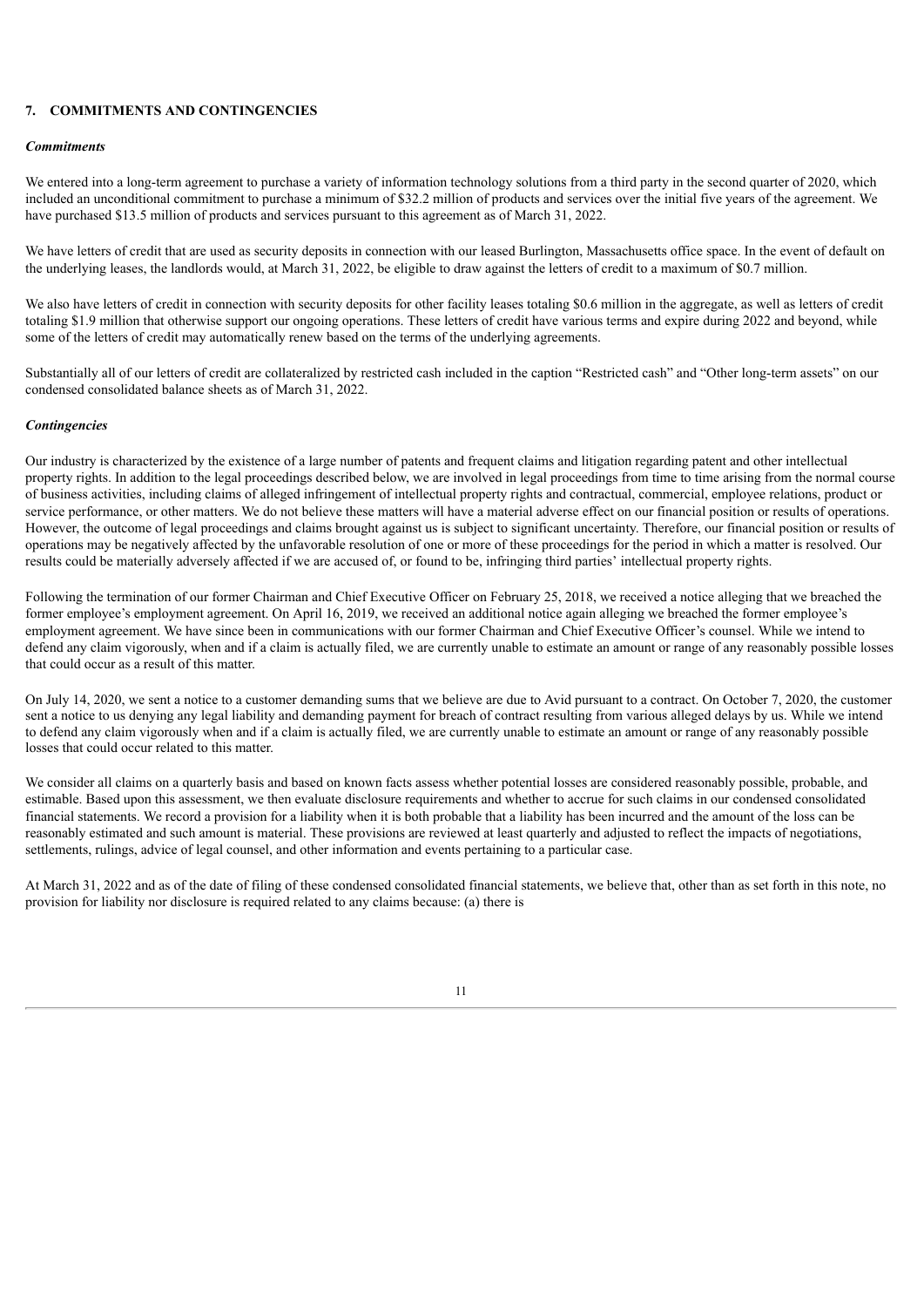no reasonable possibility that a loss exceeding amounts already recognized (if any) may be incurred with respect to such claim, (b) a reasonably possible loss or range of loss cannot be estimated, or (c) such estimate is immaterial.

Additionally, we provide indemnification to certain customers for losses incurred in connection with intellectual property infringement claims brought by third parties with respect to our products. These indemnification provisions generally offer perpetual coverage for infringement claims based upon the products covered by the agreement and the maximum potential amount of future payments we could be required to make under these indemnification provisions is theoretically unlimited. To date, we have not incurred material costs related to these indemnification provisions; accordingly, we believe the estimated fair value of these indemnification provisions is immaterial. Further, certain arrangements with customers include clauses whereby we may be subject to penalties for failure to meet certain performance obligations; however, we have not recorded any related material penalties to date.

We provide warranties on externally sourced and internally developed hardware. For internally developed hardware, and in cases where the warranty granted to customers for externally sourced hardware is greater than that provided by the manufacturer, we record an accrual for the related liability based on historical trends and actual material and labor costs. The following table sets forth the activity in the product warranty accrual account for the three months ended March 31, 2022 and 2021 (in thousands):

|                                        | Three Months Ended March 31, |  |       |  |
|----------------------------------------|------------------------------|--|-------|--|
|                                        | 2022                         |  | 2021  |  |
| Accrual balance at beginning of period | .219                         |  | 1,095 |  |
| Accruals for product warranties        | 321                          |  | 466   |  |
| Costs of warranty claims               | (306)                        |  | (374) |  |
| Accrual balance at end of period       | .234                         |  | 1.187 |  |

The warranty accrual is included in the caption "accrued expenses and other current liabilities" in our condensed consolidated balance sheet.

#### **8. RESTRUCTURING COSTS AND ACCRUALS**

In October 2020, we committed to a restructuring plan in order to undergo a strategic reorganization of our business. The strategic reorganization involved significant changes in business operations to better support our strategy and overall performance. The restructuring plan related to our strategic reorganization is expected to be substantially completed in 2022.

During the three months ended March 31, 2022, we recorded an immaterial amount of restructuring charges due to employee severance cost adjustments.

During the three months ended March 31, 2021, we recorded restructuring charges of \$1.1 million for employee severance costs related to approximately 23 positions eliminated during the first quarter of 2021.

The following table sets forth the activity in the restructuring accruals for the three months ended March 31, 2022 (in thousands):

|                                           | <b>Employee</b> |
|-------------------------------------------|-----------------|
| Accrual balance as of December 31, 2021   | 655             |
| Restructuring charges and revisions       |                 |
| Cash payments                             | (665)           |
| Foreign exchange impact on ending balance | (5)             |
| Accrual balance as of March 31, 2022      |                 |

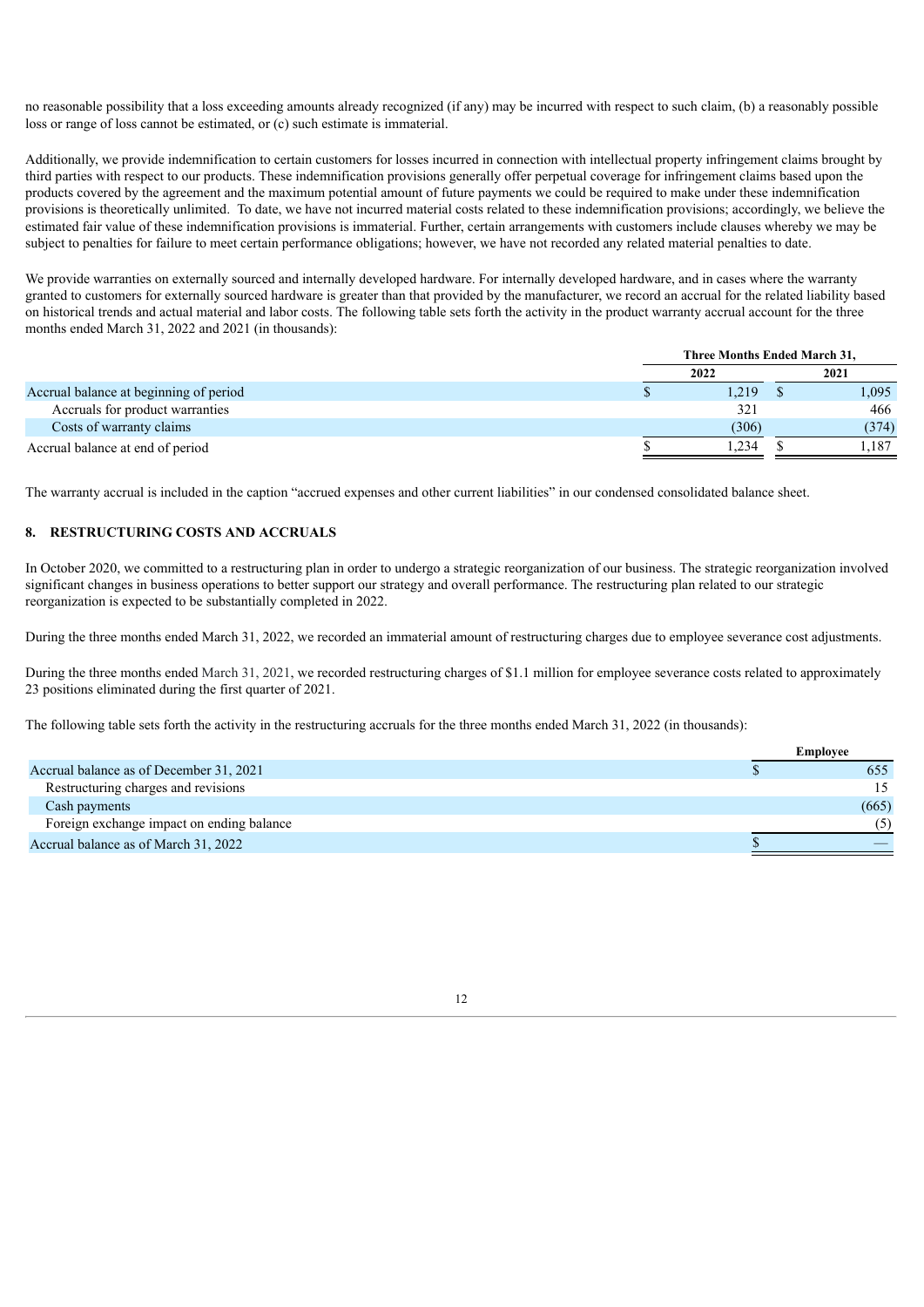## **9. REVENUE**

#### *Disaggregated Revenue and Geography Information*

Through the evaluation of the discrete financial information that is regularly reviewed by the chief operating decision makers (our chief executive officer and chief financial officer), we have determined that we have one reportable segment.

The following table is a summary of our revenues by type for the three months ended March 31, 2022 and 2021 (in thousands):

|                              | Three Months Ended March 31, |        |  |
|------------------------------|------------------------------|--------|--|
|                              | 2022                         | 2021   |  |
| <b>Subscriptions</b>         | 32,954                       | 24,868 |  |
| Maintenance                  | 28,327                       | 29,852 |  |
| Integrated solutions & other | 39,368                       | 39,644 |  |
| Total net revenues           | 100.649                      | 94.364 |  |

The following table sets forth our revenues by geographic region for the three months ended March 31, 2022 and 2021 (in thousands):

|                                |      | Three Months Ended March 31, |        |  |  |
|--------------------------------|------|------------------------------|--------|--|--|
|                                | 2022 |                              | 2021   |  |  |
| Revenues:                      |      |                              |        |  |  |
| <b>United States</b>           |      | 44,389                       | 39,471 |  |  |
| Other Americas                 |      | 4,894                        | 5,179  |  |  |
| Europe, Middle East and Africa |      | 38,845                       | 36,523 |  |  |
| Asia-Pacific                   |      | 12,521                       | 13,191 |  |  |
| Total net revenues             |      | 100.649                      | 94,364 |  |  |
|                                |      |                              |        |  |  |

### *Contract Asset*

Contract asset activity for the three months ended March 31, 2022 and 2021 was as follows (in thousands):

|                                                              | <b>March 31, 2022</b> | <b>March 31, 2021</b> |
|--------------------------------------------------------------|-----------------------|-----------------------|
| Contract asset at beginning of period                        | 25,397                | 18,579                |
| Revenue in excess of billings                                | 9,891                 | 14.395                |
| Customer billings                                            | (2,657)               | (11, 019)             |
| Contract asset at end of period                              | 32,631                | 21,955                |
| Less: long-term portion (recorded in other long-term assets) | 7.089                 |                       |
| Contract asset, current portion                              | 25.542                | 21.955                |

## *Deferred Revenue*

Deferred revenue activity for the three months ended March 31, 2022 and 2021 was as follows (in thousands):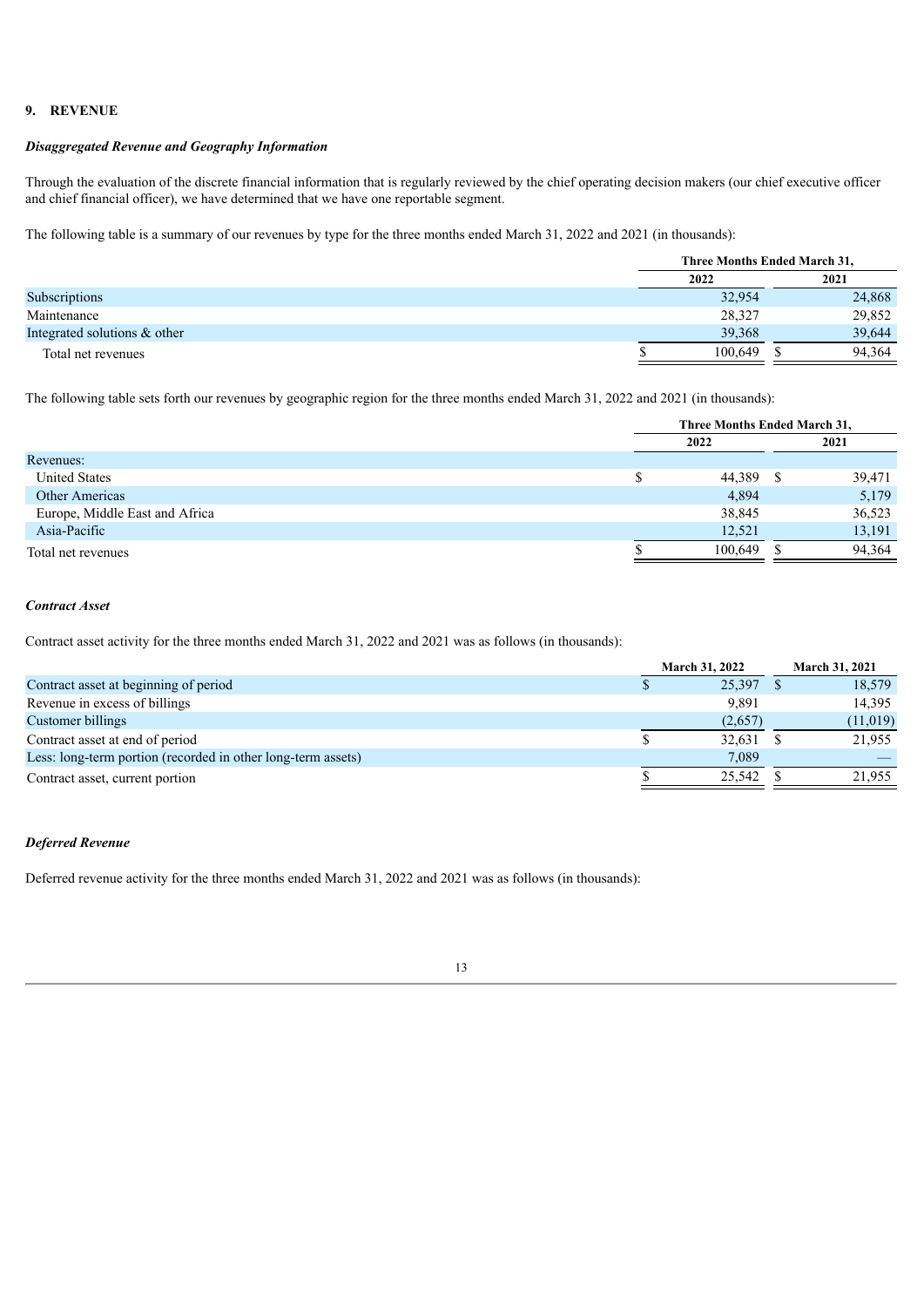| <b>March 31, 2022</b>                   |          | <b>March 31, 2021</b> |  |
|-----------------------------------------|----------|-----------------------|--|
| Deferred revenue at beginning of period | 98.082   | 99.259                |  |
| Billings deferred                       | 29.506   | 31.132                |  |
| Recognition of prior deferred revenue   | (35.266) | (32, 885)             |  |
| Deferred revenue at end of period       | 92.322   | 97.506                |  |

A summary of the significant performance obligations included in deferred revenue is as follows (in thousands):

|                                           | <b>March 31, 2022</b> |        |
|-------------------------------------------|-----------------------|--------|
| Product                                   |                       | 6,210  |
| Subscription                              |                       | 6,719  |
| Maintenance contracts                     |                       | 71,294 |
| Implied PCS                               |                       | 5,200  |
| Professional services, training and other |                       | 2,899  |
| Deferred revenue at March 31, 2022        |                       | 92.322 |

#### *Remaining Performance Obligations*

For transaction prices allocated to remaining performance obligations, we apply practical expedients and do not disclose quantitative or qualitative information for remaining performance obligations (i) that have original expected durations of one year or less and (ii) where we recognize revenue equal to what we have the right to invoice and that amount corresponds directly with the value to the customer of our performance to date.

Historically, for many of our products, we had an ongoing practice of making when-and-if-available software updates available to customers free of charge for a period of time after initial sales to customers. The expectation created by this practice of providing free Software Updates represents an implied obligation of a form of post-contract customer support ("Implied PCS") which represents a performance obligation. While we have ceased providing Implied PCS on new product offerings, we continue to provide Implied PCS for older products that were predominately sold in prior years. Revenue attributable to Implied PCS performance obligations is recognized over time on a ratable basis over the period that Implied PCS is expected to be provided, which is typically six years. We have remaining performance obligations of \$5.2 million attributable to Implied PCS recorded in deferred revenue as of March 31, 2022. We expect to recognize revenue for these remaining performance obligations of \$1.6 million for the remainder of 2022 and \$1.5 million, \$1.1 million, \$0.6 million and \$0.3 million for the years ending December 31, 2023, 2024, 2025, and 2026, respectively, and \$0.1 million thereafter.

As of March 31, 2022, we had approximately \$35.6 million of transaction price allocated to remaining performance obligations for certain enterprise agreements that have not yet been fully invoiced. Approximately \$25.5 million of these performance obligations were unbilled as of March 31, 2022. Remaining performance obligations represent obligations we must deliver for specific products and services in the future where there is not yet an enforceable right to invoice the customer. Our remaining performance obligations do not include contractually committed minimum purchases that are common in our strategic purchase agreements with resellers since our specific obligations to deliver products or services is not yet known, as customers may satisfy such commitments by purchasing an unknown combination of current or future product offerings. While the timing of fulfilling individual performance obligations under the contracts can vary dramatically based on customer requirements, we expect to recognize the \$35.6 million in roughly equal installments through 2027.

Remaining performance obligation estimates are subject to change and are affected by several factors, including terminations due to contract breach, contract amendments, and changes in the expected timing of delivery.

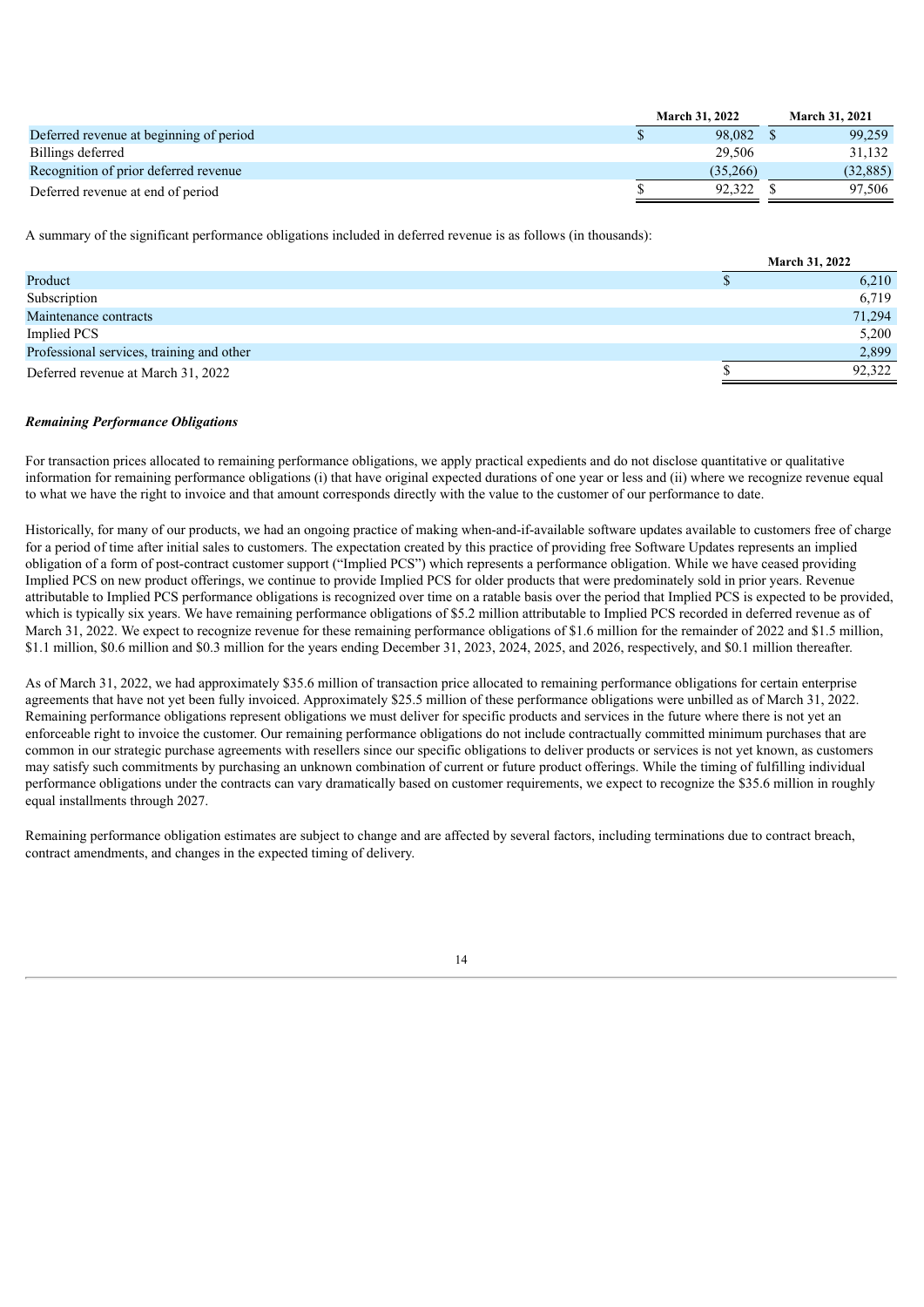## **10. LONG-TERM DEBT AND CREDIT AGREEMENT**

Long-term debt consisted of the following (in thousands):

|                                                                                                                                                | <b>March 31, 2022</b> |  | <b>December 31, 2021</b> |
|------------------------------------------------------------------------------------------------------------------------------------------------|-----------------------|--|--------------------------|
| Term Loan, net of unamortized issuance costs and debt discount of \$2,373 and \$2,059 at March 31,<br>2022 and December 31, 2021, respectively | 168,627               |  | 168.941                  |
| Other long-term debt                                                                                                                           | 971                   |  | 1.023                    |
| Total debt                                                                                                                                     | 169.598               |  | 169,964                  |
| Less: current portion                                                                                                                          | 8.709                 |  | 9.158                    |
| Total long-term debt                                                                                                                           | 160.889               |  | 160,806                  |

The following table summarizes the contractual maturities of our borrowing obligations as of March 31, 2022 (in thousands):

| <b>Fiscal Year</b>                            | <b>Term Loan</b> | <b>Other Long-Term</b><br>Debt |   | <b>Total</b> |
|-----------------------------------------------|------------------|--------------------------------|---|--------------|
| 2022                                          | 6,413            | 118                            | S | 6,531        |
| 2023                                          | 8,550            | 167                            |   | 8,717        |
| 2024                                          | 11,756           | 179                            |   | 11,935       |
| 2025                                          | 16,031           | 192                            |   | 16,223       |
| 2026                                          | 17,100           | 206                            |   | 17,306       |
| Thereafter                                    | 111,150          | 109                            |   | 111,259      |
| Total before unamortized discount             | 171,000          | 971                            |   | 171,971      |
| Less: unamortized discount and issuance costs | (2,373)          |                                |   | (2,373)      |
| Less: current portion of long-term debt       | (8,550)          | (159)                          |   | (8,709)      |
| Total long-term debt                          | 160,077          | 812                            |   | 160,889      |
|                                               |                  |                                |   |              |

#### *Credit Agreement*

On January 5, 2021, the Company entered into a Credit Agreement (the "Credit Agreement") with JPMorgan Chase Bank, N.A. as collateral and administrative agent, and a syndicate of banks, as lenders thereunder (the "Lenders"). Pursuant to the Credit Agreement, the Lenders agreed to provide the Company with (a) a term loan in the aggregate principal amount of \$180.0 million (the "Term Loan") and (b) a revolving credit facility (the "Credit Facility") of up to a maximum of \$70.0 million in borrowings outstanding at any time. The Credit Facility, which was undrawn at closing, can be used for working capital, other general corporate purposes and for other permitted uses. The proceeds from the Term Loan, plus available cash on hand, were used to repay outstanding borrowings of \$201 million under the Company's prior financing agreement with Cerberus Business Finance, LLC ( the "Financing Agreement"), which was then terminated. As a result of this termination, the Company incurred a loss on extinguishment of debt of \$3.7 million as a result of writing off \$2.6 million of remaining unamortized issuance costs as well as a \$1.1 million prepayment penalty.

In association with the Credit Agreement, the Company incurred \$2.5 million of issuance discounts and an immaterial amount of issuance costs. The Term Loan had an initial interest rate of LIBOR plus an applicable margin of 3.00%, with a 0.25% LIBOR floor. The applicable margin on the Term Loan and the Credit Facility ranged from 2.00% to 3.25%, depending on leverage.

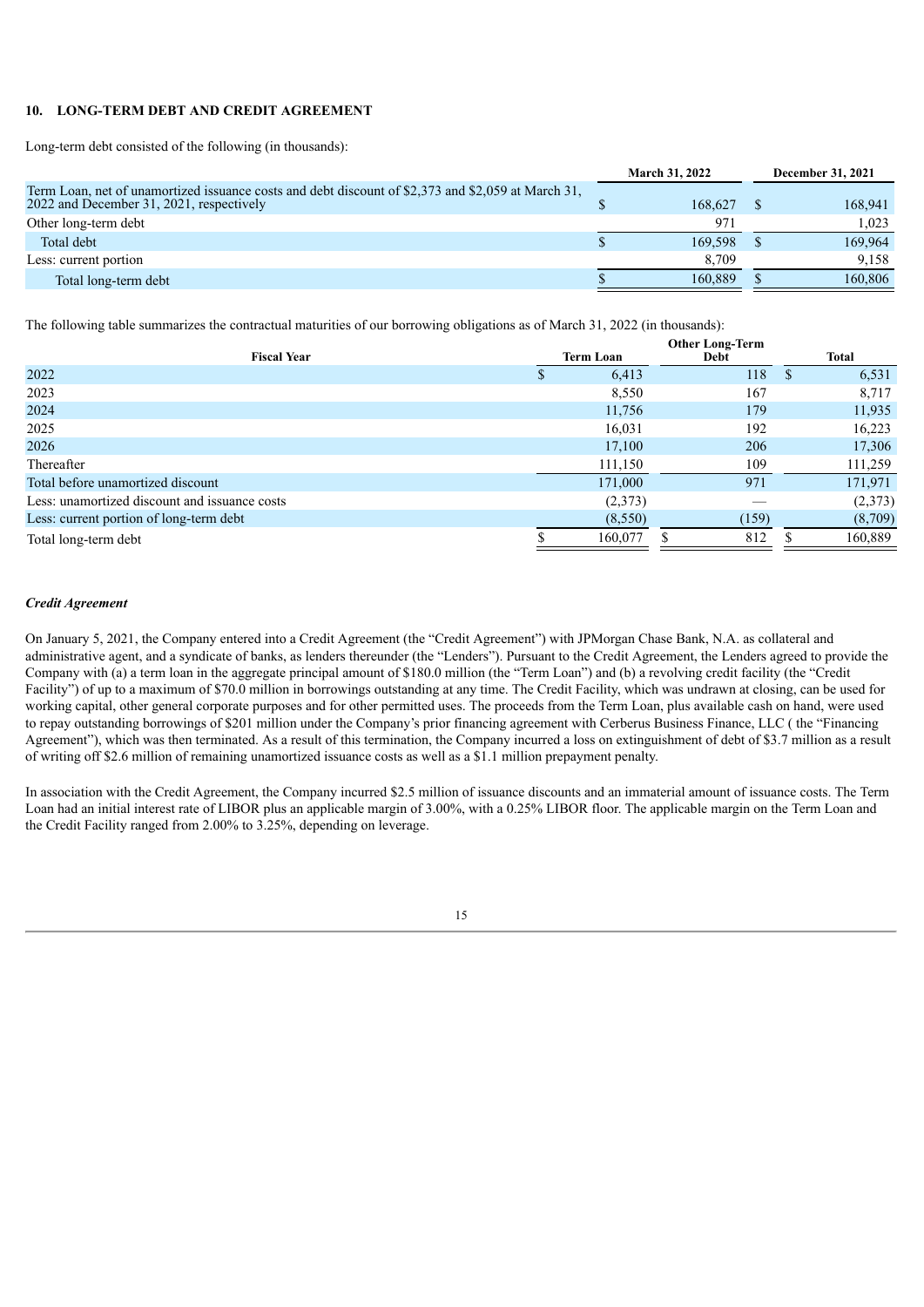On February 25, 2022, the Company executed an Amended and Restated Credit Agreement (the "A&R Credit Agreement) with JPMorgan Chase Bank, N.A. and the Lenders. The A&R Credit Agreement extended the term of the Term Loan by approximately one year to February 25, 2027, reduced the applicable interest rate margins by 0.25%, removed the LIBOR floor, moved the reference rate from LIBOR to the Secured Overnight Financing Rate ("SOFR"), reset the principal amortization schedule, and eliminated the fixed charge coverage ratio. The effective interest rate for the three months ended March 31, 2022 was 2.75%.

The Company granted a security interest on substantially all of its assets to secure the obligations under the Credit Facility and the Term Loan.

The A&R Credit Agreement also requires the Company to maintain a total net leverage ratio of no more than 4.00 to 1.00 initially, with step downs thereafter. Other terms of the A&R Credit Agreement remain substantially the same as the Credit Agreement. We were in compliance with the Credit Agreement covenants as of March 31, 2022.

In connection with the A&R Credit Agreement, the Company incurred an additional \$0.4 million of issuance costs during the three months ended March 31, 2022. These additional costs and the remaining unamortized Term Loan discount and issuance costs will be amortized jointly over the amended remaining life of the A&R Credit Agreement. We recorded \$1.2 million of interest expense on the Term Loan for the three months ended March 31, 2022. As of March 31, 2022, there were no amounts drawn under the Credit Facility.

## **11. STOCKHOLDERS' EQUITY**

#### *Stock-Based Compensation*

Information with respect to the Company's non-vested restricted stock units for the three months ended March 31, 2022 was as follows:

|                               | Number of<br><b>Restricted Stock</b><br>Units | Weighted-<br>Average<br><b>Grant-Date</b><br><b>Fair Value</b> | Weighted-<br>Average<br>Remaining<br>Contractual<br>Term (vears) | Aggregate<br>Intrinsic<br>Value<br>(in thousands) | <b>Shares Retained to</b><br><b>Cover Statutory</b><br>Minimum<br><b>Withholding Taxes</b> |
|-------------------------------|-----------------------------------------------|----------------------------------------------------------------|------------------------------------------------------------------|---------------------------------------------------|--------------------------------------------------------------------------------------------|
| Non-vested at January 1, 2022 | 1,061,834                                     | \$16.60                                                        |                                                                  |                                                   |                                                                                            |
| Granted                       | 164.405                                       | 31.22                                                          |                                                                  |                                                   |                                                                                            |
| Vested                        | (235, 721)                                    | 11.20                                                          |                                                                  |                                                   | (136, 435)                                                                                 |
| Forfeited                     | (19, 976)                                     | 17.62                                                          |                                                                  |                                                   |                                                                                            |
| Outstanding at March 31, 2022 | 970,542                                       | \$20.37                                                        | 0.91                                                             | \$33,833                                          |                                                                                            |

Information with respect to the Company's non-vested performance-based restricted stock units for the three months ended March 31, 2022 was as follows:

|                               | Number of<br>Performance-based<br><b>Restricted Stock</b><br>Units | Weighted-<br>Average<br><b>Grant-Date</b><br><b>Fair Value</b> | Weighted-<br>Average<br>Remaining<br>Contractual<br>Term (vears) | Aggregate<br><b>Intrinsic</b><br>Value<br>(in thousands) | <b>Shares Retained to</b><br><b>Cover Statutory</b><br>Minimum<br><b>Withholding Taxes</b> |
|-------------------------------|--------------------------------------------------------------------|----------------------------------------------------------------|------------------------------------------------------------------|----------------------------------------------------------|--------------------------------------------------------------------------------------------|
| Non-vested at January 1, 2022 | 579.364                                                            | \$13.20                                                        |                                                                  |                                                          |                                                                                            |
| Granted                       | 296,405                                                            | 22.69                                                          |                                                                  |                                                          |                                                                                            |
| Vested                        | (454, 804)                                                         | 10.19                                                          |                                                                  |                                                          | (254, 596)                                                                                 |
| Forfeited                     | (3,448)                                                            | 26.38                                                          |                                                                  |                                                          |                                                                                            |
| Non-vested at March 31, 2022  | 417,517                                                            | \$23.11                                                        | l.46                                                             | \$14,555                                                 |                                                                                            |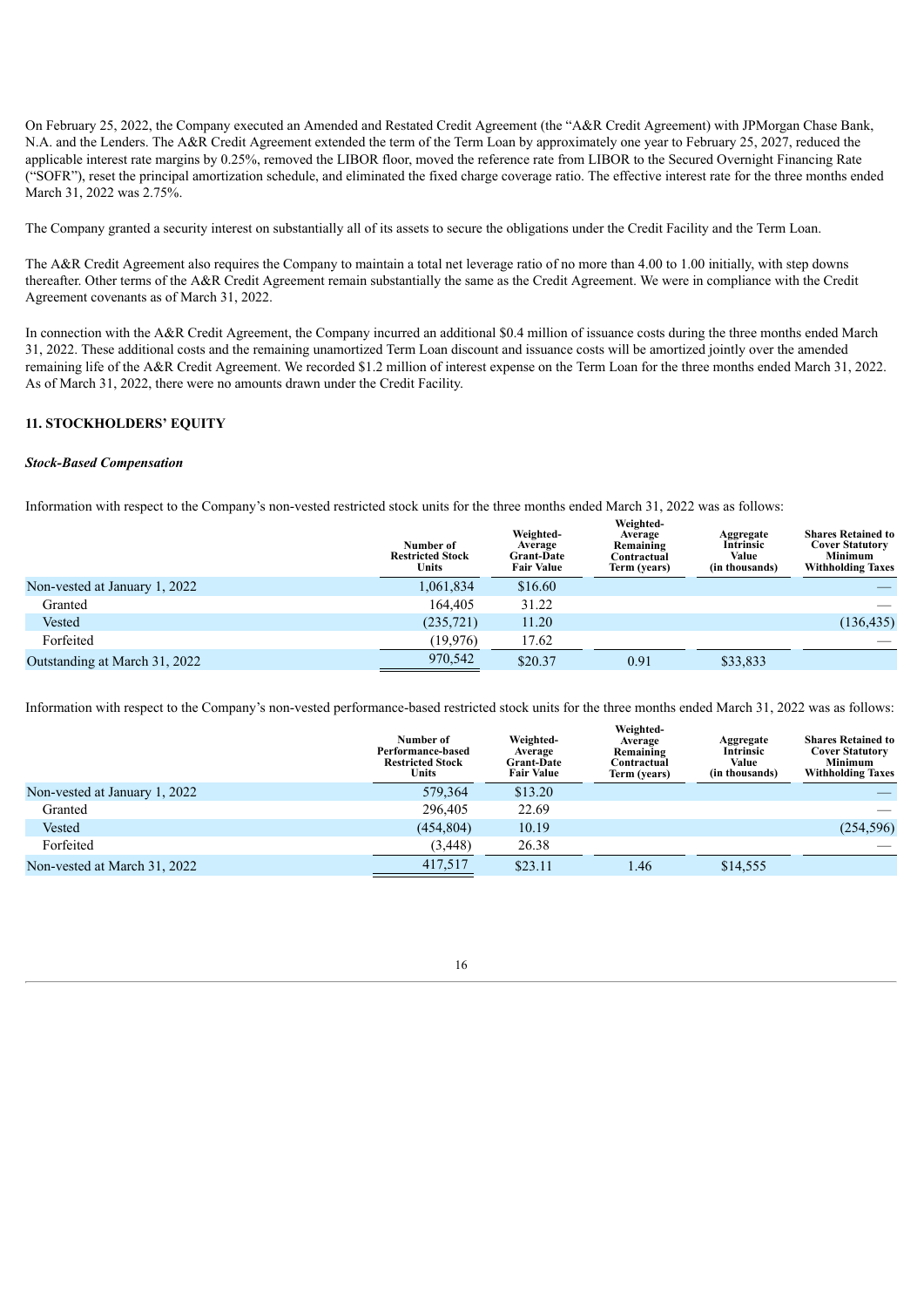The following table sets forth stock-based compensation expense by award type for the three months ended March 31, 2022 and 2021 (in thousands):

|                                           | Three Months Ended March 31, |            |  |       |
|-------------------------------------------|------------------------------|------------|--|-------|
|                                           | 2022                         |            |  | 2021  |
| Share-based compensation expense by type: |                              |            |  |       |
| Time-based Restricted Stock Units         |                              | $2,428$ \$ |  | 2,437 |
| Performance-based Restricted Stock Units  |                              | 948        |  | 656   |
| <b>ESPP</b>                               |                              | 46         |  | 29    |
| Total share-based compensation expense    |                              | 3.422      |  | 3.122 |

Stock-based compensation was included in the following captions in the Company's condensed consolidated statements of operations for the three months ended March 31, 2022 and 2021 (in thousands):

|                                        | Three Months Ended March 31, |  |       |  |
|----------------------------------------|------------------------------|--|-------|--|
|                                        | 2022                         |  | 2021  |  |
| Cost of revenues                       | 426                          |  | 440   |  |
| Research and development expenses      | 350                          |  | 521   |  |
| Marketing and selling expenses         | 598                          |  | 602   |  |
| General and administrative expenses    | 2,048                        |  | 1.559 |  |
| Total share-based compensation expense | 3,422                        |  | 3.122 |  |

<span id="page-20-0"></span>On September 9, 2021, our Board of Directors approved the repurchase of up to \$115.0 million of our outstanding shares. This authorization does not have a prescribed expiration date. As of March 31, 2022, approximately \$79.1 million of the \$115.0 million share repurchase authorization remained available. The Company has no obligation to repurchase any amount of its common stock, and the program may be suspended or discontinued at any time. For the three months ended March 31, 2022, the Company repurchased 354,472 shares of its common stock for \$10.8 million. These amounts may differ from the repurchases of common stock amounts in the condensed consolidated statements of cash flows due to unsettled share repurchases at the end of a period.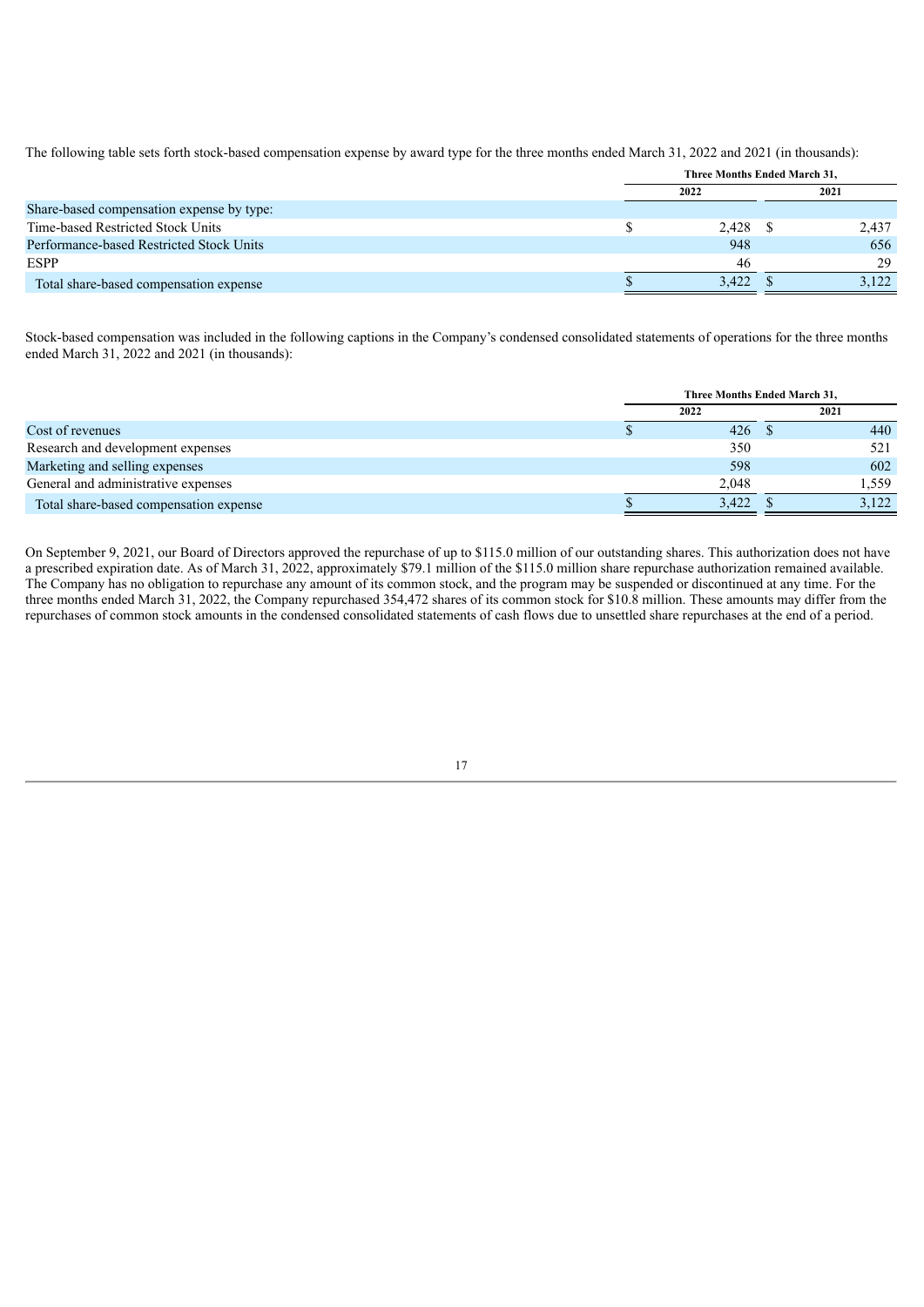## **ITEM 2. MANAGEMENT'S DISCUSSION AND ANALYSIS OF FINANCIAL CONDITION AND RESULTS OF OPERATIONS**

#### **EXECUTIVE OVERVIEW**

#### *Business Overview*

We develop, market, sell, and support software and integrated solutions for video and audio content creation, management and distribution. We are a leading technology provider that powers the media and entertainment industry. We do this by providing an open and efficient platform for digital media, along with a comprehensive set of tools and workflow solutions. Our solutions are used in production and post-production facilities; film studios; network, affiliate, independent and cable television stations; recording studios; live-sound performance venues; advertising agencies; government and educational institutions; corporate communications departments; and by independent video and audio creative professionals, as well as aspiring professionals. Projects produced using our tools, platform, and ecosystem include feature films, television programming, live events, news broadcasts, sports productions, commercials, music, video, and other digital media content. With over one million creative users and thousands of enterprise clients relying on our technology platforms and solutions around the world, Avid enables the industry to thrive in today's connected media and entertainment world.

Our mission is to empower media creators with innovative technology and collaborative tools to entertain, inform, educate, and enlighten the world. Our clients rely on Avid's products and solutions to create prestigious and award-winning feature films, music recordings, television shows, live concerts, sporting events, and news broadcasts. Avid has been honored for technological innovation with 18 Emmy Awards, one Grammy Award, two Oscars, and the first ever America Cinema Editors Technical Excellence Award.

#### *Operations Overview*

Our strategy for connecting creative professionals and media enterprises with audiences in a powerful, efficient, collaborative, and profitable way leverages our creative software tools, including Pro Tools for audio and Media Composer for video, and our MediaCentral Platform - the open, extensible, and customizable foundation that streamlines and simplifies content workflows by integrating all Avid or third-party products and services that run on top of it. The platform provides secure and protected access, and enables fast and easy creation, delivery, and monetization of content.

We work to ensure that we are meeting customer needs, staying ahead of industry trends, and investing in the right areas through a close and interactive relationship with our customer base. The Avid Customer Association was established to be an innovative and influential media technology community. It represents thousands of organizations and over 30,000 professionals from all levels of the industry including inspirational and award-winning thought leaders, innovators, and storytellers. The Avid Customer Association fosters collaboration between Avid, its customers, and other industry colleagues to help shape our product offerings and provide a means to shape our industry together.

A key element of our strategy is our transition to a recurring revenue-based model through a combination of subscription offerings and long-term agreements. As of March 31, 2022, we had approximately 432,000 paid subscriptions. The subscription count includes all paid and active seats under multi-seat licenses. These licensing options offer choices in pricing and deployment to suit our customers' needs. Our subscription offerings to date have been sold to creative professionals and media enterprises. We expect to increase subscription sales to media enterprises going forward as we expand offerings and move through customer upgrade cycles, which we expect will further increase recurring revenue on a longer-term basis. Our long-term agreements are comprised of multi-year agreements with large media enterprise customers to provide specified products and services, including SaaS offerings, and channel partners and resellers to purchase minimum amounts of products and service over a specified period of time.

Avid continued to invest in our Digital Transformation Initiative through the first quarter of 2022, which focuses on optimizing systems, processes, and back-office functions with the objective of improving our operations related to our digital and subscription business. The project started in the third quarter of 2021 and over the next four years, we plan to significantly invest in transforming our enterprise-wide infrastructure and technologies to benefit customers and drive enhanced performance across the company.

A summary of our revenue sources for the three months ended March 31, 2022 and 2021 is as follows (in thousands):

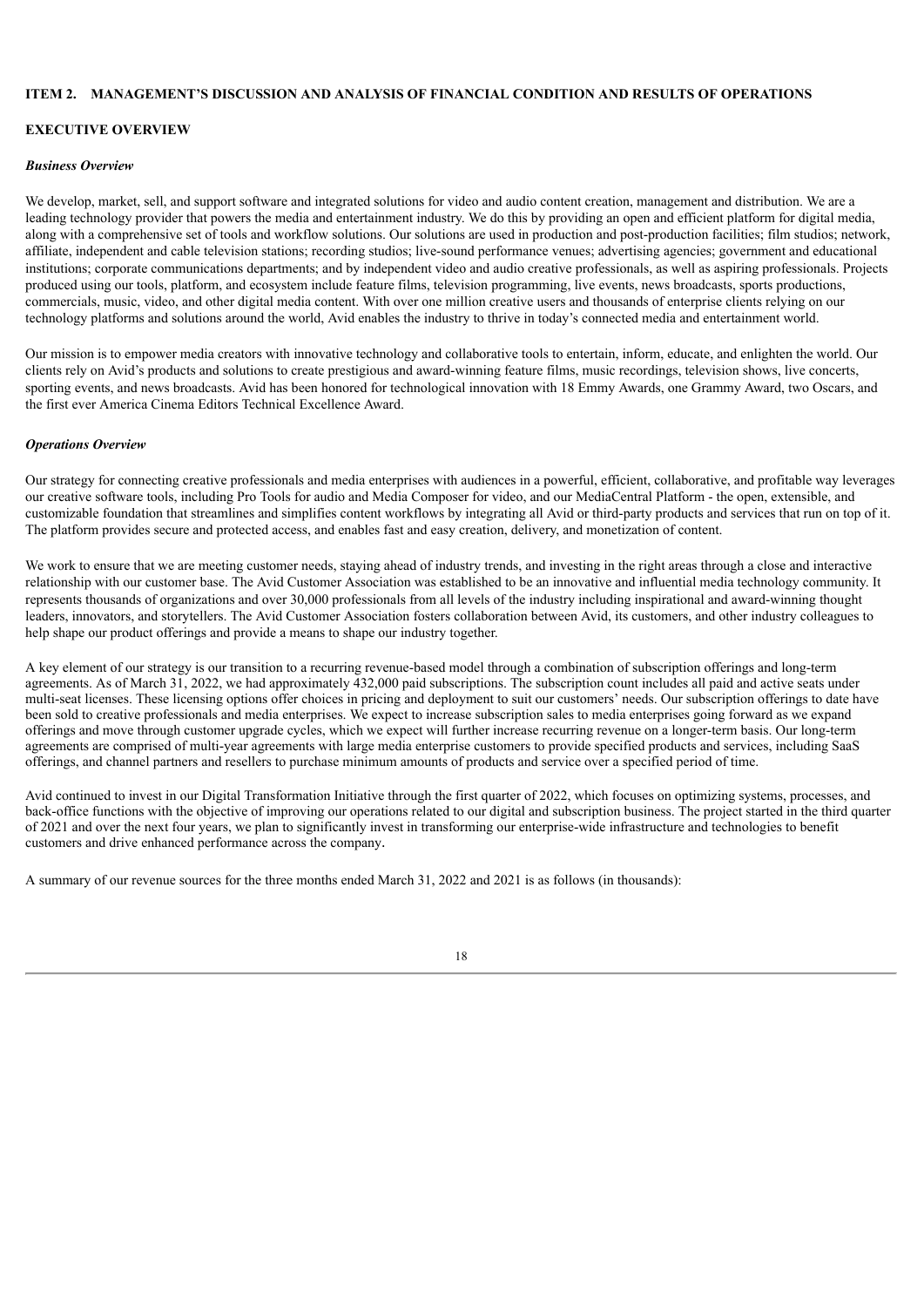|                                   |      | <b>Three Months Ended March 31,</b> |  |  |  |  |
|-----------------------------------|------|-------------------------------------|--|--|--|--|
|                                   | 2022 | 2021                                |  |  |  |  |
| <b>Subscriptions</b>              |      | 24,868<br>$32,954$ \$               |  |  |  |  |
| Maintenance                       |      | 29,852<br>28,327                    |  |  |  |  |
| Subscriptions and Maintenance     |      | 54,720<br>61,281                    |  |  |  |  |
| Perpetual Licenses                |      | 7,058<br>5,197                      |  |  |  |  |
| Software Licenses and Maintenance |      | 61,778<br>66,478                    |  |  |  |  |
| Integrated solutions              |      | 26,209<br>28,212                    |  |  |  |  |
| Professional services & training  |      | 6,377<br>5,959                      |  |  |  |  |
| Total revenue                     |      | 94,364<br>100.649                   |  |  |  |  |
|                                   |      |                                     |  |  |  |  |

#### *Recent Developments Af ecting on Our Business*

The COVID-19 pandemic has created significant global economic uncertainty which adversely impacted our business and the business of our customers and partners during 2020. However, our results through 2021 and the first quarter of 2022, reflected a gradual recovery in spending levels with the continuing positive signs of recovery from the impacts of the COVID-19 pandemic driven by vaccination and government stimulus programs, particularly in the United States. At the same time, certain countries continue to face challenges and there remains uncertainty relating to the ongoing spread and severity of the virus and its variants. Although we are encouraged by the trends we have seen, to the extent that the pandemic continues to have negative impacts on economies, our results could be affected and uneven. Ongoing effects of the COVID-19 pandemic and its subsequent variants continue to complicate supply chain logistics and cause delays, and the Russian invasion of Ukraine may exacerbate supply chain issues further. Consequently, we will continue to evaluate our financial position in light of future developments, particularly those relating to COVID-19.

#### **CRITICAL ACCOUNTING ESTIMATES**

Our condensed consolidated financial statements have been prepared in accordance with GAAP. The preparation of these financial statements requires us to make estimates and assumptions that affect the reported amounts of assets and liabilities and the disclosures of contingent assets and liabilities as of the date of the financial statements, and the reported amounts of revenues and expenses during the reporting period. We base our estimates and judgments on historical experience and various other factors we believe to be reasonable under the circumstances, the results of which form the basis for judgments about the carrying values of assets and liabilities and the amounts of revenues and expenses. Actual results may differ from these estimates.

We believe that our critical accounting policies and estimates are those related to revenue recognition and allowances for sales returns and exchanges, stock-based compensation, and income tax assets and liabilities. We believe these policies and estimates are critical because they most significantly affect the portrayal of our financial condition and results of operations and involve our most complex and subjective estimates and judgments. A discussion of our critical accounting policies and estimates may be found in our Annual Report on Form 10-K for the year ended December 31, 2021 in Item 7, "Management's Discussion and Analysis of Financial Condition and Results of Operations," under the heading "Critical Accounting Policies and Estimates". There have been no significant changes to our critical accounting policies and estimates since our Annual Report on Form 10-K for the year ended December 31, 2021.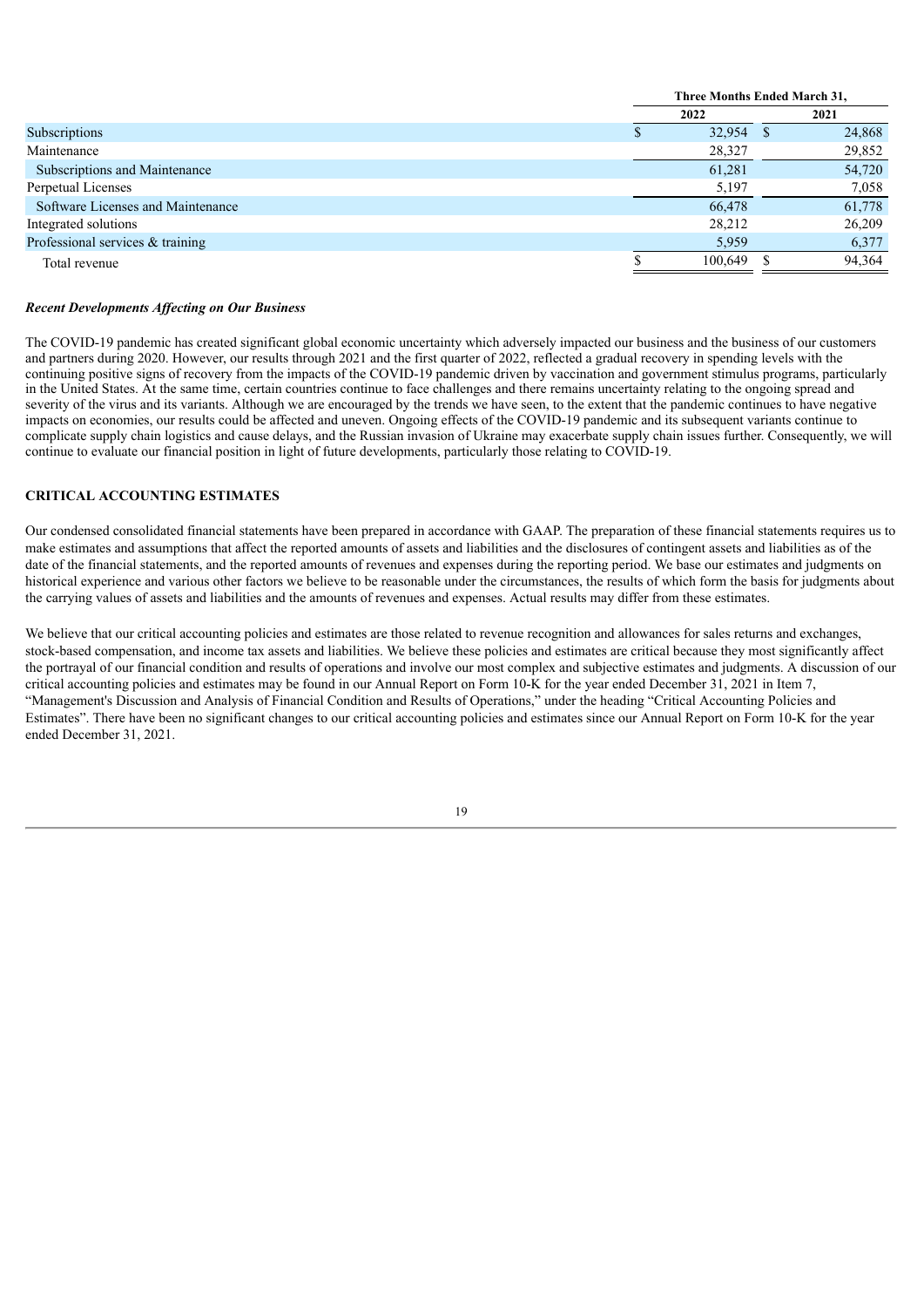### **RESULTS OF OPERATIONS**

The following table sets forth certain items from our condensed consolidated statements of operations as a percentage of net revenues for the three months ended March 31, 2022 and 2021:

|                              |                | <b>Three Months Ended March 31,</b> |  |  |  |
|------------------------------|----------------|-------------------------------------|--|--|--|
|                              | 2022           | 2021                                |  |  |  |
| Net revenues:                |                |                                     |  |  |  |
| Subscriptions                | 32.7%          | $26.4\%$                            |  |  |  |
| Maintenance                  | 28.1 %         | 31.6%                               |  |  |  |
| Integrated solutions & other | 39.2 %         | 42.0 %                              |  |  |  |
| Total net revenues           | $100.0\%$      | 100.0%                              |  |  |  |
| Cost of revenues             | 33.7 %         | 34.9 %                              |  |  |  |
| Gross margin                 | 66.3 %         | 65.1 %                              |  |  |  |
| Operating expenses:          |                |                                     |  |  |  |
| Research and development     | $16.6\%$       | $16.3\%$                            |  |  |  |
| Marketing and selling        | 21.8%          | 22.0 %                              |  |  |  |
| General and administrative   | $14.7\%$       | 14.5 $%$                            |  |  |  |
| Restructuring costs, net     | $-\frac{9}{6}$ | $1.1\%$                             |  |  |  |
| Total operating expenses     | 53.1 %         | 53.9%                               |  |  |  |
| Operating income             | $13.2\%$       | $11.2\%$                            |  |  |  |
| Interest expense, net        | $(1.5)\%$      | $(2.2)\%$                           |  |  |  |
| Other income, net            | (0.1)%         | $(3.8)\%$                           |  |  |  |
| Income before income taxes   | $11.6\%$       | 5.2 %                               |  |  |  |
| Provision for income taxes   | $1.1\%$        | $0.5 \%$                            |  |  |  |
| Net income                   | $10.5 \%$      | $4.7\%$                             |  |  |  |

#### *Net Revenues*

Our net revenues are derived mainly from sales of subscription software solutions, maintenance contracts, and integrated solutions for digital media content production, management and distribution, and related professional services. We commonly sell large, complex solutions to our customers that, due to their strategic nature, have long lead times where the timing of order execution and fulfillment can be difficult to predict. In addition, the rapid evolution of the media industry is changing our customers' needs, businesses, and revenue models, which is influencing their short-term and long-term purchasing decisions. As a result of these factors, the timing and amount of product revenue recognized related to orders for large, complex solutions, as well as the services associated with them, can fluctuate from quarter to quarter and cause significant volatility in our quarterly operating results. For a discussion of these factors, see the risk factors discussed in Part I, Item 1A under the heading "Risk Factors" in our Annual Report on Form 10-K for the year ended December 31, 2021.

| Net Revenues for the Three Months Ended March 31, 2022 and 2021 |  |                     |  |         |           |  |                     |
|-----------------------------------------------------------------|--|---------------------|--|---------|-----------|--|---------------------|
| (dollars in thousands)                                          |  |                     |  |         |           |  |                     |
|                                                                 |  | 2022                |  | Change  |           |  | 2021                |
|                                                                 |  | <b>Net Revenues</b> |  |         | $\%$      |  | <b>Net Revenues</b> |
| <b>Subscriptions</b>                                            |  | 32,954              |  | 8,086   | 32.5%     |  | 24,868              |
| Maintenance                                                     |  | 28,327              |  | (1,525) | $(5.1)\%$ |  | 29,852              |
| Integrated solutions $\&$ other                                 |  | 39.368              |  | (276)   | (0.7)%    |  | 39,644              |
| Total net revenues                                              |  | 100.649             |  | 6,285   | 6.7%      |  | 94.364              |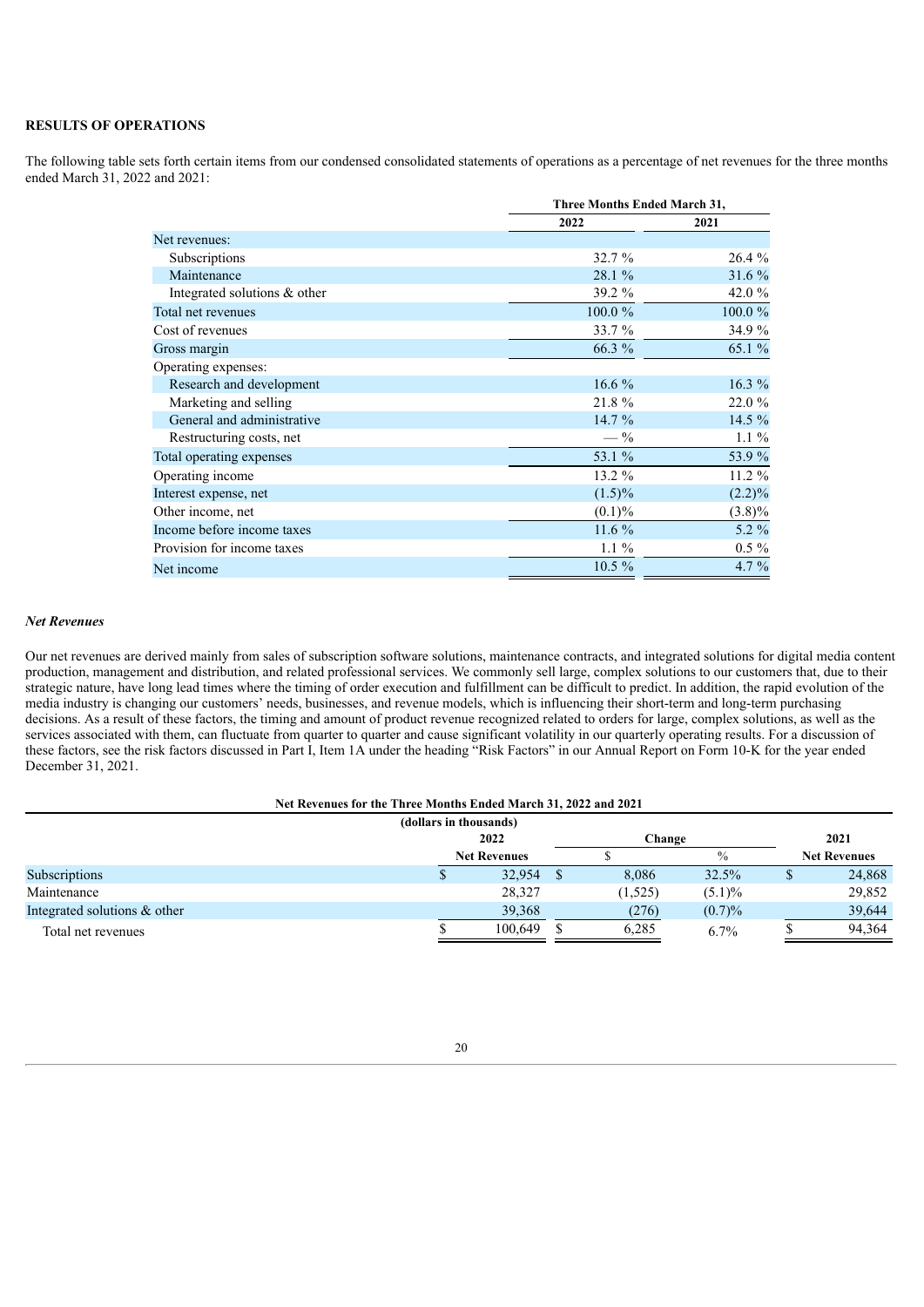The following table sets forth the percentage of our net revenues attributable to geographic regions for the three months ended March 31, 2022 and 2021:

|                                | Three Months Ended March 31, |       |
|--------------------------------|------------------------------|-------|
|                                | 2022                         | 2021  |
| <b>United States</b>           | 44%                          | 42%   |
| Other Americas                 | 5%                           | $5\%$ |
| Europe, Middle East and Africa | 39%                          | 39%   |
| Asia-Pacific                   | 12%                          | 14%   |

#### *Subscription Revenues*

Our subscription revenues are derived primarily from sales of our Media Composer, Pro Tools, and Sibelius offerings. Subscription revenues increased \$8.1 million, or 32.5%, for the three months ended March 31, 2022, compared to the same period in 2021. The increase for the three months ended March 31, 2022 was primarily a result of new customers adopting our subscription solutions and customers transitioning from our perpetual product licenses to our subscription-based model.

#### *Maintenance Revenues*

Our maintenance revenues are derived from a variety of maintenance contracts for our software and integrated solutions. Maintenance contracts allow each customer to select the level of technical and operational support that they need to maintain their operational effectiveness. Maintenance contracts typically include the right to the latest software updates, call support, and, in some cases, hardware maintenance. Maintenance revenues decreased \$1.5 million, or 5.1%, for the three months ended March 31, 2022, compared to the same period in 2021. The decrease for the three months ended March 31, 2022 was primarily due to customers transitioning from our perpetual based licenses to our subscription licenses.

### *Integrated Solutions and other Revenues*

Our integrated solutions and other revenues are derived primarily from sales of our storage and workflow solutions, media management solutions, video creative tools, digital audio software and workstation solutions, and our control surfaces, consoles, and live-sound systems as well as professional and learning services. Integrated solutions and other revenues decreased slightly, for the three months ended March 31, 2022, compared to the same period in 2021 as the result of delayed shipments due to supply chain issues.

#### *Cost of Revenues, Gross Profit and Gross Margin Percentage*

Cost of revenues consists primarily of costs associated with:

- procurement of components and finished goods;
- assembly, testing and distribution of finished products;
- warehousing;
- customer support related to maintenance;
- royalties for third-party software and hardware included in our products; and
- providing professional services and training.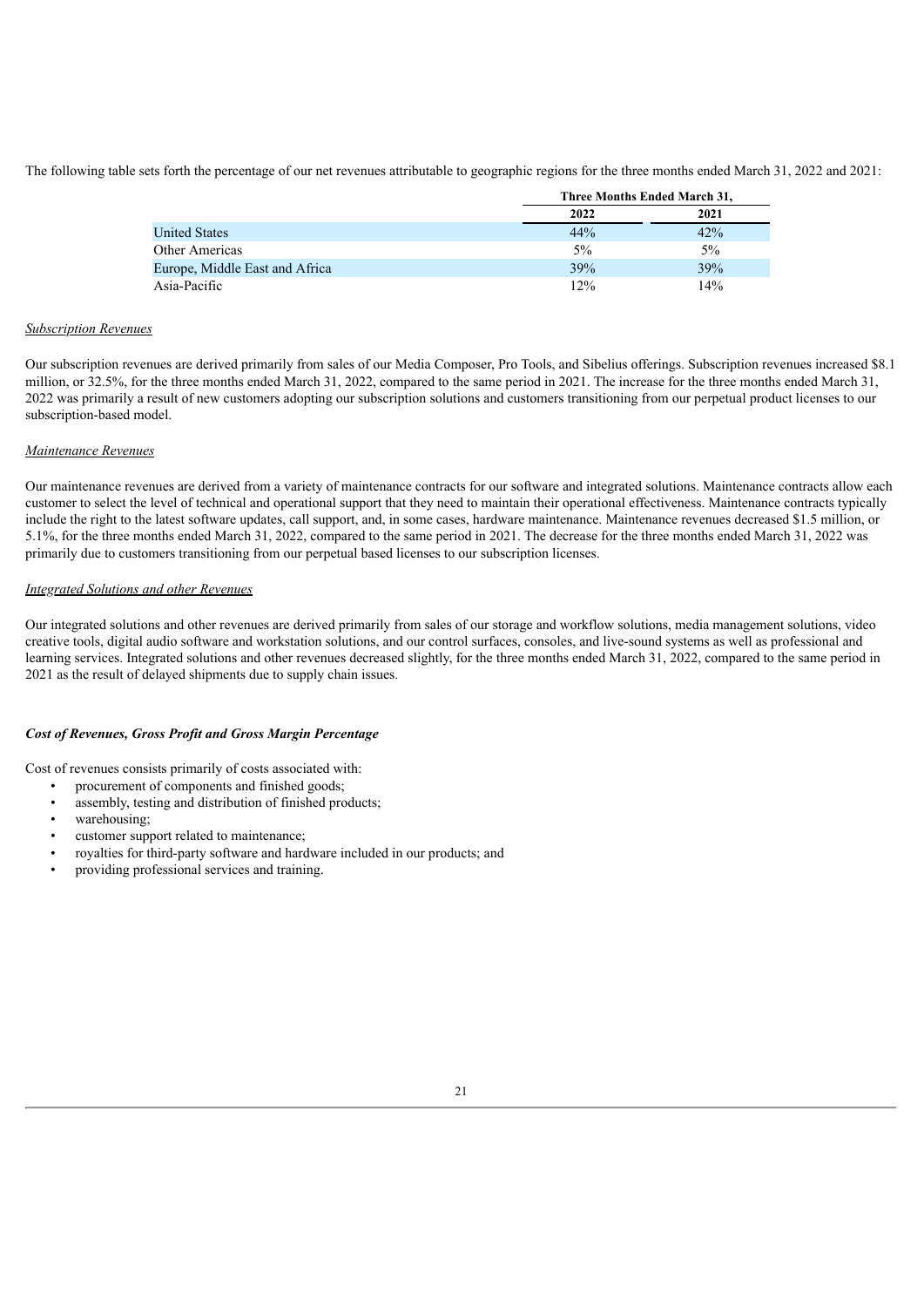### *Costs of Revenues and Gross Profit*

### **Costs of Revenues and Gross Profit for the Three Months Ended March 31, 2022 and 2021**

|                              | (dollars in thousands) |              |         |           |        |
|------------------------------|------------------------|--------------|---------|-----------|--------|
|                              |                        | 2022         | Change  |           | 2021   |
|                              |                        | <b>Costs</b> |         | $\%$      | Costs  |
| <b>Subscriptions</b>         |                        | 5,602        | 2,987   | 114.2%    | 2,615  |
| Maintenance                  |                        | 5,277        | (297)   | $(5.3)\%$ | 5,574  |
| Integrated solutions & other |                        | 23,006       | (1,753) | $(7.1)\%$ | 24,759 |
| Total cost of revenues       |                        | 33,885       | 937     | 2.8%      | 32,948 |
|                              |                        |              |         |           |        |
| Gross profit                 | \$                     | 66,764       | 5,348   | 8.7%      | 61,416 |

#### *Gross Margin Percentage*

Gross margin percentage, which is net revenues less costs of revenues divided by net revenues, fluctuates based on factors such as the mix of products sold, the cost and proportion of third-party hardware and software included in the systems sold, the offering of product upgrades, price discounts and other salespromotion programs, the distribution channels through which products are sold, the timing of new product introductions, sales of aftermarket hardware products, and currency exchange-rate fluctuations. For a discussion of these factors, see the risk factors discussed in Part I, Item 1A under the heading "Risk Factors" in our Annual Report on Form 10-K for the year ended December 31, 2021.

Our gross margin percentage for the three months ended March 31, 2022 increased to 66.3% from 65.1% compared to the same period in 2021. This increase was primarily due to increased volume on our higher margin subscription revenue as well as an improvement in our integrated solutions gross margin. This was offset by the decrease in our subscription margins due to increased customer care costs being allocated to subscription.

| Gross Margin % for the Three Months Ended March 31, 2022 and 2021 |                        |           |                        |  |  |
|-------------------------------------------------------------------|------------------------|-----------|------------------------|--|--|
|                                                                   | 2022 Gross<br>Margin % | Change    | 2021 Gross<br>Margin % |  |  |
| Subscription                                                      | 83.0%                  | $(6.5)\%$ | 89.5%                  |  |  |
| Maintenance                                                       | 81.4%                  | $0.1\%$   | 81.3%                  |  |  |
| Integrated solutions & other                                      | 41.6%                  | $4.1\%$   | 37.5%                  |  |  |
| Total                                                             | 66.3%                  | $1.2\%$   | 65.1%                  |  |  |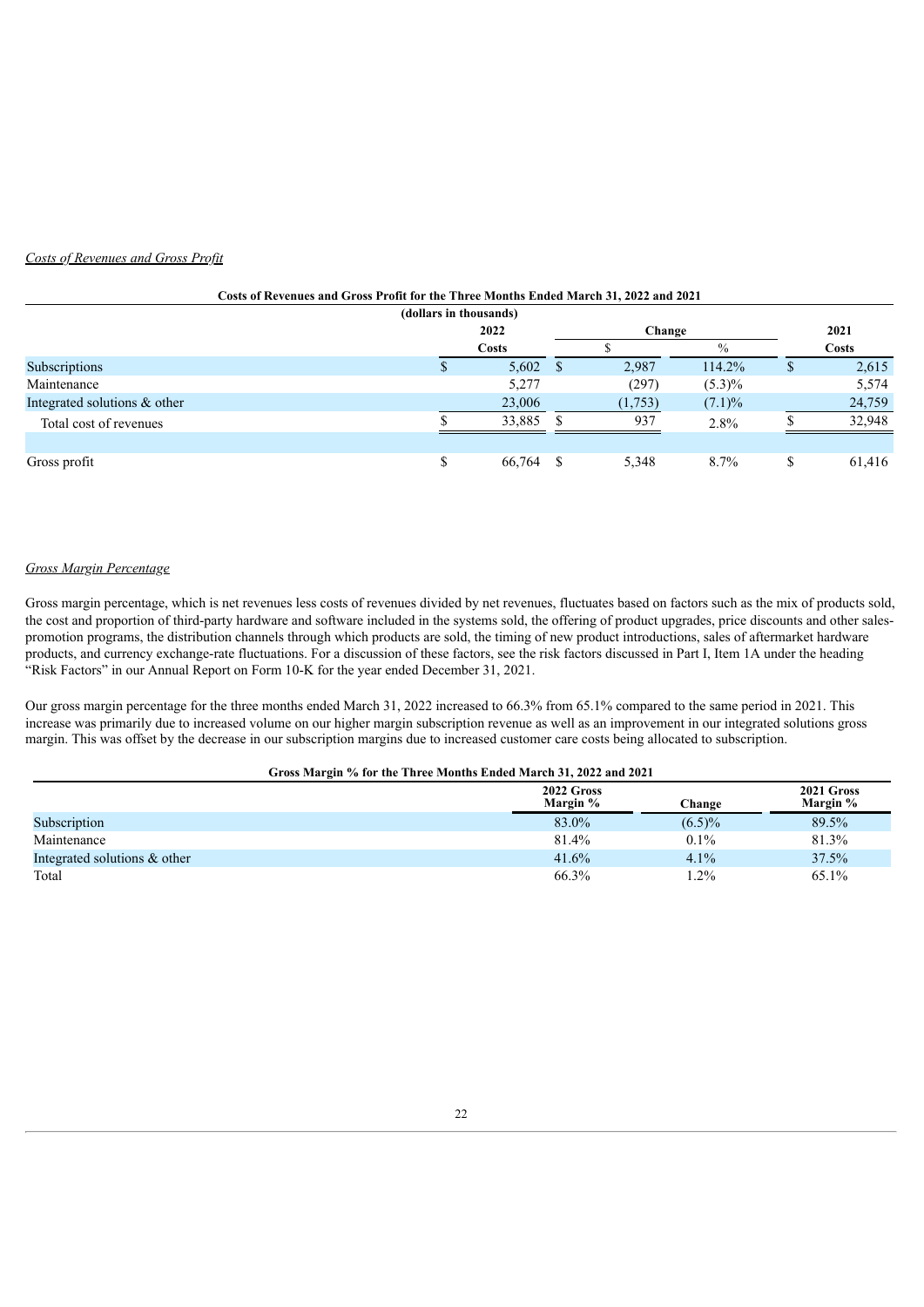#### *Operating Expenses and Operating Income*

#### **Operating Expenses and Operating Income for the Three Months Ended March 31, 2022 and 2021**

| (dollars in thousands)     |      |                 |        |         |               |    |                 |
|----------------------------|------|-----------------|--------|---------|---------------|----|-----------------|
|                            | 2022 |                 | Change |         |               |    | 2021            |
|                            |      | <b>Expenses</b> |        |         | $\frac{6}{9}$ |    | <b>Expenses</b> |
| Research and development   | D    | $16,736$ \$     |        | 1,319   | 8.6%          | \$ | 15,417          |
| Marketing and selling      |      | 21,927          |        | 1,183   | 5.7%          |    | 20,744          |
| General and administrative |      | 14,811          |        | 1,176   | $8.6\%$       |    | 13,635          |
| Restructuring costs, net   |      | 15              |        | (1,059) | $(98.6)\%$    |    | 1,074           |
| Total operating expenses   |      | 53,489          |        | 2,619   | 5.1%          |    | 50,870          |
|                            |      |                 |        |         |               |    |                 |
| Operating income           | \$   | 13,275          |        | 2,729   | 25.9%         | \$ | 10,546          |

#### *Research and Development Expenses*

Research and development ("R&D") expenses include costs associated with the development of new products and the enhancement of existing products. and consist primarily of employee compensation and benefits, facilities costs, depreciation, costs for consulting and temporary employees, and prototype and other development expenses. R&D expenses increased \$1.3 million, or 8.6%, for the three months ended March 31, 2022, compared to the same period in 2021. The increase in R&D expenses was primarily due to increased consulting and outside research and development services for the three months ended March 31, 2022, compared to the same period in 2021.

#### *Marketing and Selling Expenses*

Marketing and selling expenses consist primarily of employee compensation and benefits for selling, marketing and pre-sales customer support personnel, commissions, travel expenses, advertising and promotional expenses, web design costs, and facilities costs. The tables below provide further details regarding the changes in components of marketing and selling expenses.

#### **Change in Marketing and Selling Expenses for the Three Months Ended March 31, 2022 and 2021**

| (dollars in thousands)                        |                                    |               |  |
|-----------------------------------------------|------------------------------------|---------------|--|
|                                               | 2022 Increase (Decrease) From 2021 |               |  |
|                                               |                                    | $\frac{6}{9}$ |  |
| Personnel-related                             | 225                                | $1.4\%$       |  |
| Advertising and promotions                    | 370                                | 76.3 %        |  |
| Consulting and outside services               | 369                                | $51.5\%$      |  |
| Foreign exchange (gains) and losses           | 727                                | 1,115.4%      |  |
| Other                                         | (508)                              | $(14.3)\%$    |  |
| Total marketing and selling expenses decrease | 1,183                              | $5.7\%$       |  |

The increase in advertising and promotions expenses for the three months ended March 31, 2022, compared to the same period in 2021, was primarily the result of resuming our attendance at trade shows that were paused in 2021 and increased advertising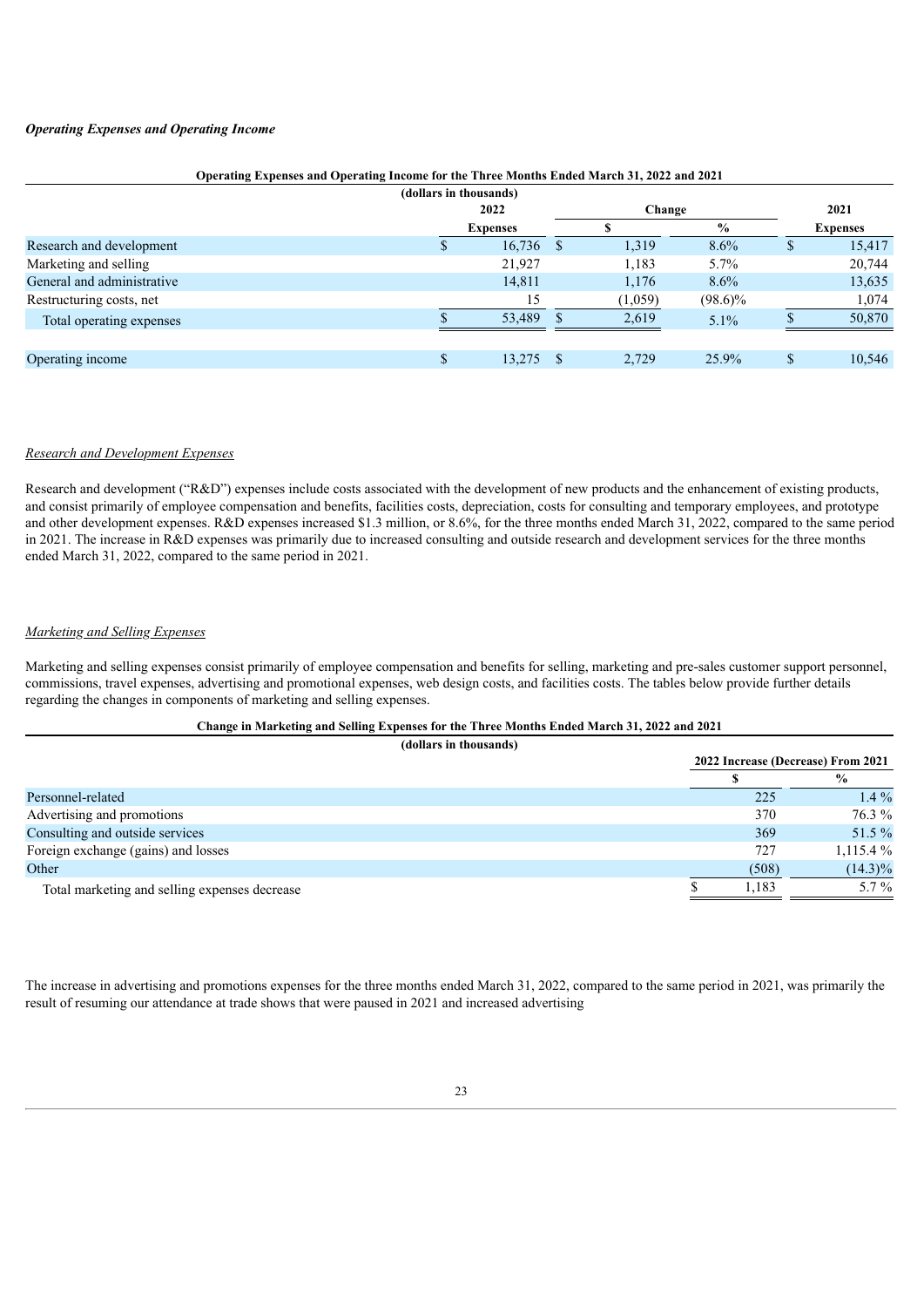efforts to promote increased sales. The increase in consulting and outside services for the three months ended March 31, 2022 was primarily due to an increased used of external contractors to provide marketing and promotional support as well as assist in our digital transformation initiative. The change in foreign exchange translations for the three months ended March 31, 2022, compared to the same period in 2021, was due to foreign exchange gains and losses from foreign currency denominated transactions and the revaluation of foreign currency denominated assets and liabilities. These foreign exchange changes were primarily due to the euro-dollar exchange rate volatility. The decrease in other expenses for the three months ended March 31, 2022 was related to a reduction in our bad debt allowance.

#### *General and Administrative Expenses*

General and administrative ("G&A") expenses consist primarily of employee compensation and benefits for administrative, executive, finance and legal personnel, audit, legal and strategic consulting fees, and insurance, information systems and facilities costs. Information systems and facilities costs reported within general and administrative expenses are net of allocations to other expenses categories. The tables below provide further details regarding the changes in components of G&A expenses.

#### **Change in G&A Expenses for the Three Months Ended March 31, 2022 and 2021**

| (dollars in thousands)      |                                   |               |  |
|-----------------------------|-----------------------------------|---------------|--|
|                             | 2022 Increase<br><b>From 2021</b> |               |  |
|                             |                                   | $\frac{6}{9}$ |  |
| Personnel-related           | 595                               | 8.8 %         |  |
| Facilities and information  | 151                               | $10.0 \%$     |  |
| Other                       | 430                               | $8.0\%$       |  |
| Total G&A expenses increase | 1,176                             | $8.6\%$       |  |

The increase in personnel-related expenses for the three months ended March 31, 2022, compared to the same period in 2021, was primarily due to an increase in variable related compensation as a result of the Company's continued strong performance. The increase in other expenses for the three months ended March 31, 2022, compared to the same period in 2021, was primarily a result of business development activities as well as our digital transformation initiative.

#### *Provision for Income Taxes*

| Provision for Income Taxes for the Three Months Ended March 31, 2022 and 2021 |      |              |        |     |               |  |      |
|-------------------------------------------------------------------------------|------|--------------|--------|-----|---------------|--|------|
| (dollars in thousands)                                                        |      |              |        |     |               |  |      |
|                                                                               | 2022 |              | Change |     |               |  | 2021 |
|                                                                               |      |              |        |     | $\frac{6}{9}$ |  |      |
| Provision for income taxes                                                    |      | $\sqrt{126}$ |        | 644 | 133.6%        |  | 482  |

We had a tax provision of 9.6% and 9.9% as a percentage of income and loss before tax for the three months ended March 31, 2022 and 2021, respectively. The increase in the tax provision for the three months ended March 31, 2022, compared to the same period in 2021, is primarily due to the increase in worldwide pre-tax income. No benefit was provided for the tax loss generated in the United States due to a full valuation on the deferred tax asset.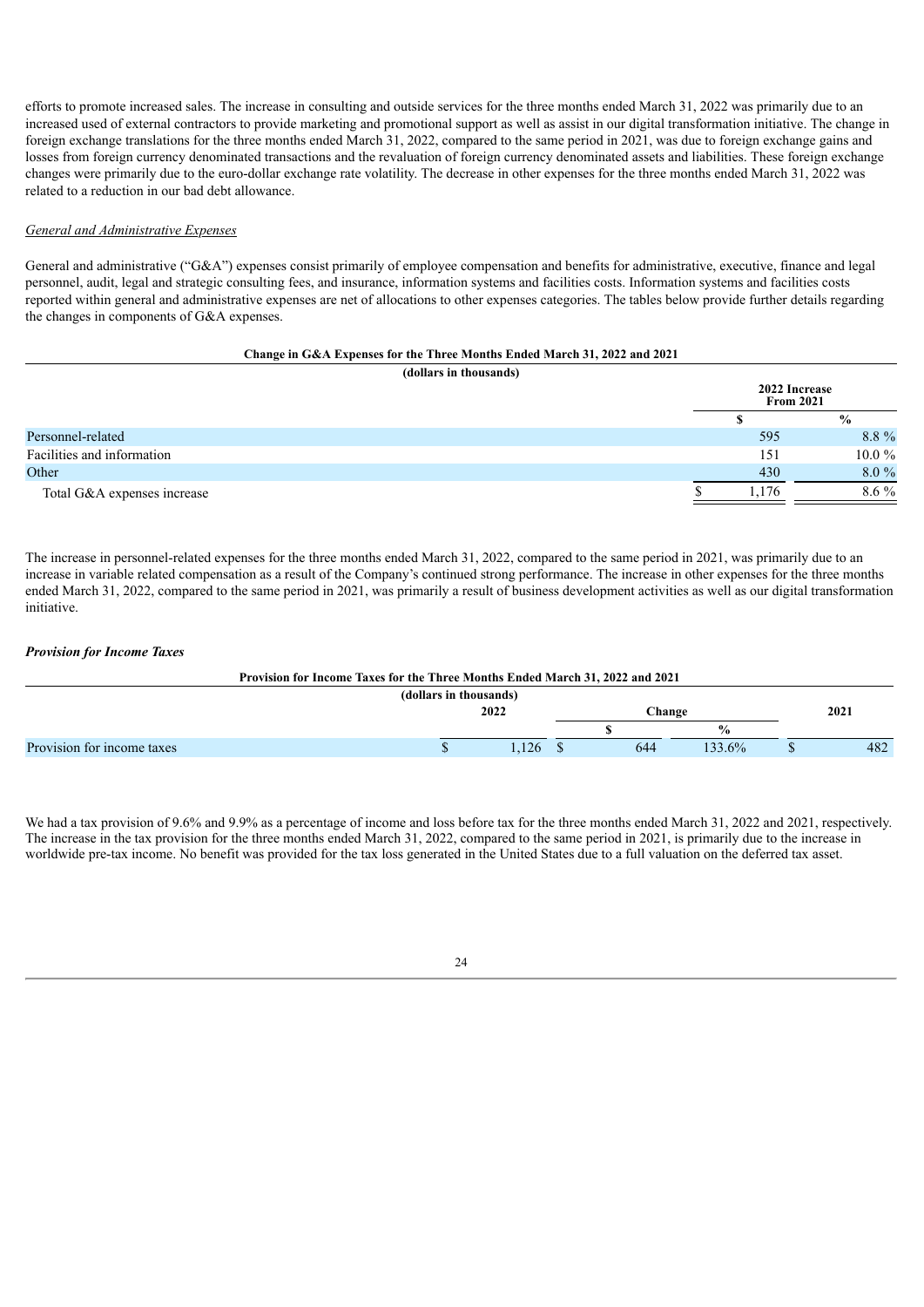## **LIQUIDITY AND CAPITAL RESOURCES**

#### *Liquidity and Sources of Cash*

Our principal sources of liquidity include cash and cash equivalents totaling \$41.2 million as of March 31, 2022, as well as the availability of borrowings of up to \$70.0 million under our revolving Credit Facility. We have generally funded operations in recent years through the use of existing cash balances, supplemented from time to time with the proceeds of long-term debt and borrowings under our credit facilities.

We have continued our commitment to a digital transformation initiative focused around modernizing our enterprise-wide infrastructure and technologies to benefit our customers and drive enhanced performance across the company, which we started in the quarter ended September 30, 2021. Over the next four years we plan to invest significant funds and resources towards implementing these new technologies.

On January 5, 2021, we entered into the Credit Agreement with JPMorgan Chase Bank, N.A. and a syndicate of banks, as collateral and administrative agent, and the Lenders. Pursuant to the Credit Agreement, the Lenders agreed to provide us with the Term Loan and the Credit Facility. We borrowed the full amount of the Term Loan, or \$180.0 million, on the closing date, but did not borrow any of the \$70.0 million available under the Credit Facility on the closing date. The proceeds from the Term Loan, plus available cash on hand, were used to repay outstanding borrowings of \$201.0 million under the Company's prior credit facility with Cerberus Business Finance, LLC, which was then terminated. Prior to the maturity of the Credit Facility, any amounts borrowed under the Credit Facility may be repaid and, subject to the terms and conditions of the Credit Agreement, reborrowed in whole or in part without penalty.

On February 25, 2022, the Company executed the A&R Credit Agreement with JPMorgan Chase Bank, N.A. and the Lenders. The A&R Credit Agreement extended the term of the Term Loan by approximately one year to February 25, 2027, reduced the applicable interest rate margins by 0.25%, removed the LIBOR floor, moved the reference rate from LIBOR to SOFR, reset the principal amortization schedule, and eliminated the fixed charge coverage ratio. The A&R Credit Agreement contains a financial covenant to maintain a total net leverage ratio of no more than 4.00 to 1.00 initially, with step downs thereafter. Other terms of the A&R Credit Agreement remain substantially the same as the Credit Agreement. The Term Loan, as amended, has an initial interest rate of SOFR plus an applicable margin of 2.25%, with a 0% floor. The applicable margin for SOFR loans under the A&R Credit Agreement ranges from 1.75% to 3.0%, depending on the Company's total net leverage ratio. Both the Term Loan and the revolving Credit Facility mature on February 25, 2027.

Our ability to satisfy the maximum total net leverage ratio covenant in the future depends on our ability to increase bookings and billings above levels experienced over the last 12 months. In recent quarters, we have experienced volatility in bookings and billings resulting from, among other things, (i) our transition towards subscription and recurring revenue streams and the resulting decline in traditional upfront product sales, (ii) dramatic changes in the media industry and the impact it has on our customers, (iii) the impact of new and anticipated product launches and features, and (iv) volatility in currency rates.

In the event revenues in future quarters are lower than we currently anticipate, we may be forced to take remedial actions which could include, among other things (and where allowed by the lenders), (i) further cost reductions, (ii) seeking replacement financing, (iii) raising funds through the issuance of additional equity or debt securities or the incurrence of additional borrowings, or (iv) disposing of certain assets or businesses. Such remedial actions, which may not be available on favorable terms or at all, could have a material adverse impact on our business. If we are not in compliance with the net leverage ratio covenant and are unable to obtain an amendment or waiver, such noncompliance may result in an event of default under the A&R Credit Agreement, which could permit acceleration of the outstanding indebtedness under the A&R Credit Agreement and require us to repay such indebtedness before the scheduled due date. If an event of default were to occur, we might not have sufficient funds available to make the payments required. If we are unable to repay amounts owed, the lenders may be entitled to foreclose on and sell substantially all of our assets, which secure our borrowings under the A&R Credit Agreement.

Our cash requirements vary depending on factors such as the growth of the business, changes in working capital, and capital expenditures. We anticipate that we will have sufficient internal and external sources of liquidity to fund operations and anticipated working capital and other expected cash needs for at least the next 12 months as well as for the foreseeable future. We also believe that our financial resources will allow us to manage the anticipated impact of COVID-19 on our business operations and cash flows for the foreseeable future, which could include reductions in revenue and delays in payments from customers and partners. The challenges posed by COVID-19 on our business are constantly evolving. Consequently, we will continue to evaluate our financial position in light of future developments, particularly those relating to COVID-19.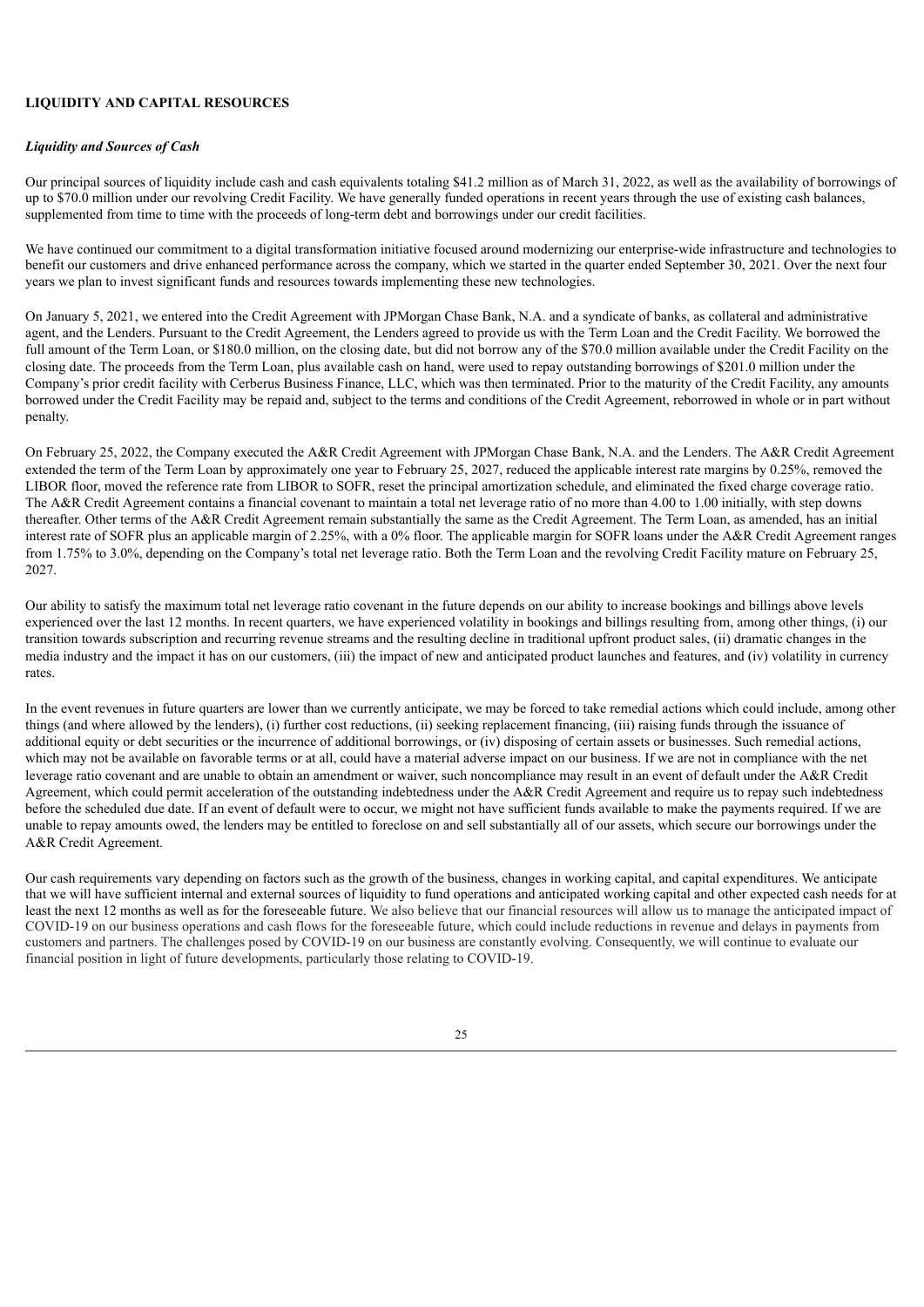#### *Cash Flows*

The following table summarizes our cash flows for the periods presented (in thousands):

|                                                                                         | Three Months Ended March 31, |          |  |          |
|-----------------------------------------------------------------------------------------|------------------------------|----------|--|----------|
|                                                                                         |                              | 2022     |  | 2021     |
| Net cash provided by operating activities                                               |                              | 7.916 \$ |  | 12,313   |
| Net cash used in investing activities                                                   |                              | (3,244)  |  | (1,254)  |
| Net cash used in financing activities                                                   |                              | (19.991) |  | (35,003) |
| Effect of foreign currency exchange rates on cash, cash equivalents and restricted cash |                              | (254)    |  | (332)    |
| Net decrease in cash, cash equivalents and restricted cash                              |                              | (15,573) |  | (24,276) |

#### *Cash Flows from Operating Activities*

Cash provided by operating activities aggregated \$7.9 million for the three months ended March 31, 2022. The decrease in cash provided by operations compared to the three months ended March 31, 2021 was primarily due to a change in working capital.

#### *Cash Flows from Investing Activities*

For the three months ended March 31, 2022, net cash flows used in investing activities reflected \$3.2 million used for the purchase of property and equipment. Our purchases of property and equipment largely consist of computer hardware and software to support R&D activities and information systems.

#### *Cash Flows from Financing Activities*

For the three months ended March 31, 2022, net cash flows used in financing activities were primarily the result of our stock repurchase program and our common stock repurchases for tax withholdings for net settlement of equity awards.

### **RECENT ACCOUNTING PRONOUNCEMENTS**

#### *Recently Adopted Accounting Pronouncements and Recent Accounting Pronouncements To Be Adopted*

<span id="page-29-0"></span>Our recently adopted and to be adopted accounting pronouncements are set forth in Note 1 "Financial Information" of our Notes to Unaudited Condensed Consolidated Financial Statements under Part I, Item 1 of this Form 10-Q.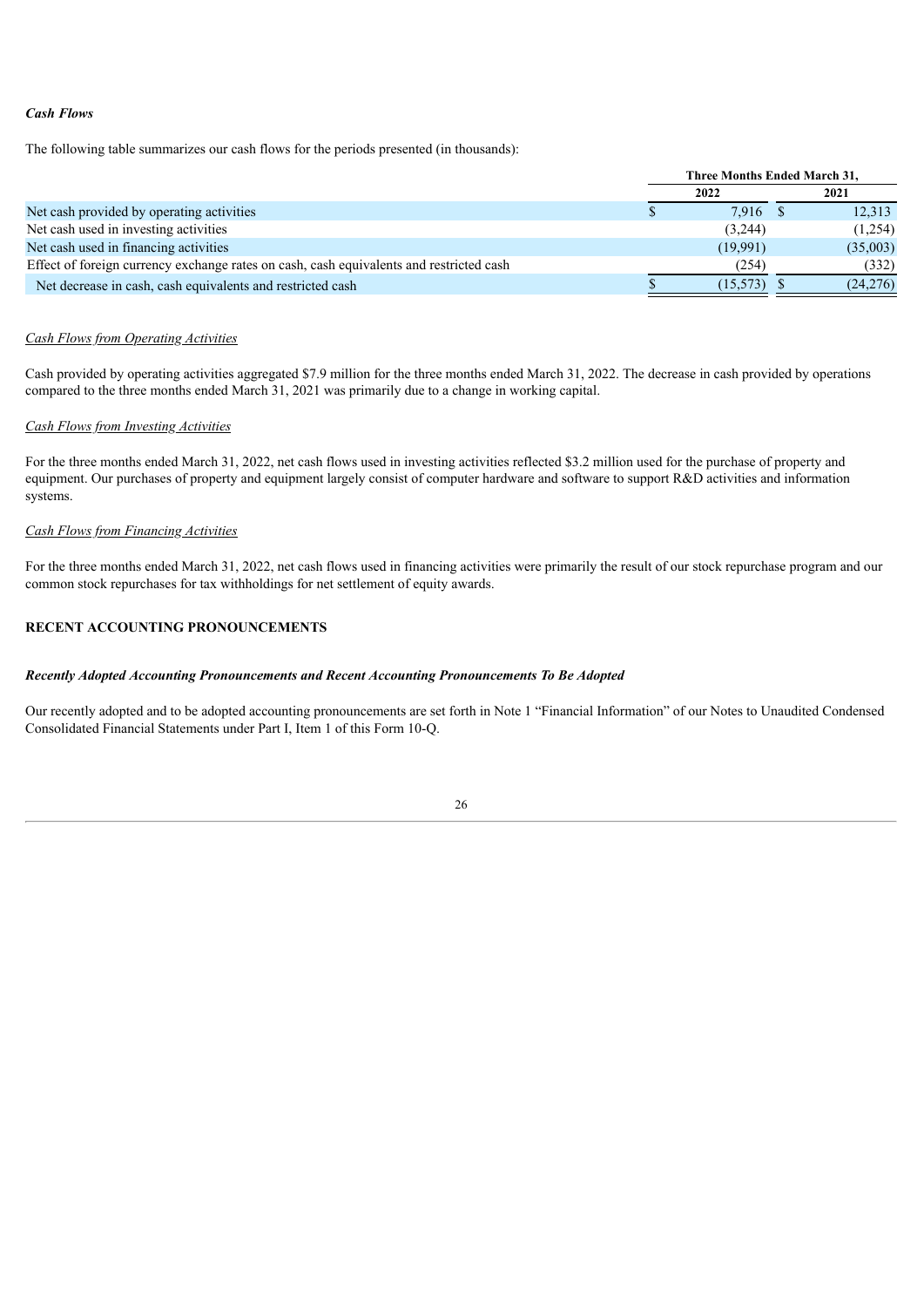#### **ITEM 3. QUANTITATIVE AND QUALITATIVE DISCLOSURE ABOUT MARKET RISK**

#### *Foreign Currency Exchange Risk*

We have significant international operations and derive more than half of our revenues from customers outside the United States. This business is, for the most part, transacted through international subsidiaries and generally in the currency of the end-user customers. Therefore, we are exposed to the changes in foreign currency exchange rates that could adversely affect our revenues, net income, and cash flow.

We recorded a net foreign exchange loss of \$0.7 million and an immaterial net foreign exchange gain for the three months ended March 31, 2022 and 2021, respectively. The foreign exchange gains and losses resulted from foreign currency denominated transactions and the revaluation of foreign currency denominated assets and liabilities.

A hypothetical change of 10% in appreciation or depreciation of foreign currency exchange rates from the quoted foreign currency exchange rates as of March 31, 2022 would not have a significant impact on our financial position, results of operations, or cash flows.

#### *Interest Rate Risk*

On February 25, 2022, the Company executed an Amended and Restated Credit Agreement with JPMorgan Chase Bank, N.A. and the Lenders. The A&R Credit Agreement had an initial interest rate of SOFR plus an applicable margin of 2.25%, with a 0% floor. The applicable margin for SOFR loans under the A&R Credit Agreement ranges from 1.75% to 3.0%, depending on the Company's total net leverage ratio. A hypothetical 10% increase or decrease in interest rates paid on outstanding borrowings under the Credit Agreement would not have a material impact on our financial position, results of operations, or cash flows.

## <span id="page-30-0"></span>**ITEM 4. CONTROLS AND PROCEDURES**

#### *Evaluation of Disclosure Controls and Procedures*

Our management, with the participation and supervision of our Chief Executive Officer and Chief Financial Officer, is responsible for our disclosure controls and procedures pursuant to Rules 13a-15(e) and 15d-15(e) under the Exchange Act. Disclosure controls and procedures are controls and other procedures that are designed to ensure that information required to be disclosed in our reports filed or submitted under the Exchange Act is recorded, processed, summarized, and reported within the time periods specified under SEC rules and forms. Disclosure controls and procedures include controls and procedures designed to ensure that information required to be disclosed in our reports filed under the Exchange Act is accumulated and communicated to our principal executive officer and our principal financial officer, as appropriate, to allow timely decisions regarding required disclosure.

Our management, including the Chief Executive Officer and the Chief Financial Officer, carried out an evaluation of the effectiveness of our disclosure controls and procedures as of March 31, 2022. Management recognizes that any controls and procedures, no matter how well designed and operated, can provide only reasonable assurance of achieving their objectives and management necessarily applies its judgment in evaluating the cost-benefit relationship of possible controls and procedures. Based on this evaluation, our management concluded that, as of March 31, 2022, these disclosure controls and procedures were effective at a reasonable level of assurance.

#### *Changes in Internal Control over Financial Reporting*

There were no changes in our internal control over financial reporting during the quarterly period ended March 31, 2022, that have materially affected, or are reasonably likely to materially affect, our internal control over financial reporting.

#### *Inherent Limitation on the Ef ectiveness of Internal Controls*

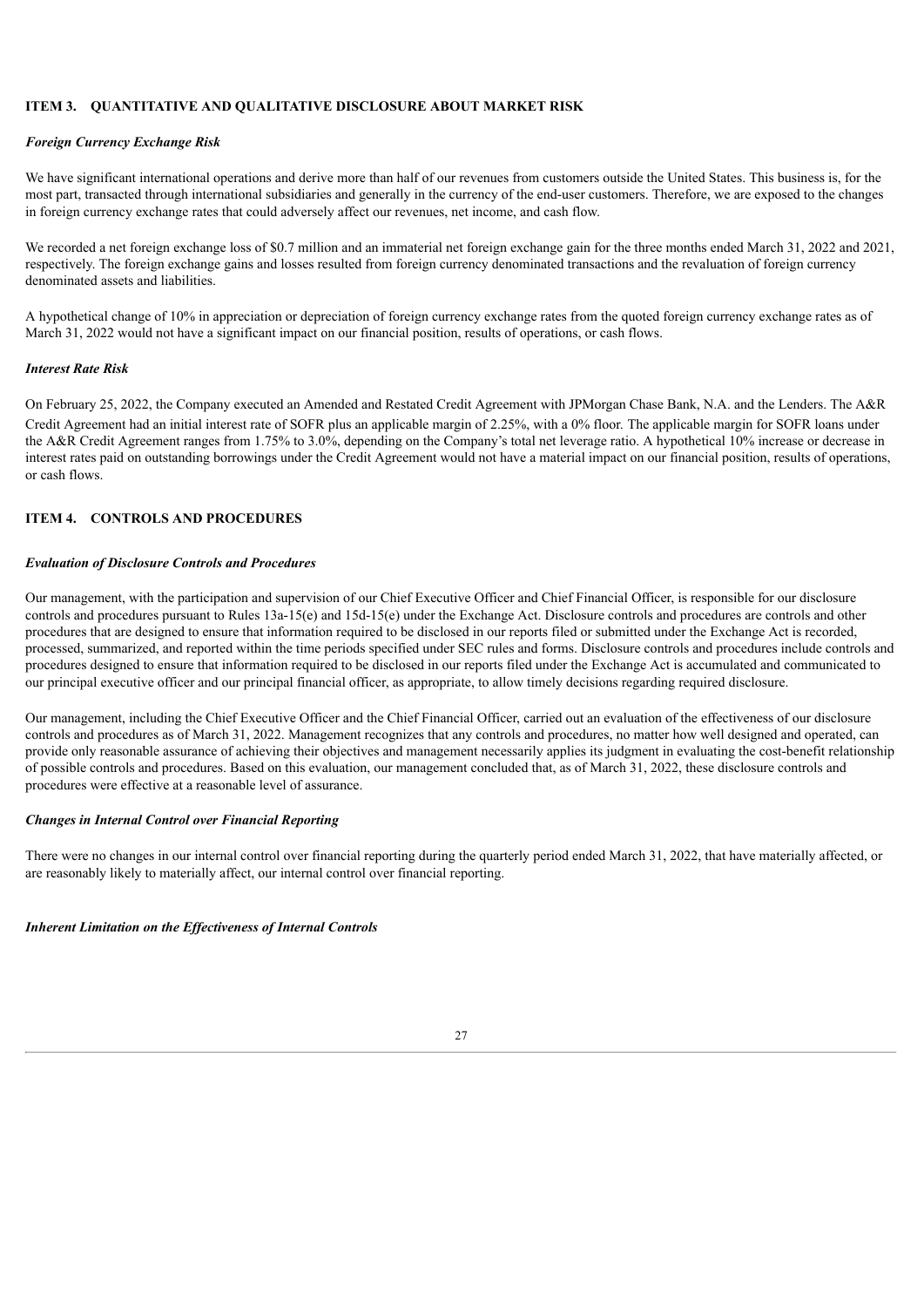<span id="page-31-0"></span>The effectiveness of any system of internal control over financial reporting is subject to inherent limitations, including the exercise of judgment in designing, implementing, operating, and evaluating the controls and procedures, and the inability to eliminate misconduct completely. Accordingly, any system of internal control over financial reporting can only provide reasonable, not absolute, assurances. In addition, projections of any evaluation of effectiveness to future periods are subject to the risk that controls may become inadequate because of changes in conditions, or that the degree of compliance with the policies or procedures may deteriorate. We intend to continue to monitor and upgrade our internal controls as necessary or appropriate for our business, but cannot assure that such improvements will be sufficient to provide us with effective internal control over financial reporting.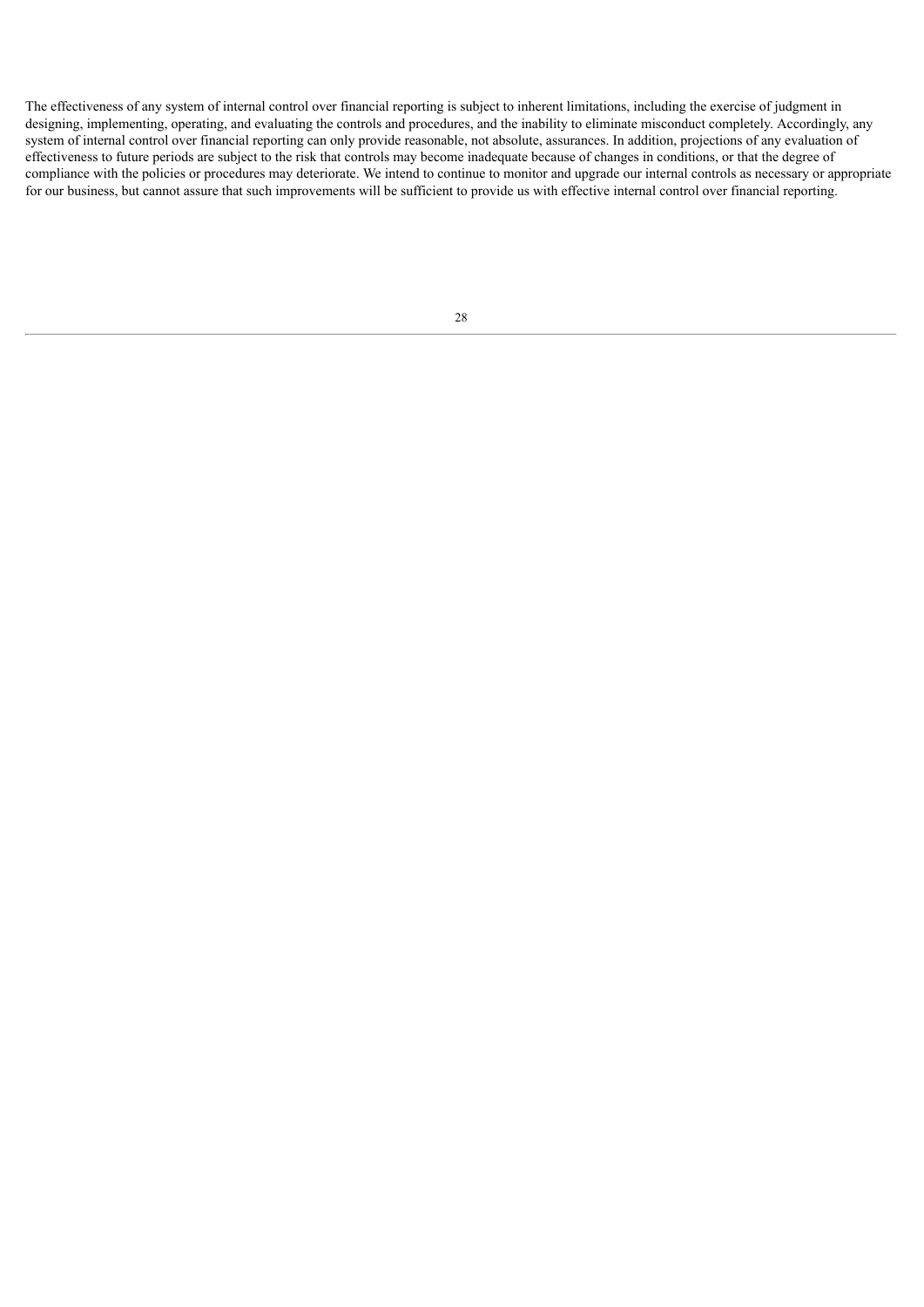### **PART II - OTHER INFORMATION**

### <span id="page-32-0"></span>**ITEM 1. LEGAL PROCEEDINGS**

See Note 7 "Commitments and Contingencies" of our Notes to Unaudited Condensed Consolidated Financial Statements under Part 1, Item 1 of this Form 10-Q regarding our legal proceedings.

#### <span id="page-32-1"></span>**ITEM 1A. RISK FACTORS**

Investing in our common stock involves a high degree of risk. You should carefully consider the risks and uncertainties described in Part I, Item 1A under the heading "Risk Factors" in our Annual Report on Form 10-K for the year ended December 31, 2021 in addition to the other information included in this Form 10-Q before making an investment decision regarding our common stock. If any of these risks actually occurs, our business, financial condition, or operating results would likely suffer, possibly materially, the trading price of our common stock could decline, and you could lose part or all of your investment.

There has been no material change to the risk factors described in our Annual Report on Form 10-K for the year ended December 31, 2021.

## <span id="page-32-2"></span>**ITEM 2. UNREGISTERED SALES OF EQUITY SECURITIES AND USE OF PROCEEDS**

Share repurchase activity during the three months ended March 31, 2022 was as follows:

| Period                               | Total number of<br>Average price<br>publicly announced<br>paid per share<br>shares purchased<br>programs |  | <b>Total number of shares</b><br>purchased as part of | <b>Maximum approximate</b><br>dollar value of shares that<br>may yet be purchased under<br>the programs |            |
|--------------------------------------|----------------------------------------------------------------------------------------------------------|--|-------------------------------------------------------|---------------------------------------------------------------------------------------------------------|------------|
| January 1, 2022 - January 31, 2022   | 197.666 \$                                                                                               |  | 30.33                                                 | 197,666 \$                                                                                              | 83,914,520 |
| February 1, 2022 - February 28, 2022 | 131.217 \$                                                                                               |  | 30.11                                                 | 131,217 \$                                                                                              | 79,963,950 |
| March 1, 2022 - March 31, 2022       | 25,589 \$                                                                                                |  | 33.99                                                 | 25,589 \$                                                                                               | 79,094,302 |

<span id="page-32-3"></span>See Note 11 of Notes to Unaudited Condensed Consolidated Financial Statements for further information regarding our share repurchase program.

## **ITEM 6. EXHIBITS**

<span id="page-32-4"></span>The list of exhibits, which are filed or furnished with this Form 10-Q or are incorporated herein by reference, is set forth in the Exhibit Index immediately preceding the exhibits and is incorporated herein by reference.

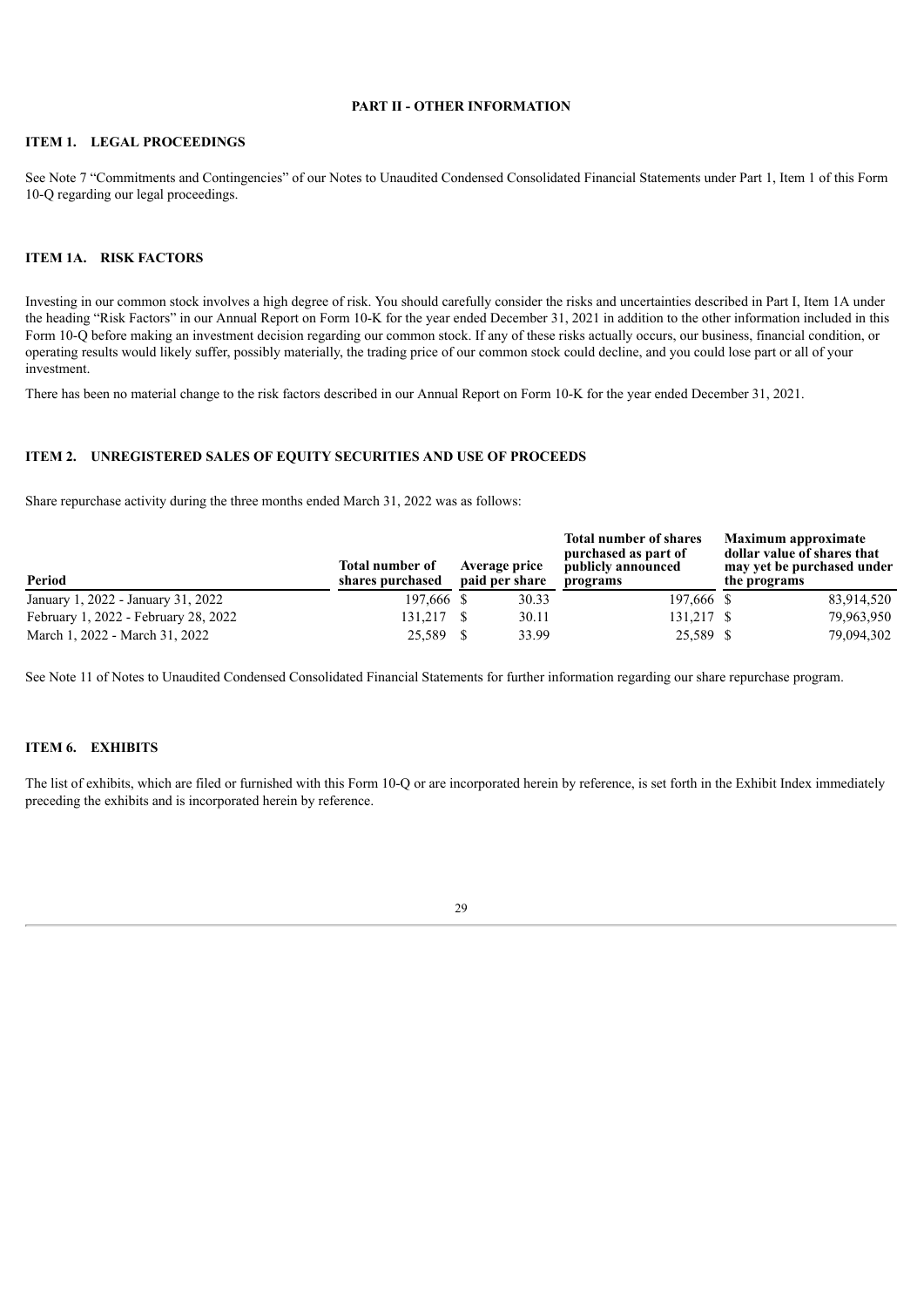## **EXHIBIT INDEX**

|                       |                                                                                                                                                                                                                   |                                          |                            | <b>Incorporated by Reference</b> |                                  |  |
|-----------------------|-------------------------------------------------------------------------------------------------------------------------------------------------------------------------------------------------------------------|------------------------------------------|----------------------------|----------------------------------|----------------------------------|--|
| <b>Exhibit</b><br>No. | <b>Description</b>                                                                                                                                                                                                | <b>Filed with</b><br>this Form<br>$10-Q$ | Form or<br><b>Schedule</b> | <b>SEC Filing</b><br>Date        | <b>SEC File</b><br><b>Number</b> |  |
| 3.1                   | <b>Amended and Restated By-Laws, amended</b>                                                                                                                                                                      |                                          | 8-K                        | March 31, 2017                   | 001-36254                        |  |
| 3.2                   | <b>Amendment to the Amended and Restated By-Laws</b>                                                                                                                                                              |                                          | $10-K$                     | March 9, 2020                    | 001-36254                        |  |
| 10.01                 | <b>Amended and Restated Credit Agreement, dated February 25,</b><br>2022, among Avid Technology, Inc. and the Lenders named<br>therein.                                                                           |                                          | $10-K$                     | March 1, 2022                    | 001-36254                        |  |
| 31.1                  | Certification of Principal Executive Officer pursuant to Rules 13a-<br>14 and 15d-14 under the Securities Exchange Act of 1934, as<br>adopted pursuant to Section 302 of the Sarbanes-Oxley Act of<br>2002        | X                                        |                            |                                  |                                  |  |
| 31.2                  | Certification of Principal Financial Officer pursuant to Rules 13a-<br>14 and 15d-14 under the Securities Exchange Act of 1934, as<br>adopted pursuant to Section 302 of the Sarbanes-Oxley Act of<br>2002        | X                                        |                            |                                  |                                  |  |
| 32.1                  | Certifications pursuant to 18 U.S.C. Section 1350, as adopted<br>pursuant to Section 906 of the Sarbanes-Oxley Act of 2002                                                                                        | X                                        |                            |                                  |                                  |  |
| 101.INS               | eXtensible Business Reporting Language (XBRL) Instance<br>Document - the instance document does not appear in the<br>Interactive Data File because its XBRL tags are embedded within<br>the Inline XBRL document. |                                          |                            |                                  |                                  |  |
| $*101$ .SCH           | <b>XBRL Taxonomy Extension Schema Document</b>                                                                                                                                                                    | X                                        |                            |                                  |                                  |  |
| $*101.CAL$            | <b>XBRL Taxonomy Calculation Linkbase Document</b>                                                                                                                                                                | X                                        |                            |                                  |                                  |  |
| $*101$ DEF            | <b>XBRL Taxonomy Definition Linkbase Document</b>                                                                                                                                                                 | X                                        |                            |                                  |                                  |  |
| $*101.LAB$            | XBRL Taxonomy Label Linkbase Document                                                                                                                                                                             | X                                        |                            |                                  |                                  |  |
| $*101.PRE$            | <b>XBRL Taxonomy Presentation Linkbase Document</b>                                                                                                                                                               | X                                        |                            |                                  |                                  |  |

<span id="page-33-0"></span>\* Pursuant to Rule 406T of Regulation S-T, XBRL (Extensible Business Reporting Language) information is deemed not filed or a part of a registration statement or prospectus for purposes of Sections 11 or 12 of the Securities Act of 1933, is deemed not filed for purposes of Section 18 of the Securities Exchange Act of 1934 and otherwise is not subject to liability under these sections.

\_\_\_\_\_\_\_\_\_\_\_\_\_\_\_\_\_\_\_\_\_\_\_\_\_\_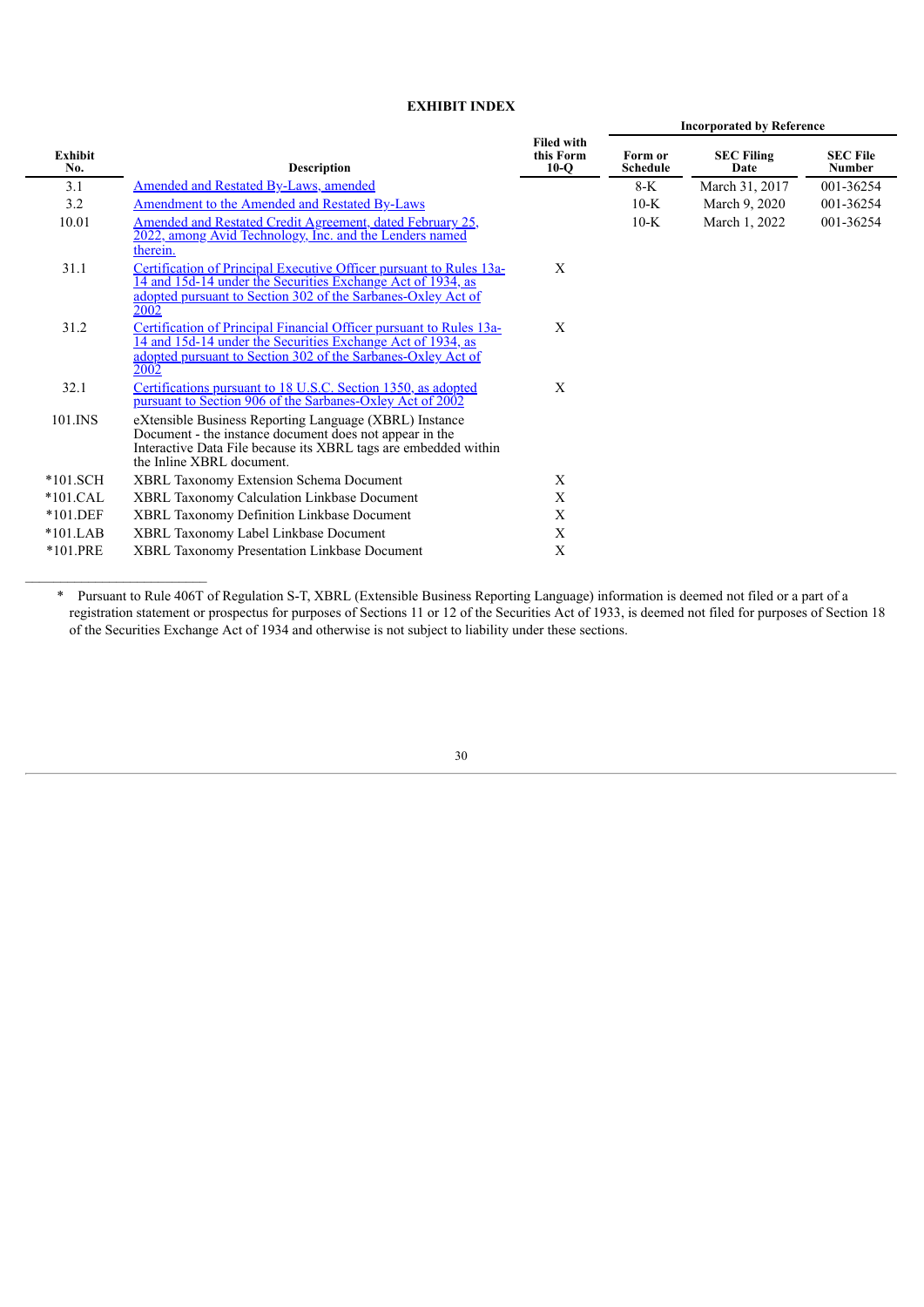## **SIGNATURE**

Pursuant to the requirements of the Securities Exchange Act of 1934, the registrant has duly caused this report to be signed on its behalf by the undersigned thereunto duly authorized.

## **AVID TECHNOLOGY, INC.** (Registrant)

Date: May 4, 2022 By: /s/ Kenneth Gayron Name: Kenneth Gayron<br>Title: Executive Vice P Executive Vice President and Chief Financial Officer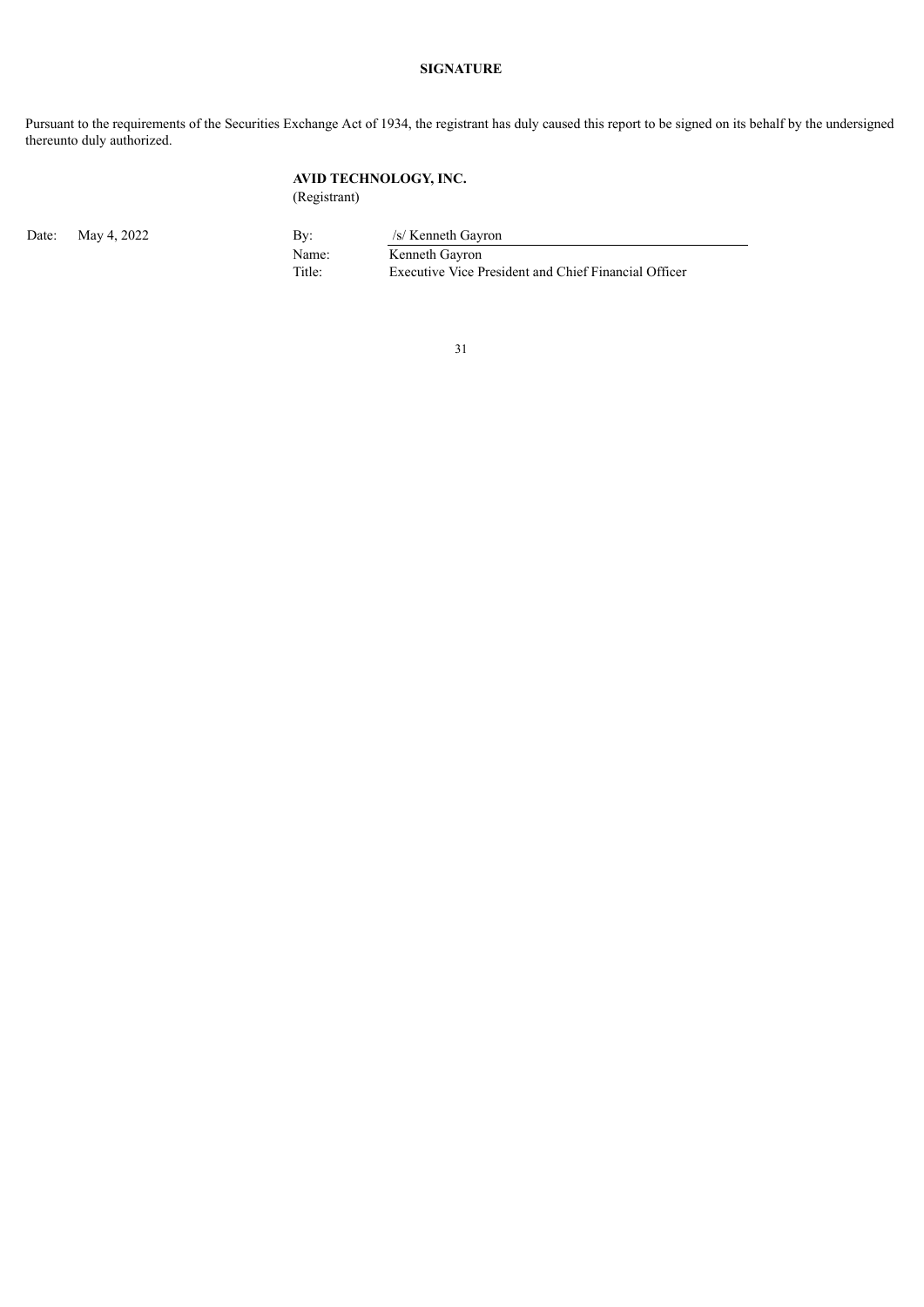## **CERTIFICATION**

<span id="page-35-0"></span>I, Jeff Rosica, certify that:

- 1. I have reviewed this Quarterly Report on Form 10-Q of Avid Technology, Inc.;
- 2. Based on my knowledge, this report does not contain any untrue statement of a material fact or omit to state a material fact necessary to make the statements made, in light of the circumstances under which such statements were made, not misleading with respect to the period covered by this report;
- 3. Based on my knowledge, the financial statements, and other financial information included in this report, fairly present in all material respects the financial condition, results of operations and cash flows of the registrant as of, and for, the periods presented in this report;
- 4. The registrant's other certifying officer and I are responsible for establishing and maintaining disclosure controls and procedures (as defined in Exchange Act Rules 13a-15(e) and 15d-15(e)) and internal control over financial reporting (as defined in Exchange Act Rules 13a-15(f) and 15d-15(f)) for the registrant and have:
	- a) Designed such disclosure controls and procedures, or caused such disclosure controls and procedures to be designed under our supervision, to ensure that material information relating to the registrant, including its consolidated subsidiaries, is made known to us by others within those entities, particularly during the period in which this report is being prepared;
	- b) Designed such internal control over financial reporting, or caused such internal control over financial reporting to be designed under our supervision, to provide reasonable assurance regarding the reliability of financial reporting and the preparation of financial statements for external purposes in accordance with generally accepted accounting principles;
	- c) Evaluated the effectiveness of the registrant's disclosure controls and procedures and presented in this report our conclusions about the effectiveness of the disclosure controls and procedures, as of the end of the period covered by this report based on such evaluation; and
	- d) Disclosed in this report any change in the registrant's internal control over financial reporting that occurred during the registrant's most recent fiscal quarter (the registrant's fourth fiscal quarter in the case of an annual report) that has materially affected, or is reasonably likely to materially affect, the registrant's internal control over financial reporting; and
- 5. The registrant's other certifying officer and I have disclosed, based on our most recent evaluation of internal control over financial reporting, to the registrant's auditors and the audit committee of the registrant's board of directors (or persons performing the equivalent functions):
	- a) All significant deficiencies and material weaknesses in the design or operation of internal control over financial reporting which are reasonably likely to adversely affect the registrant's ability to record, process, summarize and report financial information; and
	- b) Any fraud, whether or not material, that involves management or other employees who have a significant role in the registrant's internal control over financial reporting.

Date: May 4, 2022 /s/ Jeff Rosica

Jeff Rosica President and Chief Executive Officer *(Principal Executive Of icer)*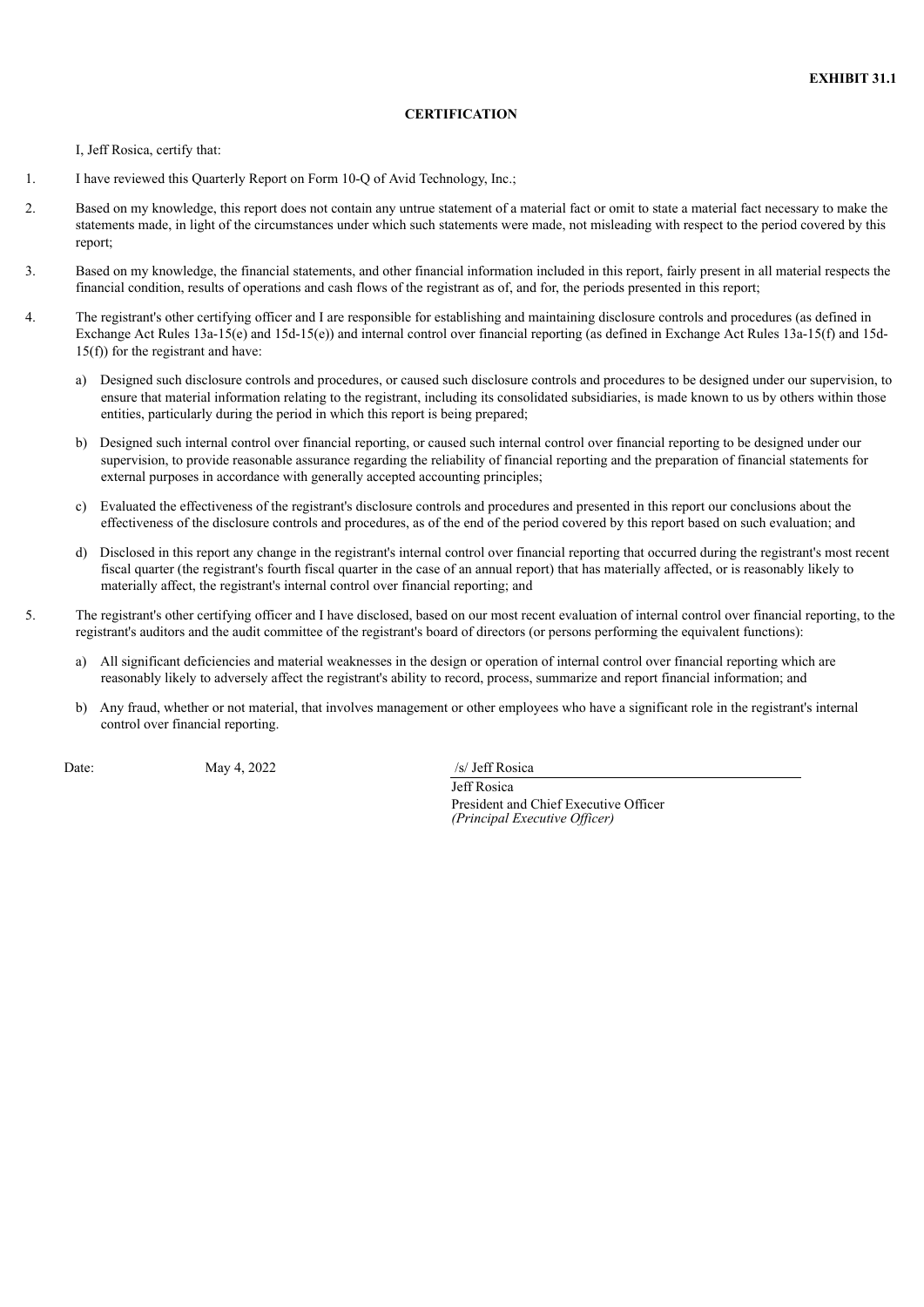## **CERTIFICATION**

<span id="page-36-0"></span>I, Kenneth Gayron, certify that:

- 1. I have reviewed this Quarterly Report on Form 10-Q of Avid Technology, Inc.;
- 2. Based on my knowledge, this report does not contain any untrue statement of a material fact or omit to state a material fact necessary to make the statements made, in light of the circumstances under which such statements were made, not misleading with respect to the period covered by this report;
- 3. Based on my knowledge, the financial statements, and other financial information included in this report, fairly present in all material respects the financial condition, results of operations and cash flows of the registrant as of, and for, the periods presented in this report;
- 4. The registrant's other certifying officer and I are responsible for establishing and maintaining disclosure controls and procedures (as defined in Exchange Act Rules 13a-15(e) and 15d-15(e)) and internal control over financial reporting (as defined in Exchange Act Rules 13a-15(f) and 15d-15(f)) for the registrant and have:
	- a) Designed such disclosure controls and procedures, or caused such disclosure controls and procedures to be designed under our supervision, to ensure that material information relating to the registrant, including its consolidated subsidiaries, is made known to us by others within those entities, particularly during the period in which this report is being prepared;
	- b) Designed such internal control over financial reporting, or caused such internal control over financial reporting to be designed under our supervision, to provide reasonable assurance regarding the reliability of financial reporting and the preparation of financial statements for external purposes in accordance with generally accepted accounting principles;
	- c) Evaluated the effectiveness of the registrant's disclosure controls and procedures and presented in this report our conclusions about the effectiveness of the disclosure controls and procedures, as of the end of the period covered by this report based on such evaluation; and
	- d) Disclosed in this report any change in the registrant's internal control over financial reporting that occurred during the registrant's most recent fiscal quarter (the registrant's fourth fiscal quarter in the case of an annual report) that has materially affected, or is reasonably likely to materially affect, the registrant's internal control over financial reporting; and
- 5. The registrant's other certifying officer and I have disclosed, based on our most recent evaluation of internal control over financial reporting, to the registrant's auditors and the audit committee of the registrant's board of directors (or persons performing the equivalent functions):
	- a) All significant deficiencies and material weaknesses in the design or operation of internal control over financial reporting which are reasonably likely to adversely affect the registrant's ability to record, process, summarize and report financial information; and
	- b) Any fraud, whether or not material, that involves management or other employees who have a significant role in the registrant's internal control over financial reporting.

Date: May 4, 2022 /s/ Kenneth Gayron

Kenneth Gayron Executive Vice President and Chief Financial Officer *(Principal Financial Of icer)*